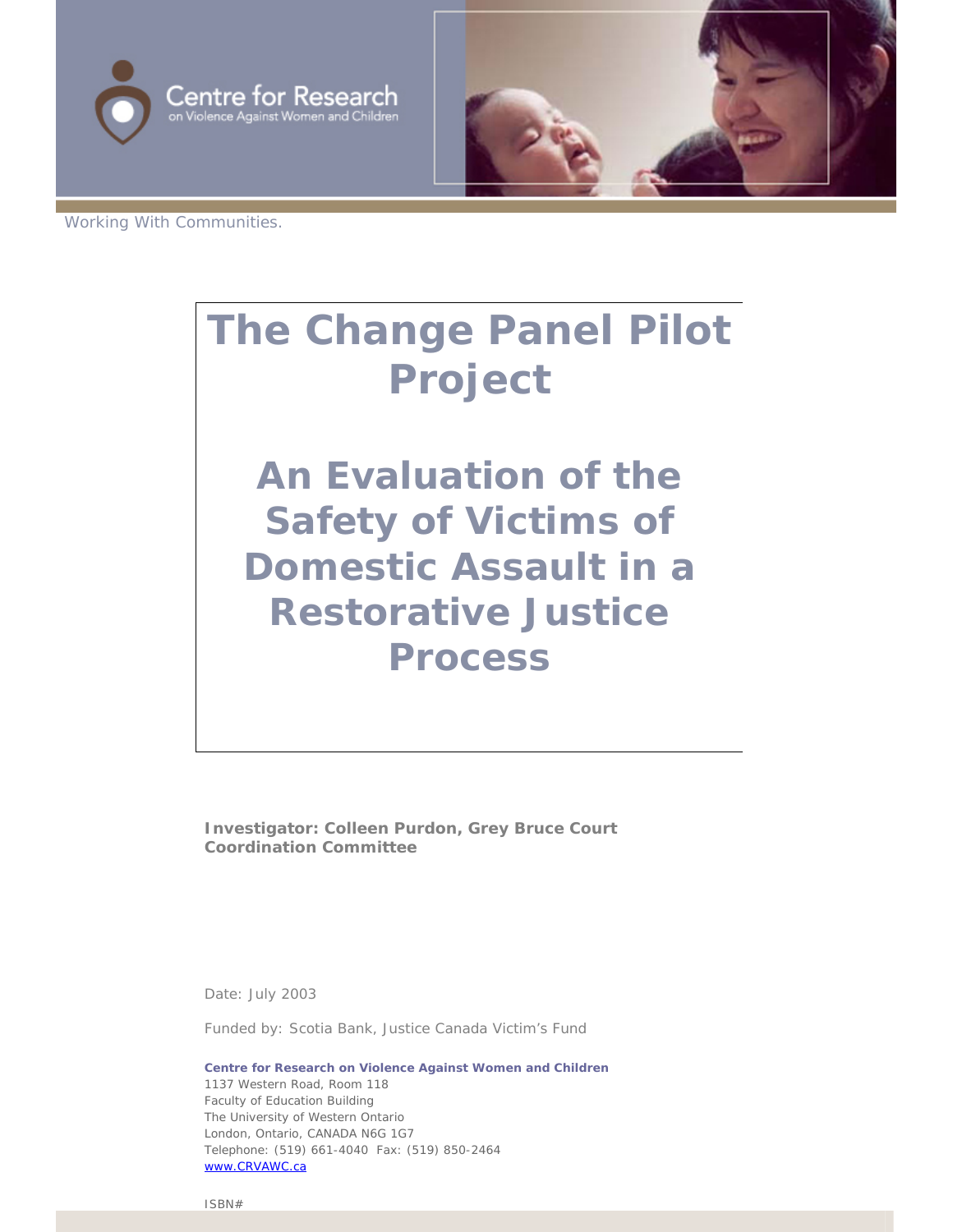# **The Change Panel Pilot Project**

# *An Evaluation of the Safety of Victims of Domestic Assault in a Restorative Justice Process*

**July 2003** 

## **A Project of the Grey Bruce Court Coordination Committee**

*Report Prepared by Colleen Purdon, Project Coordinator [cpurdon@bmts.com](mailto:cpurdon@bmts.com)*

**Project Funded by Justice Canada Victim's Fund and The Centre for Research on Violence Against Women and Children** 

*\_\_\_\_\_\_\_\_\_\_\_\_\_\_\_\_\_\_\_\_\_\_\_\_\_\_\_\_\_\_\_\_\_\_\_\_\_\_\_\_\_\_\_\_\_\_\_\_\_\_\_\_\_\_\_\_\_\_\_\_\_\_\_\_\_\_\_\_\_ An Evaluation of Victim Safety in the Change Panel Process*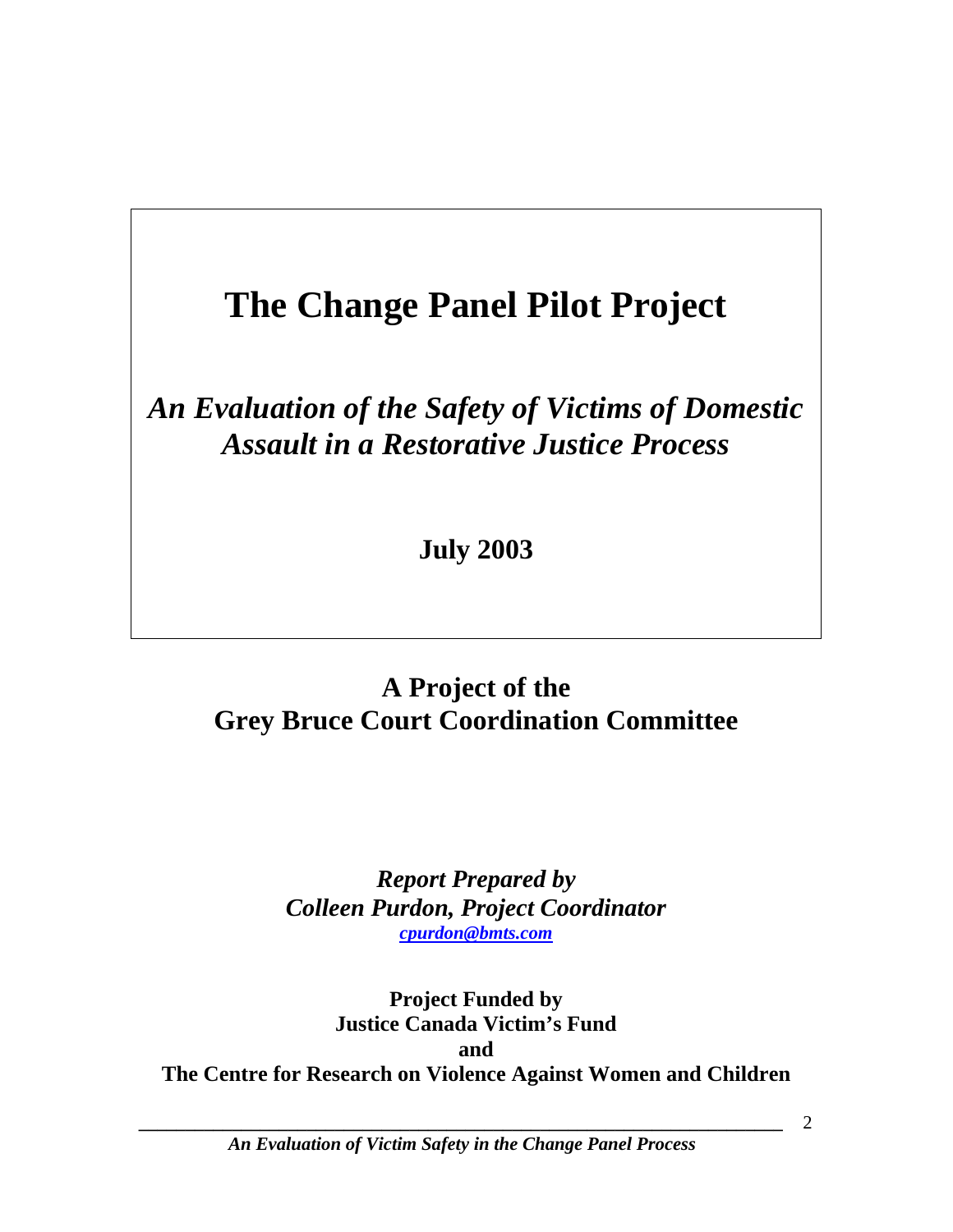| Development of Observation and Victim Safety Evaluation Tools 14               |  |
|--------------------------------------------------------------------------------|--|
|                                                                                |  |
|                                                                                |  |
|                                                                                |  |
|                                                                                |  |
|                                                                                |  |
|                                                                                |  |
|                                                                                |  |
|                                                                                |  |
|                                                                                |  |
|                                                                                |  |
|                                                                                |  |
|                                                                                |  |
| Recommendations for Model Development from Advisors and the Evaluation Team 43 |  |
|                                                                                |  |
|                                                                                |  |
|                                                                                |  |
|                                                                                |  |
|                                                                                |  |
|                                                                                |  |
|                                                                                |  |

## **Table of Contents**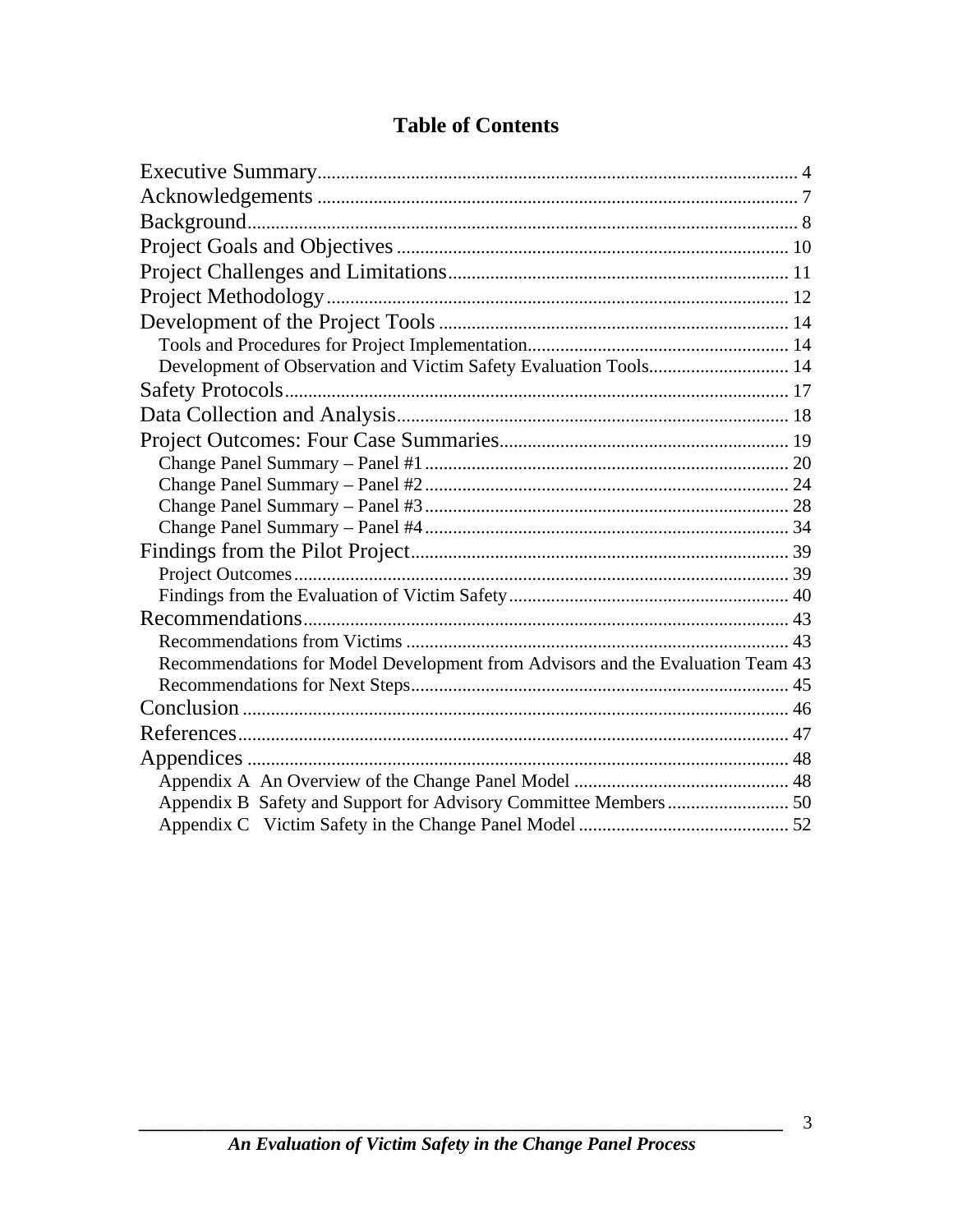## <span id="page-3-0"></span>**Executive Summary**

Domestic assault raises highly complex issues for the victims of the assault, their offenders, and everyone in their immediate circle. This project, funded by Justice Canada and the Centre for Research on Violence Against Women and Children, allowed the Grey Bruce Court Coordination Committee (GBCCC) an opportunity to examine victim safety in a restorative justice approach to domestic assault called the Change Panel Process. The Change Panel model was developed in 2000 as part of the First Charge Intervention project. It is a restorative justice approach within the judicial process to deal with the relational and emotional aspects of domestic assault cases. The model brings together victims, offenders, family members, friends and service providers to repair the harm caused by the assault and to focus the offender on change. From the beginning, the Change Panel model raised many questions about safety for victims of violence. This project allowed us to work closely with four families and an advisory group of women of experience to explore in detail victim safety at all stages of the Change Panel model.

The goals of the project were:

- $\triangleright$  To collect information and recommendations on victim safety from an Advisory Committee made up of women of experience who act as monitors and observers for an initial pilot of the Change Panel Process.
- $\triangleright$  To conduct 8 Change Panels and collect feedback on the safety of victims from women who participate, panel participants and the panel facilitator.
- $\triangleright$  To determine if the Change Panel Process model is safe for victims and to make any changes necessary for the model before further implementation.

The results from this initial pilot suggest that the Change Panel process is a helpful and safe tool for victims of violence when strict safety protocols are in place, and there is ongoing contact with the victim throughout the process. Offenders who were involved in the process had varying degrees of success in following through with their plans to change their abusive and violent behaviours. A more extensive and longer term evaluation project would be necessary to determine if the Change Panel model helps men to change their behaviour. For the short term, offenders involved in the project did not engage in any violent behaviours over the course of the project.

Women involved in this project valued having input into a structured plan for the offender that let them see his change over time. *'It structured a plan and made him stick to it"* (Victim Participant)

Several women stated that they felt safer because of the Change Panel because of the project's emphasis on safety planning, the close contact with the victim, and because it brought everyone together.

*"The Change Panel helped. It was another avenue to talk, with everyone together. There is no other place to do this. Having our families involved helped to keep him*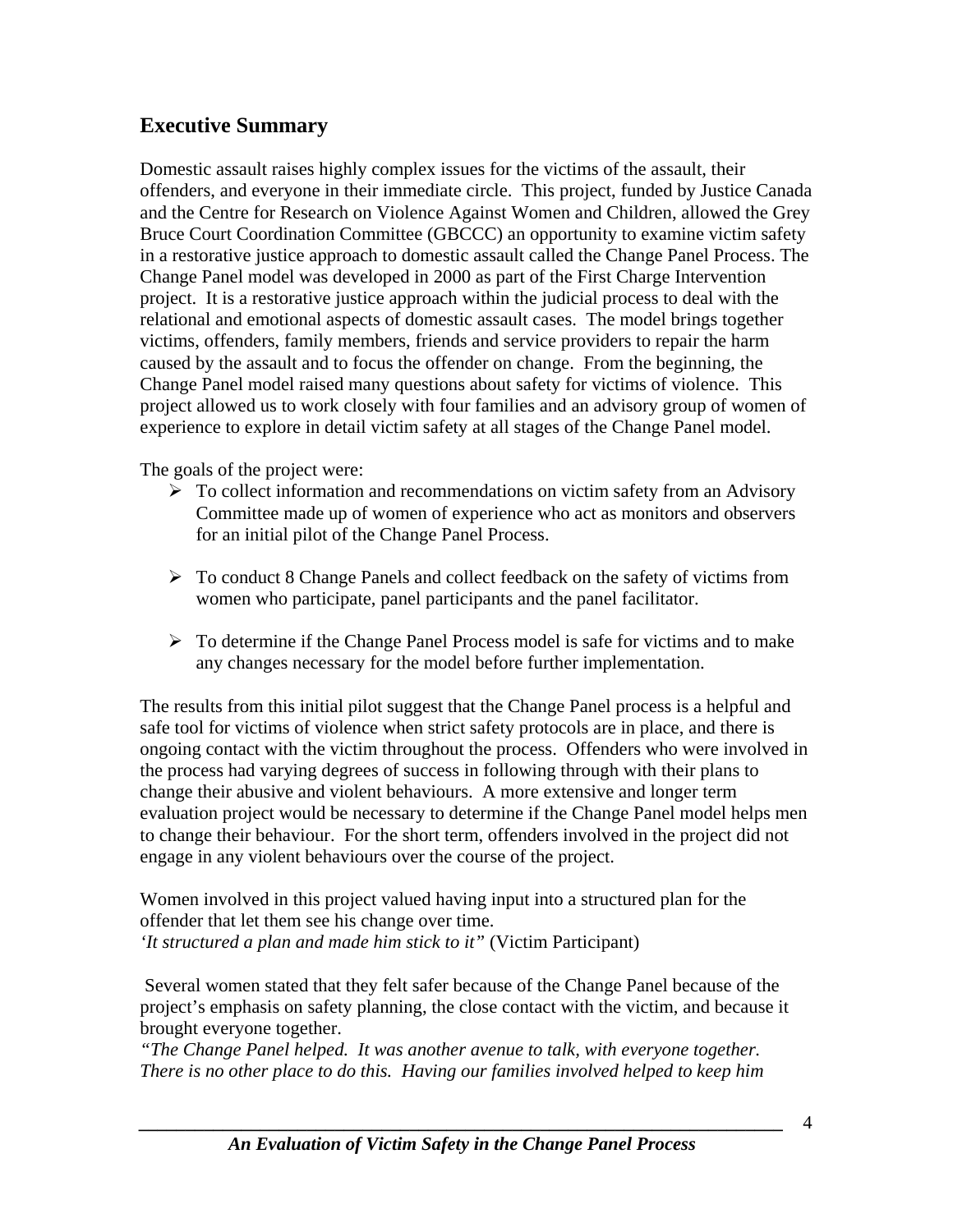*accountable. There is ongoing family support. His Dad continues to check in with him – how he's feeling and how he's doing - almost every day."* (Victim Participant)

## **Project Recommendations**

### *Recommendations from Victims*

- 1. Consider conducting more than one circle with participants (one to develop the plan, a second circle to check on follow up and a third circle to evaluate the plan).
- 2. The Change Panel process should be offered, as it is another avenue to talk and bring people together, especially family members. Having our families involved helps keep the offender accountable
- 3. Only use the Change Panel when the couple is not living together. In that way the Change Panel can be used to pressure the man to change, and it can be a tool for the victim to have some control over the abuser and set boundaries with him.
- 4. The parents of the couple should be involved in the Change Panel. They need education about abuse and the impact of the abuse on everyone.
- 5. It is very important for the victim to have contact with a counsellor at the Men's Program. The contact with the Men's Program helps the woman to set boundaries and truly recognize that it is possible that he will be violent.
- 6. The Change Panel could start with asking the man to tell everyone what he wants to change.
- 7. Make sure that support people are really support people and follow through with the plan. They should not lie or protect the offender. They need to hold the offender responsible and not help him with his avoidance of responsibility.
- 8. Make sure the offender is not lying during the Change Panel.

## *Recommendations for Model Development from Advisors and the Evaluation Team*

- 1. Include screening for intergenerational domestic violence with all panel participants to ensure that past violence is identified at an early stage in the panel preparation.
- 2. Review with the offender the impact of the violence on his victims as part of the assessment phase, in particular the impact of the violence on the children.
- 3. The time frame for the actual Change Panel needs to be more open.
- 4. Proper preparation is necessary for all panel participants and a panel cannot go forward without it.
- 5. Service providers who attend panels as supports for the victim or perpetrator need more information on their role, and can play a more active role.
- 6. In cases where participants are not linked to support services, consider inviting staff from key agencies (women's counselling services, child witness counsellors, addiction or mental health providers) to present on resources.
- 7. Place more emphasis on support for children and making the experiences of the children more present in the Change Panel process. .
- 8. More focus on "repairing the harm" to the victim is needed during the Change Panel.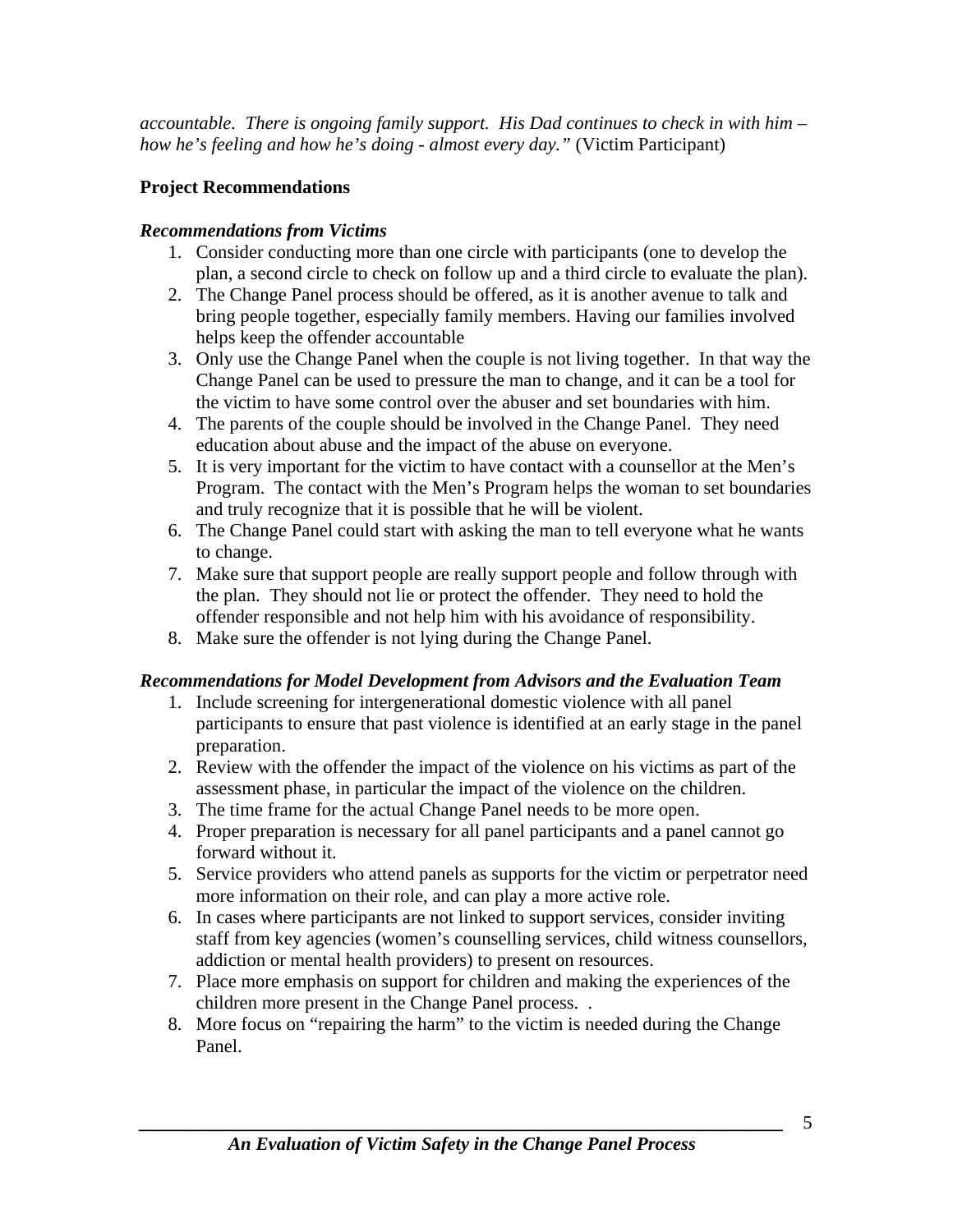- 9. More focus on creating a "healing space" for the participants is needed. Look at Aboriginal models and connect with the work currently being done in the First Nations communities in Grey and Bruce.
- 2. The Crown Attorney office and the Change Panel Coordinator need to work together to ensure that evaluation reports on the offender's completion of his Change Plan are available for consideration by the court.
- 2. Review the timing of the Change Panel and how it fits as part of the Court Process, especially in light of the Domestic Violence Court Process and Early Intervention program.
- 2. Consider holding the Change Panel at different times in the overall court process in a way that fits best with the overall situation of the offender and the victim. In some cases the Change Panel would be more appropriate after the court proceedings are completed.

#### **Recommendations to GBCCC for Next Steps**

- **1. Seek project funding for a full implementation the Change Panel Process to evaluate the overall effectiveness of the process towards stopping abuse and to identify any longer term victim safety issues.**
- **2. Make revisions to the Change Panel model using the recommendations from this project as a guide.**
- **6. Continue to focus clearly on victim safety and support throughout all phases of the Change Panel.**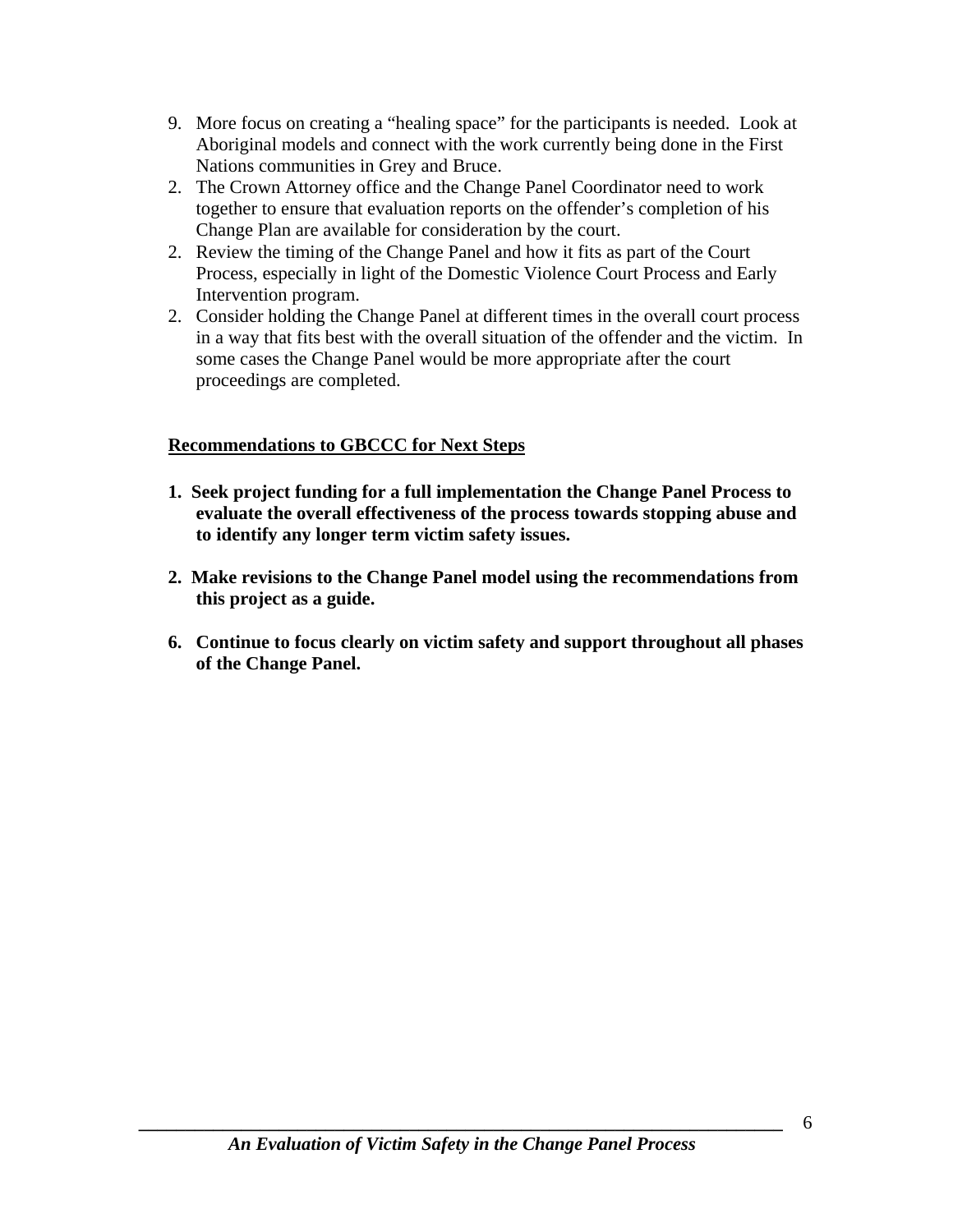## <span id="page-6-0"></span>**Acknowledgements**

Our deepest thanks go to all of the participants in the pilot who volunteered to be part of this research project and generously shared their time and their feedback while dealing with difficult life decisions and events. In particular, we wish to thank the victims of violence who worked with the project to evaluate victim safety, and the men who volunteered to participate in the Change Panel process as part of their court proceedings.

Thank you to the members of the Advisory Committee, Lynnette Poag, and Pamela Wyld. Kim George, Jennifer Keddy and Prin Johnson. This dynamic group of women brought their expertise, their wisdom and their first hand experience of domestic violence to the project in so many ways. They remained deeply committed to the project from the beginning until the end: through the development and design phase, as observers at panels, as advisors and a listening ear for the Project Coordinator, and with their recommendations for the final evaluation of the Change Panel model.

Thank you to the all members of the Grey Bruce Court Coordination Committee for their support of this project. The members of the Change Panel Evaluation Team, Sally Dobson, Ann Schneider, David Hay, and Clark Schneider, are thanked for guidance, advice and input on the project start up and the final evaluation.

Thank you to the Grey County Crown Attorney office, Crown Attorney David Hay and his staff, for their support of the project, to Kathryn Stoyke and the Victim Witness Assistance Program, and to staff at the Men's Program Grey/Bruce for assistance with referrals and victim support.

Thank you to Women's House of Bruce County, the sponsoring agency for the project, and to Anne Collins, Executive Director and Bernedette Scott, Administrative Assistant.

Thank you to our academic advisors who provided support and assistance with this project: Art Lockhart, Humber College, Dr. Joan Pennell, North Carolina State University, Dr. Gale Burford, University of Vermont, Professor Donna Coker, University of Miami School of Law.

Thank you to the many other agencies and their staff who collaborated in this project: The Owen Sound Family Y Youth Justice Circle Project, The Men's Program Grey/Bruce, The Women's Centre (Grey & Bruce), the Children's Aid Society of Owen Sound and the County of Grey, and the Owen Sound office of Probation and Parole.

Thank you to the community organizations that provided space for the Change Panels: the Salvation Army, Central Westside United Church, and Rockwood Terrace in Durham.

Thank you to our funders: Justice Canada, Victims Fund and to Marc Rozon for his assistance and support, and the Centre for Research on Violence Against Women and Children and Nora Shanahan.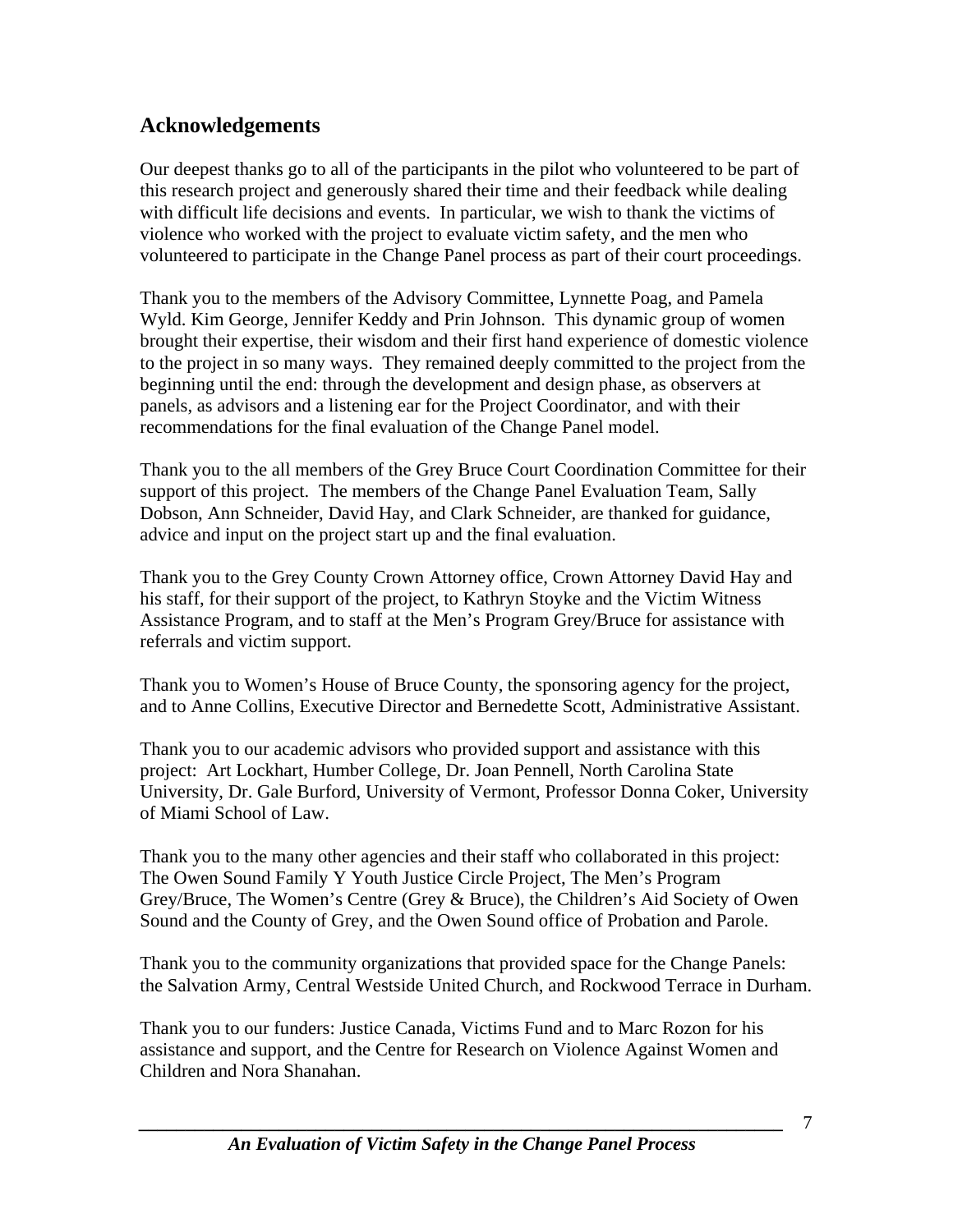## <span id="page-7-0"></span>**Background**

The murder of Arlene May in 1996 provided the impetus for members of the justice and social service sectors in Grey and Bruce Counties to look for new ways to improve safety for the victims of domestic violence in their community. The Grey Bruce Court Coordination Committee (GBCCC) was formally founded in 1997.

The GBCCC began to develop a model for a comprehensive rural response to domestic violence, guided by the recommendations from the Provincial May/Iles Inquest, and the subsequent Joint Committee on Domestic Violence Report to the Attorney General of Ontario in 1999. With funding support from the Ontario Women's Directorate, Status of Women Canada, Justice Canada and community agencies, the GBCCC researched and developed the First Charge Intervention Process (FCIP) model which included a component for a restorative justice approach to domestic violence within the criminal justice system, called the Change Panel. An overview of the Change Panel model is attached as Appendix A.

The First Charge Intervention Process (FCIP**)** model included a total of five components designed to increase the deterrent impact of a first charge and increase the safety of women and children through:

- ◊ A **Seamless System Response** to domestic violence in the community through the GBCCC, with annual community audits and report cards to support a consistent community response to the perpetrators and victims of domestic violence.
- ◊ A **Women's Track** to coordinate the justice and social service response to women with a focus on risk assessment, safety planning, linking women with professional and community supports, information and advocacy services, and mechanisms to include the voices of women of experience in the FCIP.
- ◊ A **Children's Track** with specific interventions for police, the CAS, and Victim Services to support and protect children who witness violence, advocate for their needs, support women in the protection of their children, and reduce the trauma of the system intervention for children.
- ◊ A **Men's Track** with a series of interventions designed to engage men in a change process when there is a window of opportunity - immediately following the charging event. They include: a Men Mentoring Program within 48 hours of the charge, a three week Education for Change Program, longer term Group Counselling, and involvement in an Alumni Program.
- ◊ The **Change Panel Process**, a voluntary restorative justice component, within the judicial process. It brings together family and community members in a closely scripted and prepared process to support the man in the development of his Change Plan to end abusive and controlling behaviour, and to hold him accountable for change. (Final Report 2000)

In addition to the development of the FCIP model, the GBCCC completed a consultation process with women who experienced domestic violence and developed five central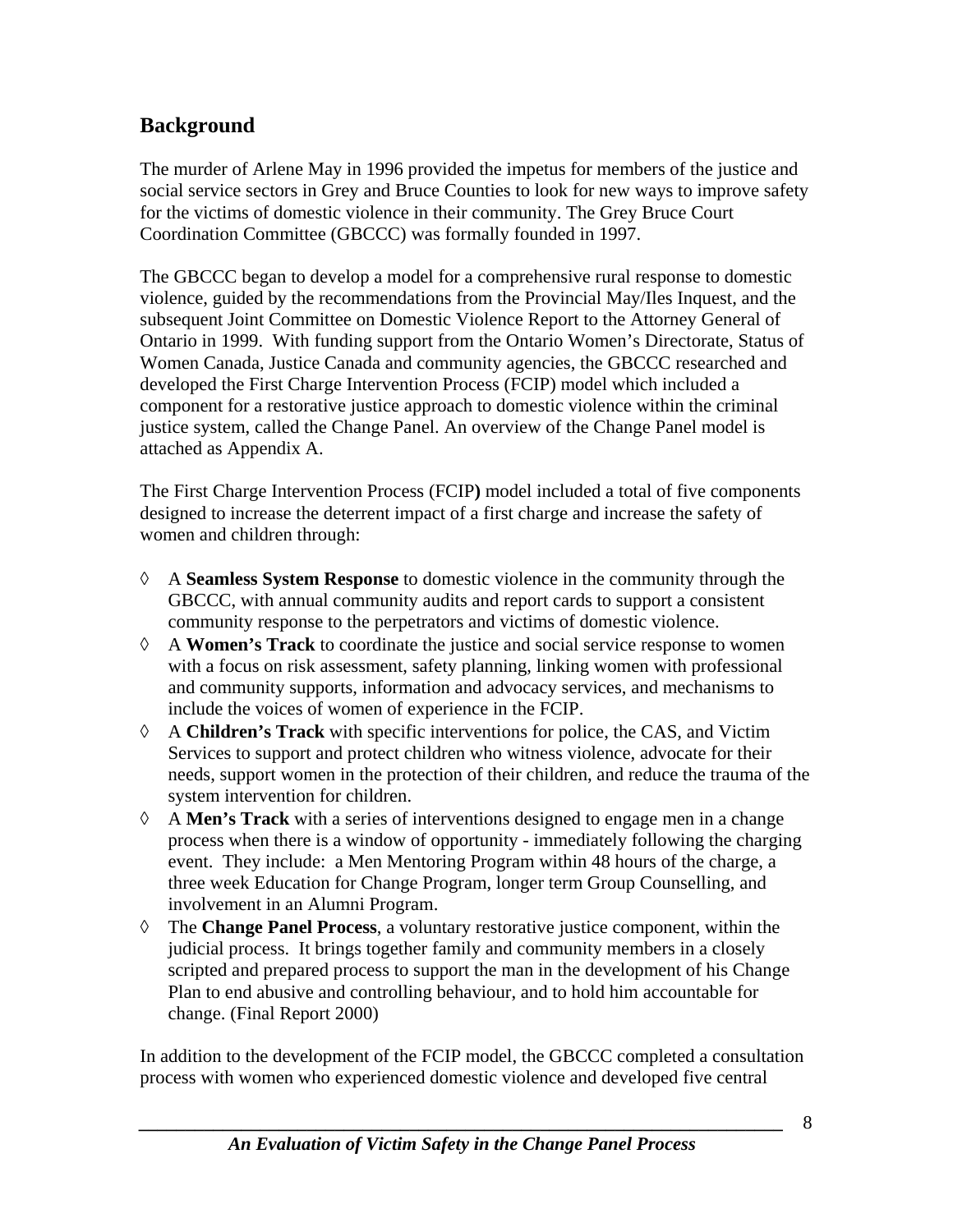#### *Markers for Accountable Service Delivery in Domestic Violence*

- 0) Services work in a way that is truly helpful
- 0) Services engage in protection actions that work, and focus these on the offender
- 0) Services level the playing field between the victim and the offender and between the service users and service providers
- 0) They 'fill in the cracks" and close loopholes in the system
- 0) Services prevent violence and abuse.

These Accountability Markers were applied to all components of the FCIP model in 2000 at a workshop that included women of experience, volunteers from the Men's Program and service providers. The FCIP model received qualified and cautious "yes" for its accountability to women's experiences.

The Change Panel was viewed as having the potential to effectively meet the following accountability markers:

- working with the victim as a team member,
- holding the offender accountable,
- addressing the power imbalance between the victim and offender, and
- preventing further abuse.

Specific recommendations were made for a pilot implementation of the Change Panel model that formed the basis for the project described in this report:

- ¾ *As the Change Panel is a completely new strategy for addressing domestic violence in our community, women of experience must play a key role in its implementation and evaluation.*
- ¾ *The man must be held accountable in an effective way. Men who do not seem willing or able to participate authentically must be screened out*
- ¾ *The Change Panel needs to be accessible and user friendly.*
- ¾ *The timing of the Change Panel needs to be considered and evaluated.*
- ¾ *The power imbalance between the woman and the service providers present (at the panel) needs to be addressed.*
- ¾ *Family court issues also need to be incorporated into this process*  (Final Report 2000)

In April of 2000 the GBCCC began a phased in implementation of the components of the FCIP model in the community. Funding proposals to Justice Canada and the Centre for Research on Violence Against Women and Children were submitted for a preliminary pilot and evaluation of the Change Panel Process to examine in detail safety issues for victims involved in the Change Panel model with the assistance of women of experience as advisors to the project. Work began on the project in the fall of 2001.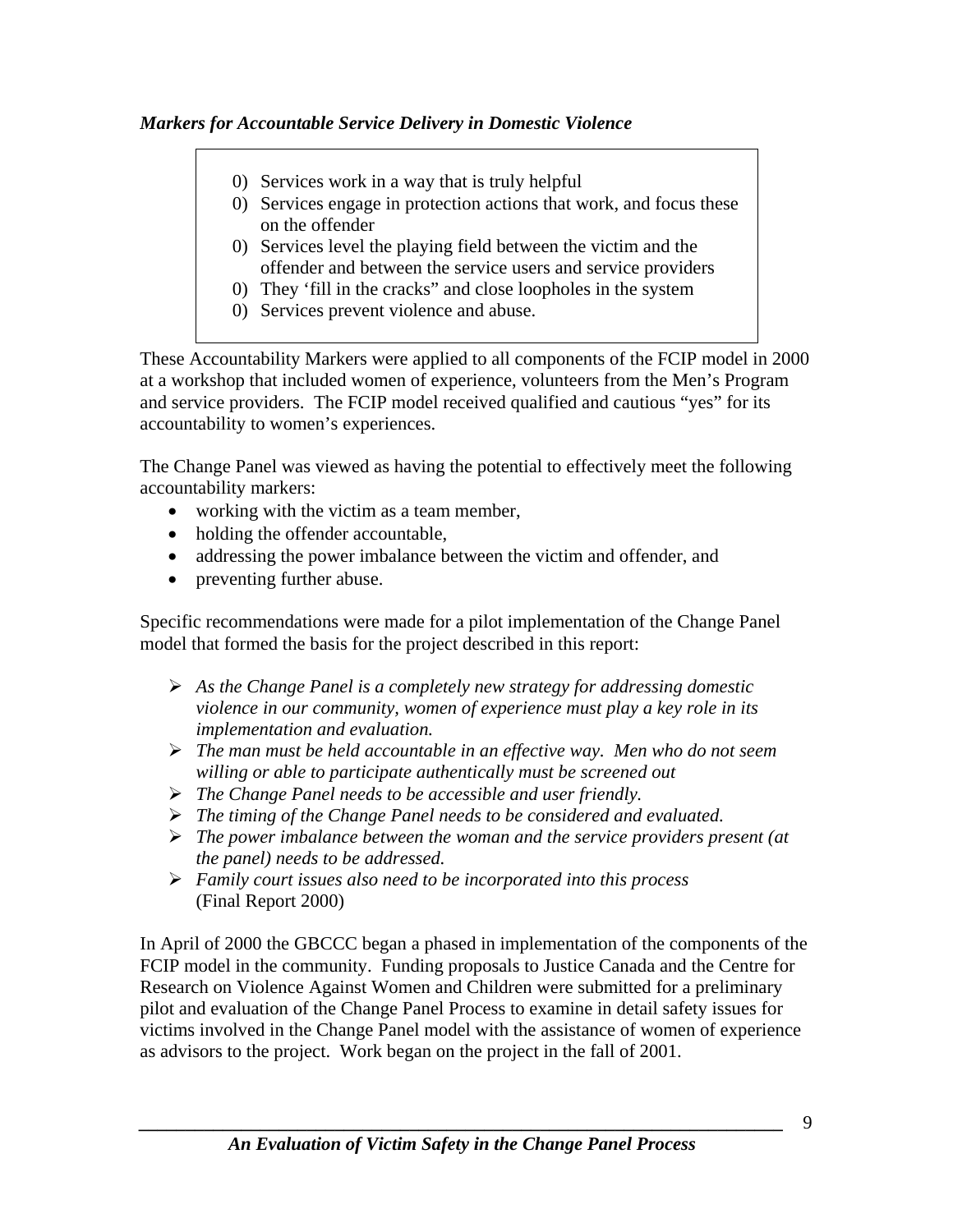## <span id="page-9-0"></span>**Project Goals and Objectives**

The primary purpose of the project was to conduct a preliminary pilot and evaluation of the Change Panel Process in order to examine specific safety considerations and needs from the perspective of the victims of domestic violence, before proceeding with a larger pilot implementation of the process.

Three goals were set for the project:

**To collect information and recommendations on victim safety from an Advisory Committee made up of women of experience who act as monitors and observers for an initial pilot of the Change Panel Process.** 

#### **Objectives**

- $\triangleright$  To recruit 6 diverse women of experience to act as project consultants and observers,
- $\triangleright$  To consult with advisors on how the model can be further developed for victim safety and recommendations for the next steps in model implementation.

#### **To conduct 8 Change Panels and collect feedback on the safety of victims from women who participate, panel participants and the panel facilitator.**

#### **Objectives**

- ¾ To liaise with the Crown Attorney and Court, and the Men's Program for suitable referrals for the Change Panel Process,
- $\triangleright$  To train 4 facilitators in abuse specific work
- $\triangleright$  To screen, assess and prepare participants for involvement in the Change Panel Process
- $\triangleright$  To complete post panel evaluations with participants and follow up with victims.

#### **To determine if the Change Panel Process model is safe for victims and to make any changes necessary for the model before further implementation.**

#### **Objectives**

- $\triangleright$  To develop recommendations for victim safety based on project outcomes and make revisions to the Change Panel model
- ¾ To complete a final report for funders, Advisory Committee and the GBCCC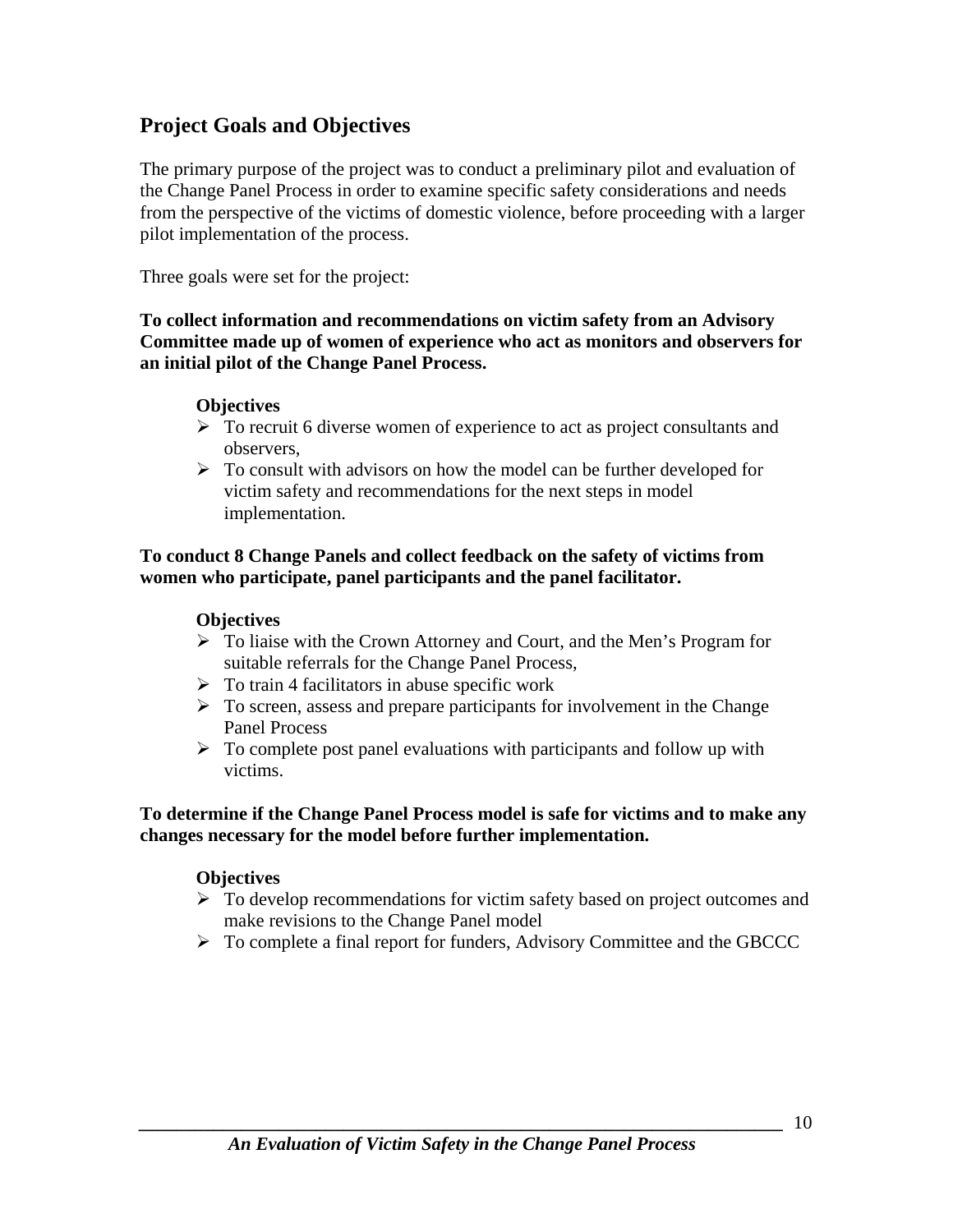## <span id="page-10-0"></span>**Project Challenges and Limitations**

The pilot nature of this project and complexity of both restorative justice concepts and integrating these into the court process created unique challenges and limitations for this project. In addition, the project experienced delays that led to an extension from a planned for 8 months (July 2001 until March 2002) time frame to a project that has lasted almost 24 months (completion June 2003).

- $\triangleright$  The Ontario government introduced the Domestic Violence Court and Early Interventions at the Grey County Court in the fall-winter of 2001, just after the Change Panel Project started. This focused the Crown office, Duty Counsel and the GBCCC away from the Change Panel Project, and resulted in a great deal of confusion for project participants.
- $\triangleright$  In the winter-spring of 2002 there was a prolonged labour dispute involving court and probation staff that impacted on the court and probation systems, and referrals to the Change Panel project;
- $\triangleright$  Throughout the summer and fall of 2002 there were no appropriate cases for the Change Panel, due to a higher than usual number of serious domestic assault cases that did not meet our criteria for assessment;
- $\triangleright$  It was difficult engage defence lawyers in this process because of the pilot nature of the project, and the confusion created by the introduction of the Domestic Violence Court at the same time we were conducting the pilot. An information package was sent out to all the members of Duty Counsel for Grey County at the start of the project, but it did not result in referrals for the project.
- $\triangleright$  There were a total of 9 referrals for the Pilot Project, but 3 of these cases were screened out and 2 did not choose to participate in the project.
- $\triangleright$  The lack of appropriate referrals, and difficulties getting referrals for the project resulted in only 4 of the planned 8 panels being completed. The amount of data collected is much smaller than anticipated. Fortunately, the 4 panels included a diverse sample of situations and participants, and provided a rich source of data.
- $\triangleright$  One victim did not wish to complete the final follow up evaluation of victim safety when she was contacted. She did participate in the evaluation of the Change Plan for a report to the court, and no safety issues were reported at that time.
- $\triangleright$  The many delays and lack of referrals made it difficult to maintain momentum or visibility with this project. In addition, this project was a pre-pilot of the model, and the lack of more extensive information about restorative justice may have contributed to the low referrals.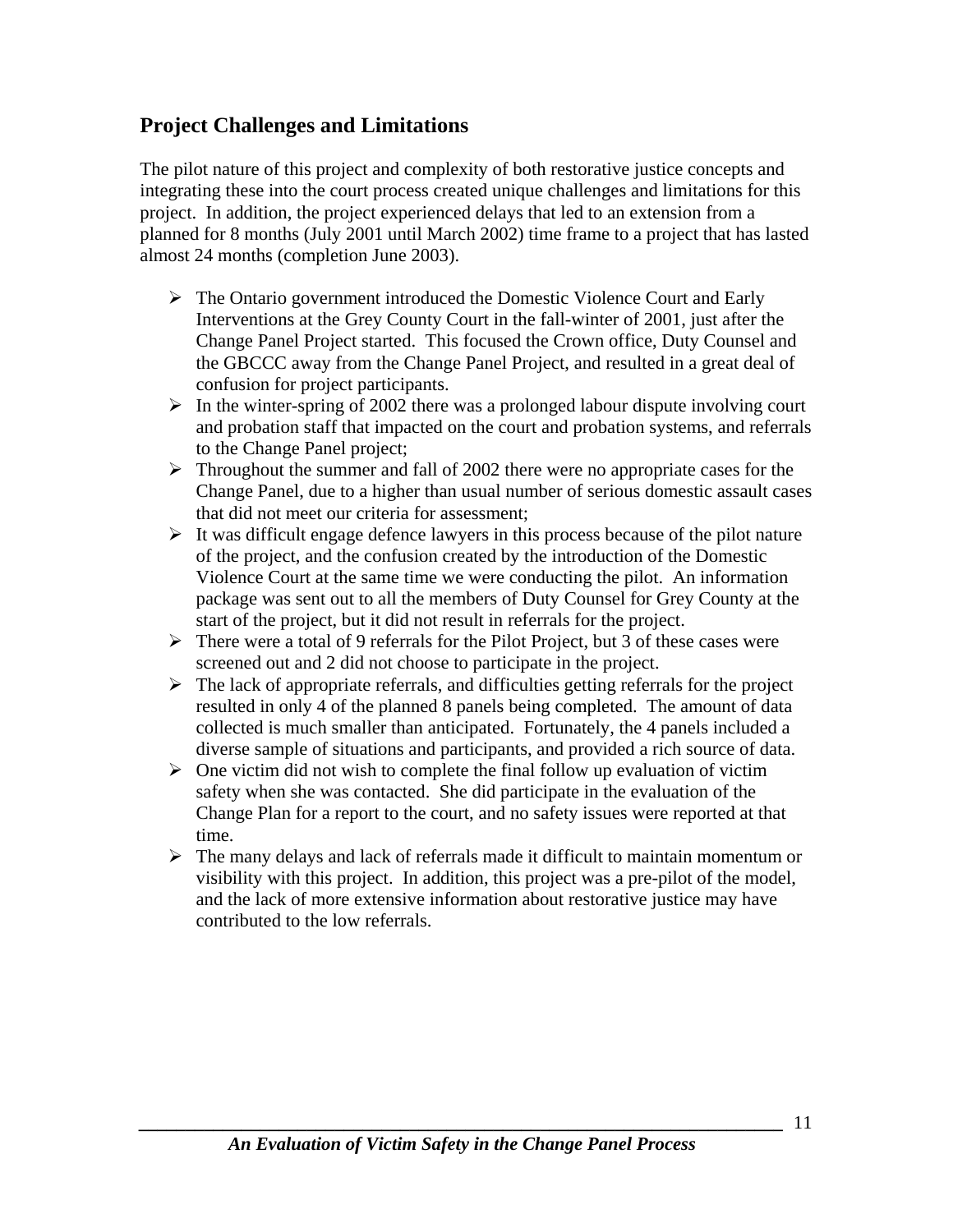## <span id="page-11-0"></span>**Project Methodology**

The Project Methodology is presented as it was outlined in the proposal to Centre for Research on Violence Against Women and Children (bold, italic text), as well as brief report on how the methodology developed over the project:

#### *Recruit a diverse, six member Advisory Committee of women who have experienced domestic assault to monitor and advise the Change Panel Process from beginning to end*

Six diverse women of experience volunteered to be advisors for this project. The women represented the diversity of our rural community. Two women lived in a small city, 2 women lived in towns, one woman lived in a small village and one woman lived in a First Nations community. Four women were single or separated and two lived with a partner. Two women had children at home, one woman had a grown child at home, two women had grown children, and one woman did not have children. There were two First Nations women, three women of English/Irish or Scottish heritage and one woman of Dutch/German heritage on the Advisory Committee. Four women were able bodied, one woman was disabled and one woman had her disability under review. The women ranged in age from early 20's to over 60.

The Advisors brought a wealth of knowledge about domestic violence and abuse, and the impact of this abuse on women, children and men, to the project from their personal experience. All advisors were living without abuse at the time of the project, although two women still experienced some concern about their safety. Five of the advisors had experienced abuse from male intimate partners as adults, and one woman experienced witnessing abuse at home as a child. Several advisors had experience with abuse at different stages of their lives in the form of child abuse, child witnessing, and dating abuse. Advisors experienced different kinds of abuse, including physical, sexual, and emotional abuse, financial control, witnessing abuse as a child, and most had multiple experiences of abuse. Women with children reported that their children witnessed the abuse, and some were also abused. All of the Advisors reported that they had feared for their safety because of the abuse, and interestingly all six of the Advisors reported that they feared for the safety of their abuser because of his threats of suicide. Most Advisors feared for the safety of their children and other family members because of the abuse and two women said they feared that they would lose their emotional stability (go crazy) because of the abuse. Four of the women reported that they feared for their lives at some time, or the lives of their children, because of the abuse. Five of the advisors feared for their physical safety because of the abuse.

The Advisory Committee began with six members, but one woman moved during the project. The five members remaining were actively involved over the entire duration of the project.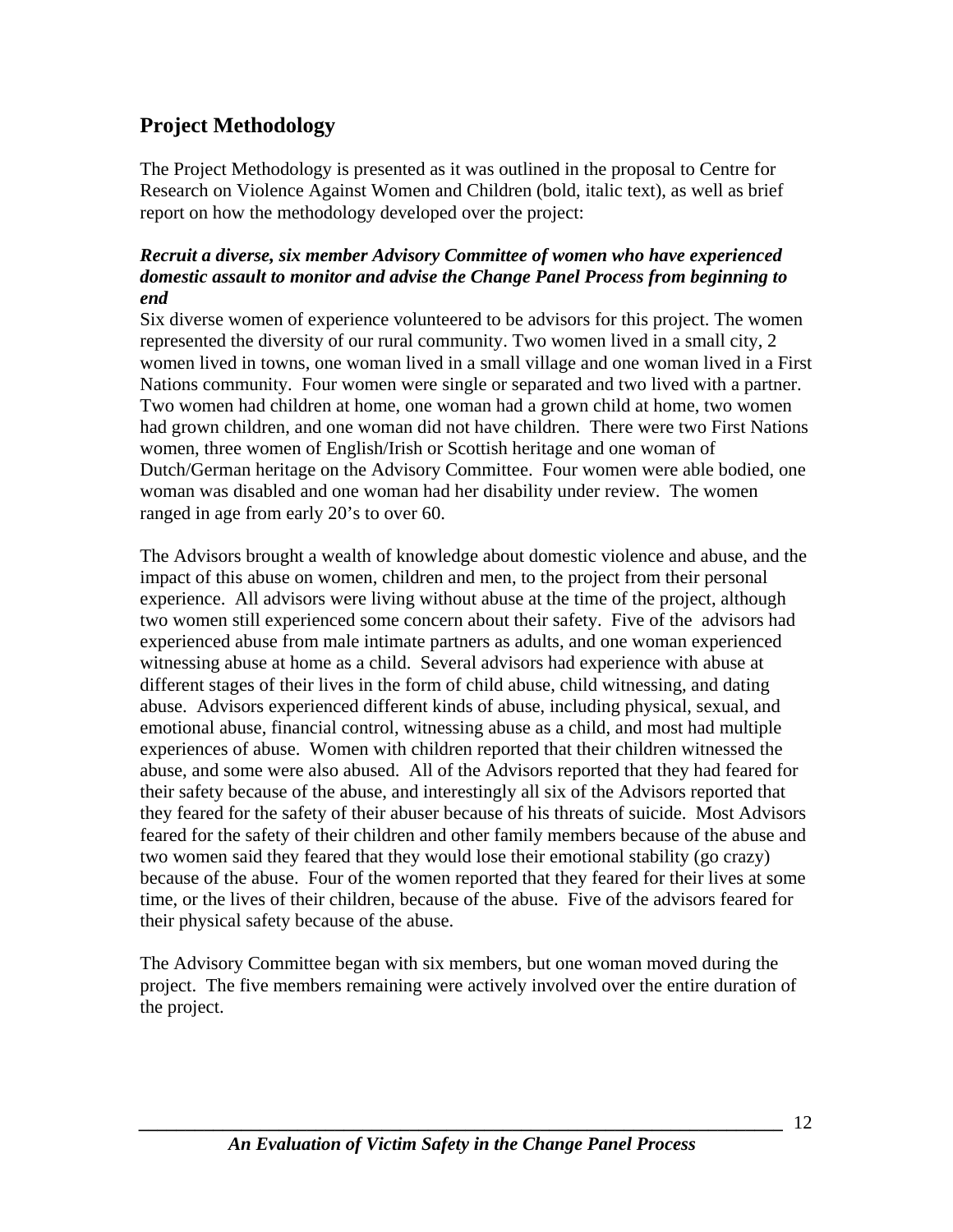#### *Conduct six to eight Change Panels using the FCIP model and trained facilitators. Each panel will be monitored by the Advisory Committee and observed by one or tow members of the Advisory Committee for specific victim safety issues, using a standard monitoring/observation tool*.

The Advisory Committee monitored and observed four Change Panels over the course of the project. Two Advisors were at each panel to monitor and observe the proceedings. They used two observation tools that they helped to develop to document and evaluate victim safety at each Change Panel.

#### *Conduct interviews with each victim involved in the Change Panel Process directly following the panel and 6 weeks after to assess and document any safety issues, concerns or recommendations.*

The Project Coordinator completed a check in with victims at the end of each panel. All victims were interviewed by telephone or in person in order to prepare the written evaluation of the Change Plan. A formal assessment of victim safety, using a standard tool developed for the project, was completed with three of the four victims at the end of the project. One woman declined participation in the safety follow up interview.

#### *Use and evaluation tool and complete evaluations with all panel participants on the effectiveness of the panel, participant satisfaction and safety directly following the panel.*

Each panel participant completed an evaluation of panel effectiveness, participant satisfaction and safety using a standard evaluation tool at each of the four Change Panels.

#### *Complete a post panel analysis of victim safety that includes input from the advisory committee, facilitation and panel participants*

The observers and facilitator completed a brief discussion on victim safety and follow up action at the end of each of the four panels. The Advisory Committee met with the Project Coordinator, panel facilitators and members of the GBCCC Evaluation Committee and completed an analysis of victim safety, based on the complete documentation from the four panels.

#### *Collate all data and findings and prepare a final report with recommendations for next steps in the implementation of the change Panel process model, and any necessary changes to the model to address victim safety.*

The members of the Advisory Committee, Evaluation Committee and the Project Coordinator identified recommendations for next steps and model changes. A draft report with the collated data and findings was presented to the GBCCC for their review and recommendations at their June 2003 meeting.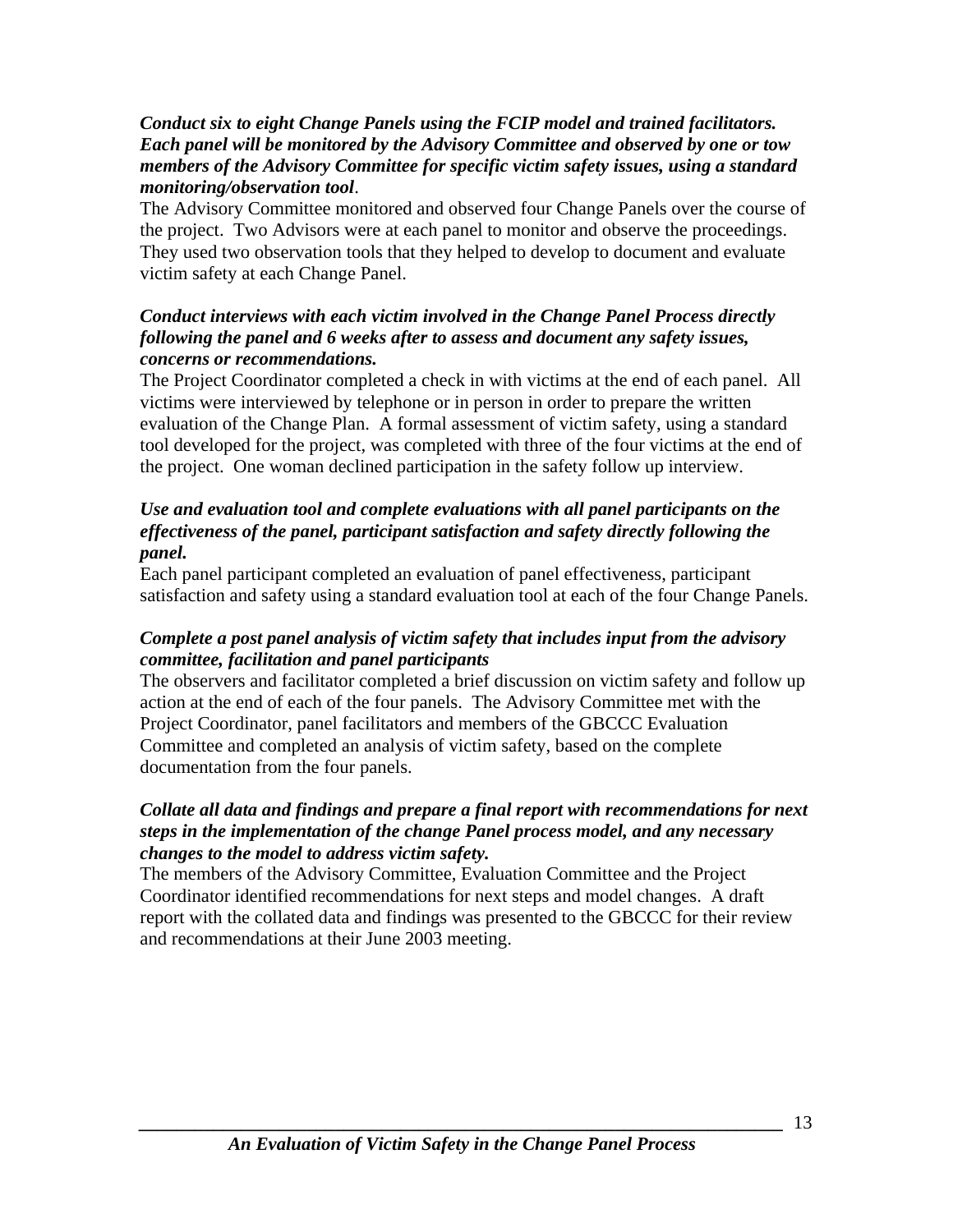## <span id="page-13-0"></span>**Development of the Project Tools**

#### **Tools and Procedures for Project Implementation**

The Project Coordinator developed a manual for the project that was based on the research and findings completed for the FCIP Final Report, and in consultation with the Project Advisors, GBCCC members, and the Crown office.

Detailed, specific procedures and tools were prepared:

- $\checkmark$  Information packages and Consent forms and procedures for all participants.
- $\checkmark$  the application process for the offender,
- $\checkmark$  liaison with the Crown office and Counsel,
- $\checkmark$  screening and assessment procedures with the offender,
- $\checkmark$  screening, information and safety processes with victims,
- $\checkmark$  information guidelines for panel participants,
- $\checkmark$  a detailed facilitation package outlining the roles and responsibilities for the Project Coordinator and the panel facilitator,
- $\checkmark$  a script for the actual panel,
- $\checkmark$  participant evaluation forms for completion by all participants at the end of the panel,
- $\checkmark$  forms for the completion of a Change Plan for submission to the Crown and the courts, forms and procedures for the evaluation of the Change Plan, and report to the Crown

A one day training workshop at the beginning of the project was held with Art Lockhart, our project advisor from Humber College, for the Project Evaluation Team and facilitators to review and refine the manual. The Advisory Committee formally reviewed the draft manual and made additional suggestions for changes. The manual was revised as the project unfolded, and as a result of the final project evaluation.

The final version of the evaluated Change Panel Manual, with procedures, tools, forms and evaluation processes is appended to this report as a separate document.

#### **Development of Observation and Victim Safety Evaluation Tools**

The members of the Project Advisory Team and the Project Coordinator developed:

- $\triangleright$  tools and procedures to assess victim safety as part of the preparation for the Change Panel for inclusion in the Change Panel manual,
- $\triangleright$  procedures to enhance victim safety during the assessment, panel and follow up processes,
- ¾ an Observation Tool for Advisors to monitor victim safety during a Change Panel
- $\triangleright$  an Evaluation Tool for observers to evaluate victim safety at the time of the Change Panel
- $\triangleright$  a Victim Evaluation of Safety tool for victim follow up at the completion of the Change Panel Process.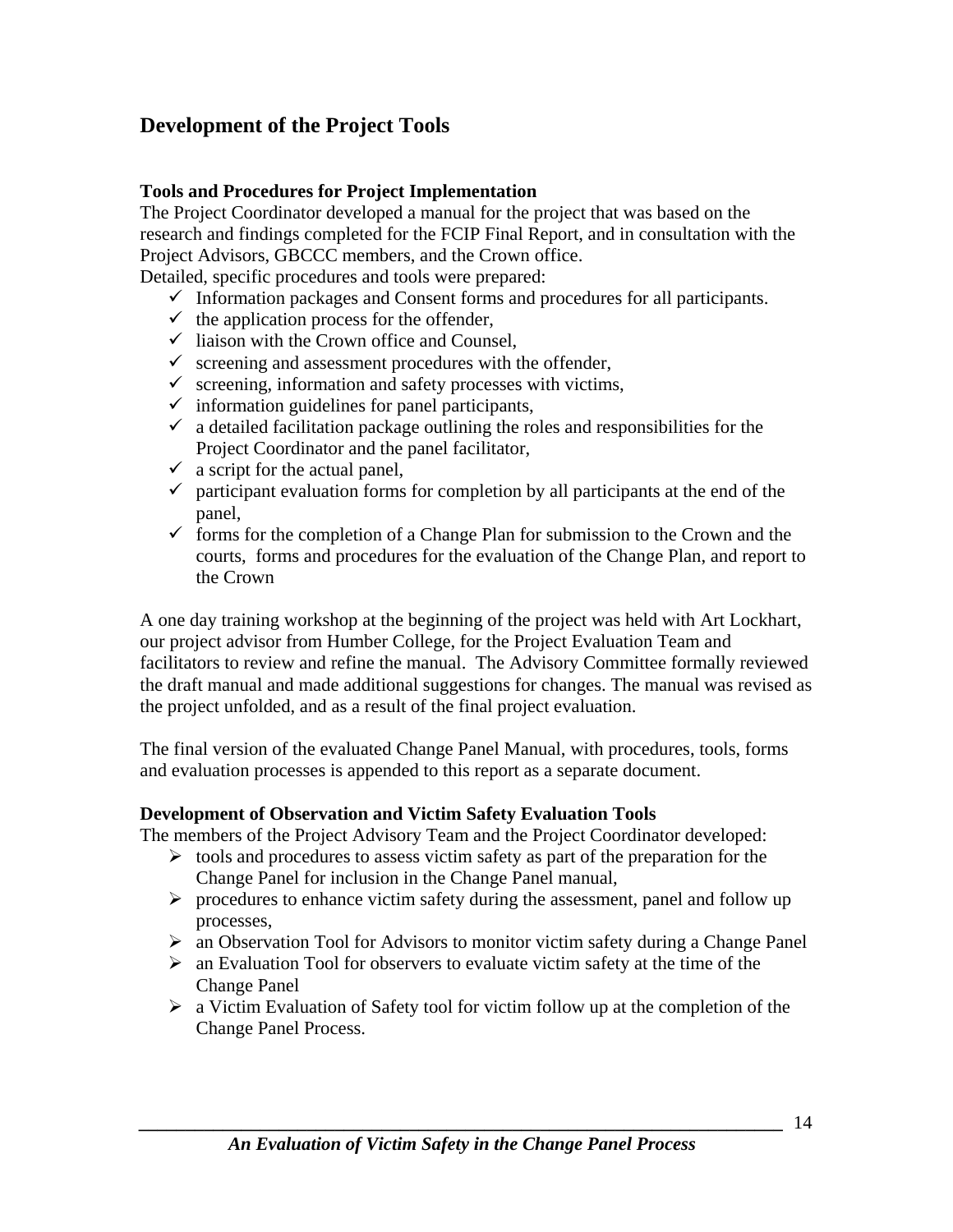Kathy Underwood from the Women's Centre (Grey & Bruce) and a member of the GBCCC, provided important advice and guidance for the development of the Victim Evaluation of Safety tool.

The members of the Advisory Team began by reviewing the Accountability Markers from the FCIP report developed by victims of violence on how services can be accountable to the safety of victims. They examined the Change Panel model in the FCIP Final Report and safety issues that were identified as a result of that research.

A series of mini workshops were held to develop evaluation processes and tools for the project. The first workshop addressed the broad concept of "Safety" with the following outcomes:

#### *Safety Is……..*

- $\triangleright$  **Having a safe location and setting** 2 exits, locks, police know the panel is happening, no weapons, no alcohol, comfortable, phone
- ¾ **When women are asked about safety** women are asked about weapons; what they need to feel safe; background of the relationship and what happened before; about the children and if children will be manipulated or used by the abuser, what safety concerns she has during the panel and after the panel, what "red flags" we need to look for that would indicate that the situation is not safe for her.
- $\triangleright$  **Safety plans for the woman are in place** at the beginning, for the panel situation, as follow up for the woman after the panel. There is an interest in the woman's safety expressed throughout the Change Panel, and women know what to do to be safe.
- $\triangleright$  **The woman has control in the process** whether she attends or not, enough physical space in the panel from the abuser, knowing that there is help and support for her, and that when she calls there will be a response, not having to worry about sudden changes, not having to worry about retaliation, good preparation for the woman.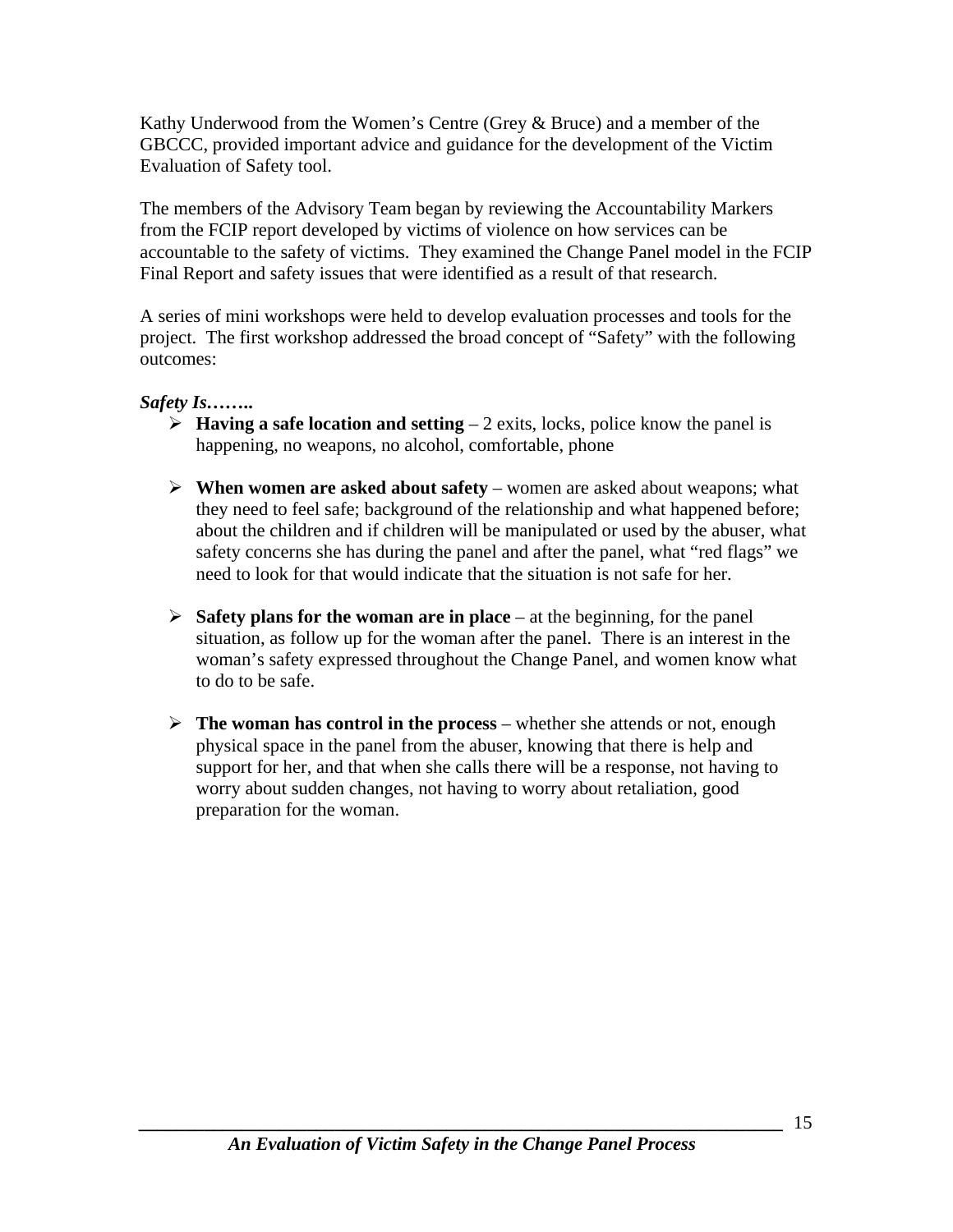| <b>Potential Safety Issue</b>                  | <b>Potential Strategy</b>                  |
|------------------------------------------------|--------------------------------------------|
| The man goes out of control in the panel       | Assess men for their ability to maintain   |
| and assaults the woman, or other               | control and screen out uncontrolled men    |
| participants                                   |                                            |
|                                                |                                            |
| The man uses hot drinks or cups as             | Don't have hot drinks or ceramic cups      |
| weapons at the panel                           |                                            |
|                                                |                                            |
| Emotions run very high at the panel, and       | Prepare participants ahead of time, follow |
| the man takes it out on the woman during       | up with the woman after the panel          |
| the panel or afterwards                        |                                            |
| The woman is scared at the panel, and can't    | Prepare the woman ahead of time and learn  |
| participate or stand up to the abuser          | about her fears.                           |
| Children will be used as pawns during or       | Prepare participants, support children     |
| after the panel                                | before and during the panel                |
| Men will use emotional abuse, controlling      | Ask women about these behaviours as part   |
| tactics and/or mind games to instil fear,      | of preparation, and develop a safety plan  |
| silence, or blame women. Example – code        |                                            |
| words or staring at the woman.                 |                                            |
| If the woman lives with the man before the     | Assess as part of preparation              |
| panel, he will threaten her or manipulate      |                                            |
| her to say certain things in the panel to help |                                            |
| him                                            |                                            |
| The man will resent the woman more             | Safety plans for women and follow up       |
| because of the panel, and will take it out on  |                                            |
| her afterwards                                 |                                            |
| The woman may not be able to leave the         | Ensure the setting is safe with two exits. |
| panel or flee in physically or emotionally     |                                            |
| dangerous situation                            |                                            |
| The woman won't have enough support or         | Ensure safety and support plan is in place |
| follow up after the panel.                     | with follow up                             |

#### *Potential Safety Issues and Strategies in the Change Panel Process are…….*

#### *Red Flags to Watch for during the Change Panel………*

#### *In the Man watch for:*

- Changes in his voice louder, edgy, controlled, self talk, innuendo
- Silences and/or sighs mumbling, or refusing to say something again so everyone can hear,
- Physical appearance unkempt or uncared for, using clothing to send messages to the woman or the group.
- The support people he brings wicked in laws, dangerous people
- Gestures finger pointing, fists, feet, hitting movements, nervous tapping ,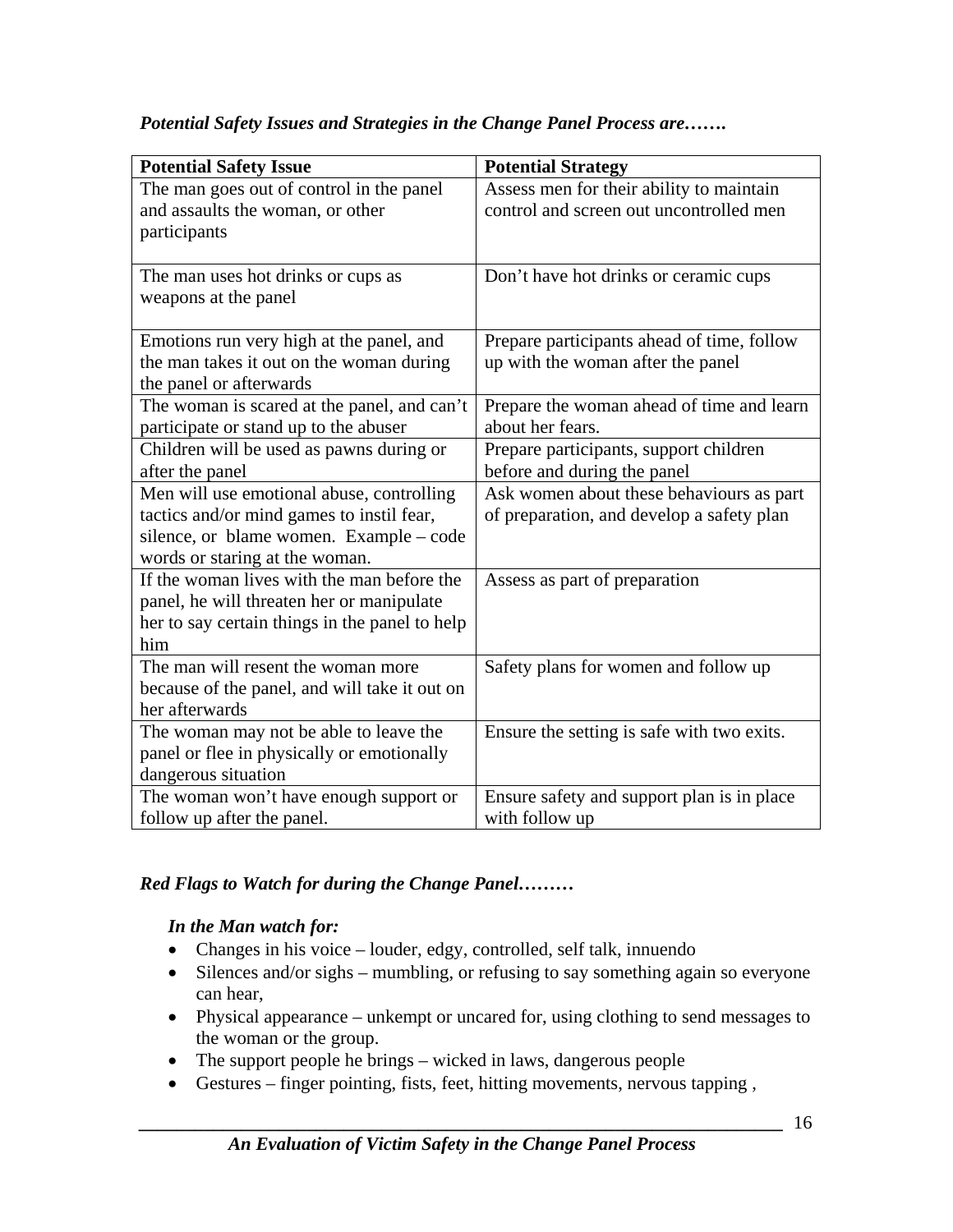- <span id="page-16-0"></span>• Eye contact or eye movements – rolling eyes, staring, looking at the door, staring down.
- Change in colour flushing, draining of colour, popping veins, sweating. agitation.

#### *In the Woman watch for:*

- Signs of intimidation head down, silence, agitation
- Changes in body language looking small, protective gestures, signs of tension
- Changes in voice quieter, insecure, not challenging

At the next Workshop the Advisory Committee developed rating scales for victim safety and recommended that the assessment of victim safety occur at initial assessment and following the Change Panel. In addition, the Advisors developed a comprehensive list of "red flag" behaviours in men, women and children that could indicate safety issues during the Change Panel. The Advisors concentrated on the non verbal communication that a perpetrator of violence could use to control or manipulate his victim in a setting such as the Change Panel, and the behaviours of the victim that could indicate feeling unsafe or threatened.

At the third meeting the draft Observation Tool and Observer Evaluation of Safety Tool were reviewed and refined for use by the Advisors/Observers at the Change Panel. In addition work was done to develop a Victim Safety Evaluation tool to follow up with victims on safety issues at the completion of the process.

The tools and procedures developed by the Advisory Committee were used at each Change Panel for this project. They are included in the Change Panel Manual (Evaluation Tools) as a separate document attached to this report.

## **Safety Protocols**

## *Safety for the Advisory Committee Members*

The safety and well being of members of the Project Advisory Committee was of the utmost importance in this pilot project. The Project Coordinator and the members of the Advisory Committee developed a detailed safety protocol for the project that included:

- $\checkmark$  The support that the Project Coordinator provides for members of the Advisory **Committee**
- $\checkmark$  Contact numbers of community agencies and services for support and counseling
- $\checkmark$  A "Safety Plan" for Advisors who act as Observers at the Change Panel
- $\checkmark$  Strategies for Self Care for Advisors to use during the project, and following the observation of a Change Panel.

The Safety and Support protocol is attached to this report as Appendix B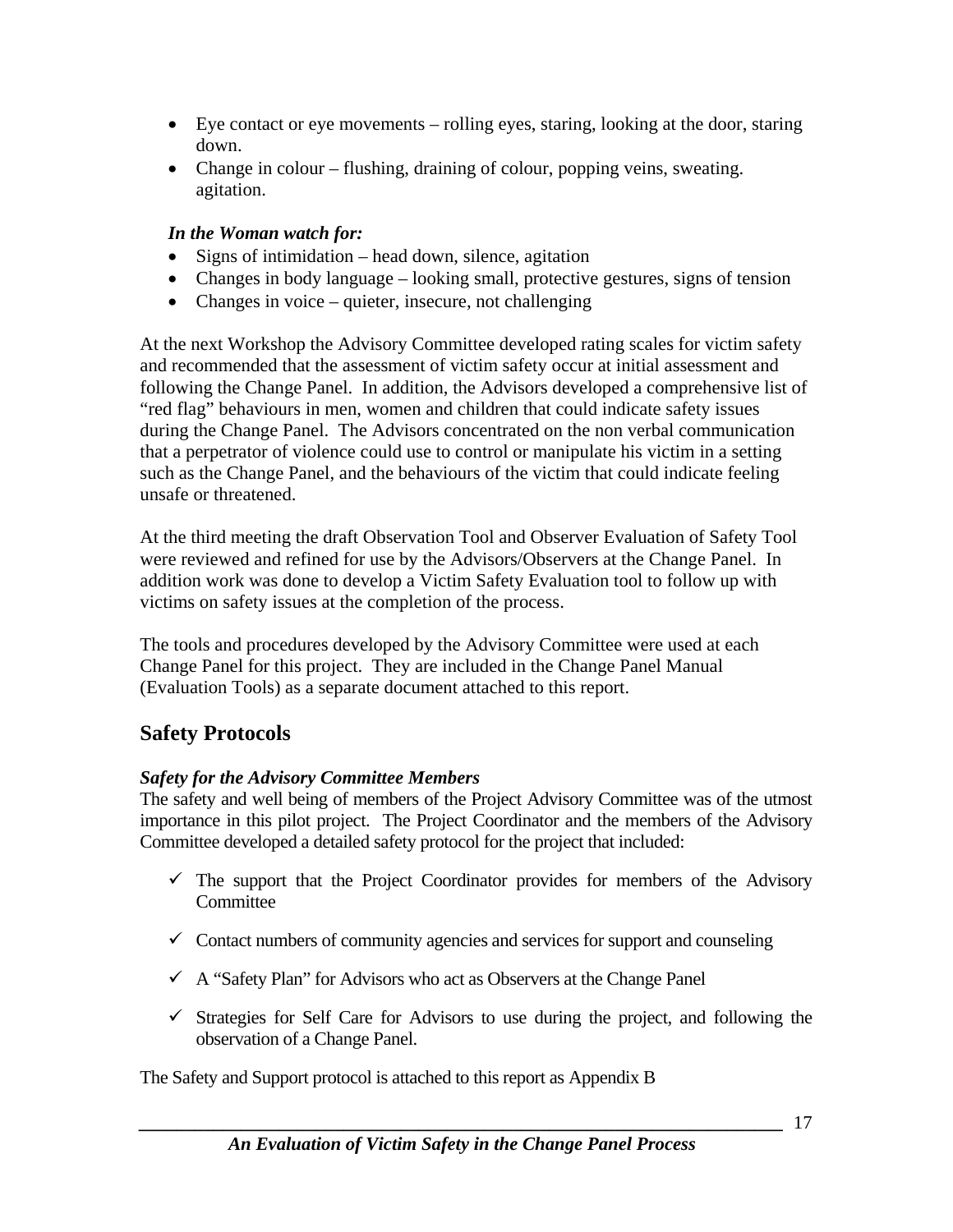#### <span id="page-17-0"></span>*Safety Procedures for Victims of Violence*

#### **Change Panel Model Procedures**

The Change Panel model developed in 2000 included specific victim safety measures at each of the four stages of the process: Assessment Phase, Preparation Phase, During the Panel and Follow Up from the Panel. These procedures are summarized in Appendix C of this report, and are outlined in detail in the companion to this report, the Change Panel Manual, in the Victim Participant Package.

#### **Project Ethics Process**

In addition to the Change Panel model procedures, an ethics procedure for women participating in the Change Panel Pilot was developed for the project. The Ethics Process included:

- $\checkmark$  The criteria for selecting cases for participation in the project,
- $\checkmark$  The process for providing women with information about the project, information on community supports, and working with her on risk and safety issues,
- $\checkmark$  The process and safety criteria for involving women in the project,
- $\checkmark$  The process for informed victim consent for the project, and how information would be used,
- $\checkmark$  The role of the Project Coordinator in the development of safety plans and review of victim risk with women and children involved the project

The Ethics Process that was used with every woman in this project is attached to this report as Appendix C

## **Data Collection and Analysis**

## *Data Collection:*

Data for the project was collected from:

- $\checkmark$  Minutes of the Advisory Committee meetings
- $\checkmark$  Notes from the Training Session with the Evaluation Team
- $\checkmark$  Documentation: Crown Attorney Screening Tool, Offender Applications and Offender Assessments for all offenders involved in the project.
- $\checkmark$  Documentation of Victim Safety and a Victim Safety Plans completed with all victim participants
- $\checkmark$  Notes from preparatory meetings with Panel Participants
- $\checkmark$  Documentation of Participant Evaluation completed by all Panel Participants
- $\checkmark$  Documentation of Observer's Victim Safety Evaluation and Observation Tool
- $\checkmark$  Documentation of Post Panel debrief with Facilitator and Observer's
- $\checkmark$  Review of Change Plan outcomes and Reports prepared on the Evaluation of Offender for Follow Up on the Change Plan
- $\checkmark$  Documentation of Follow Up conversations with victims, offenders and panel participants
- $\checkmark$  Documentation of Victim Follow Up Interview: Evaluation of Safety
- $\checkmark$  Notes from the Final Project Evaluation Workshop with Advisors and Evaluation Team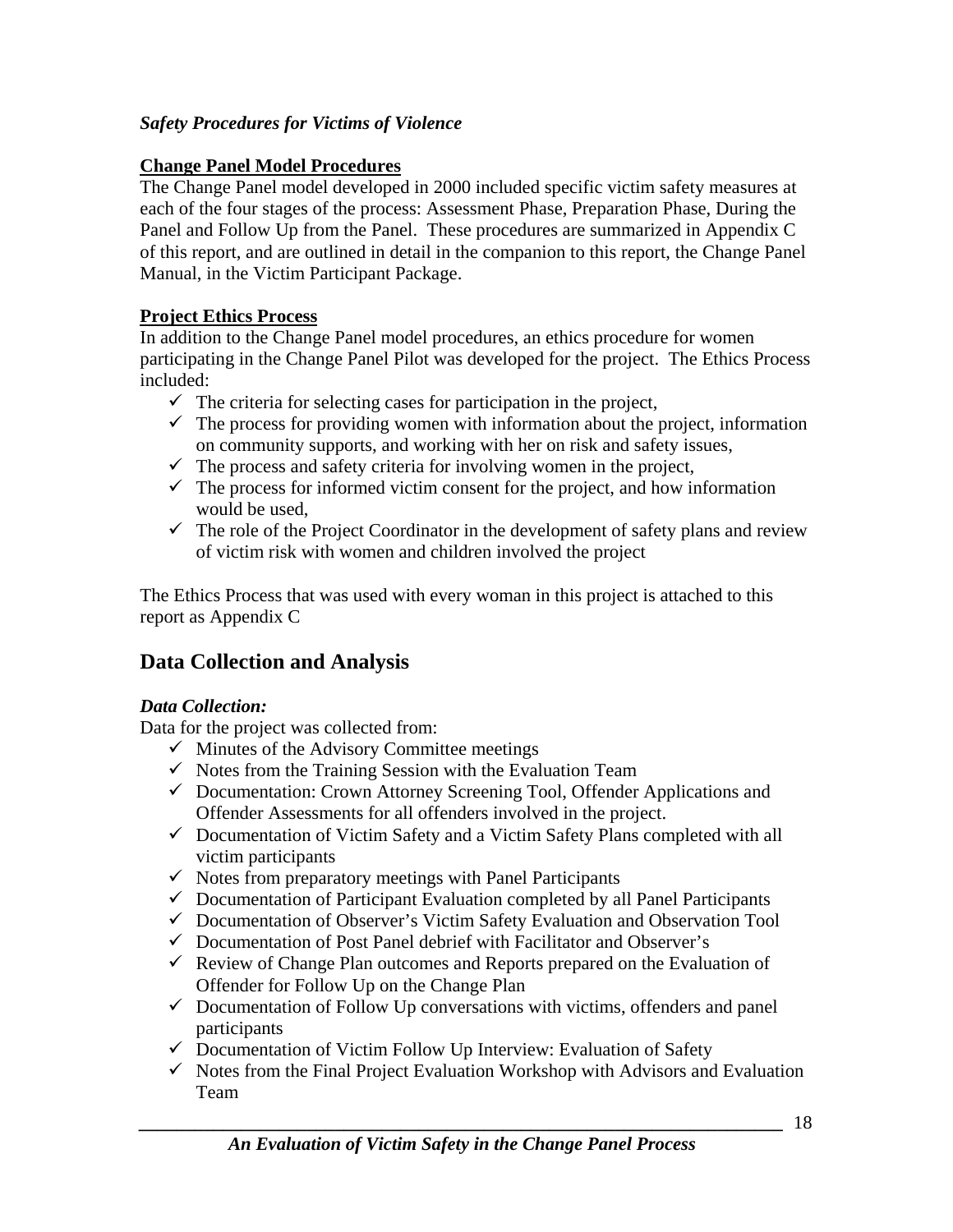- <span id="page-18-0"></span> $\checkmark$  Recommendations from GBCCC review of the draft final report
- $\checkmark$  Recommendation from the Advisory Committee on the draft final report

#### *Data Analysis*

The Project Coordinator completed a preliminary analysis of data collected from the sources listed above. It included some statistical analysis from participant evaluations, the presentation of summary case studies, as well as a compilation of qualitative data from participants and the Advisory Committee.

The Project Coordinator, Advisory Committee and members of the Evaluation Team reviewed the preliminary data and identified Key Themes for each of the four case summaries and preliminary recommendations based on the project outcomes.

The Project Coordinator compiled a draft Final Report, which was reviewed by the GBCCC at its regular meeting in June 2003. Recommendations for action were further developed at that meeting.

The Advisory Committee reviewed the Final Draft Report and recommendations and provided final comments for the completion of the Final Report.

## **Project Outcomes: Four Case Summaries**

The project outcomes are presented in the form of four case summaries that present the diversity and uniqueness of each Change Panel. The Case Summaries provide detailed information throughout the four phases of the Change Panel, and include summaries of the evaluations by panel participants, and Project Advisors/Observers. A summary of the follow up Safety Interview with the victim, and any recommendations from the victims is included, as well as Key Themes identified at the Advisor/Evaluation Team workshop at the end of the project.

Some identifying information in these case summaries has been altered to protect the confidentiality of participants.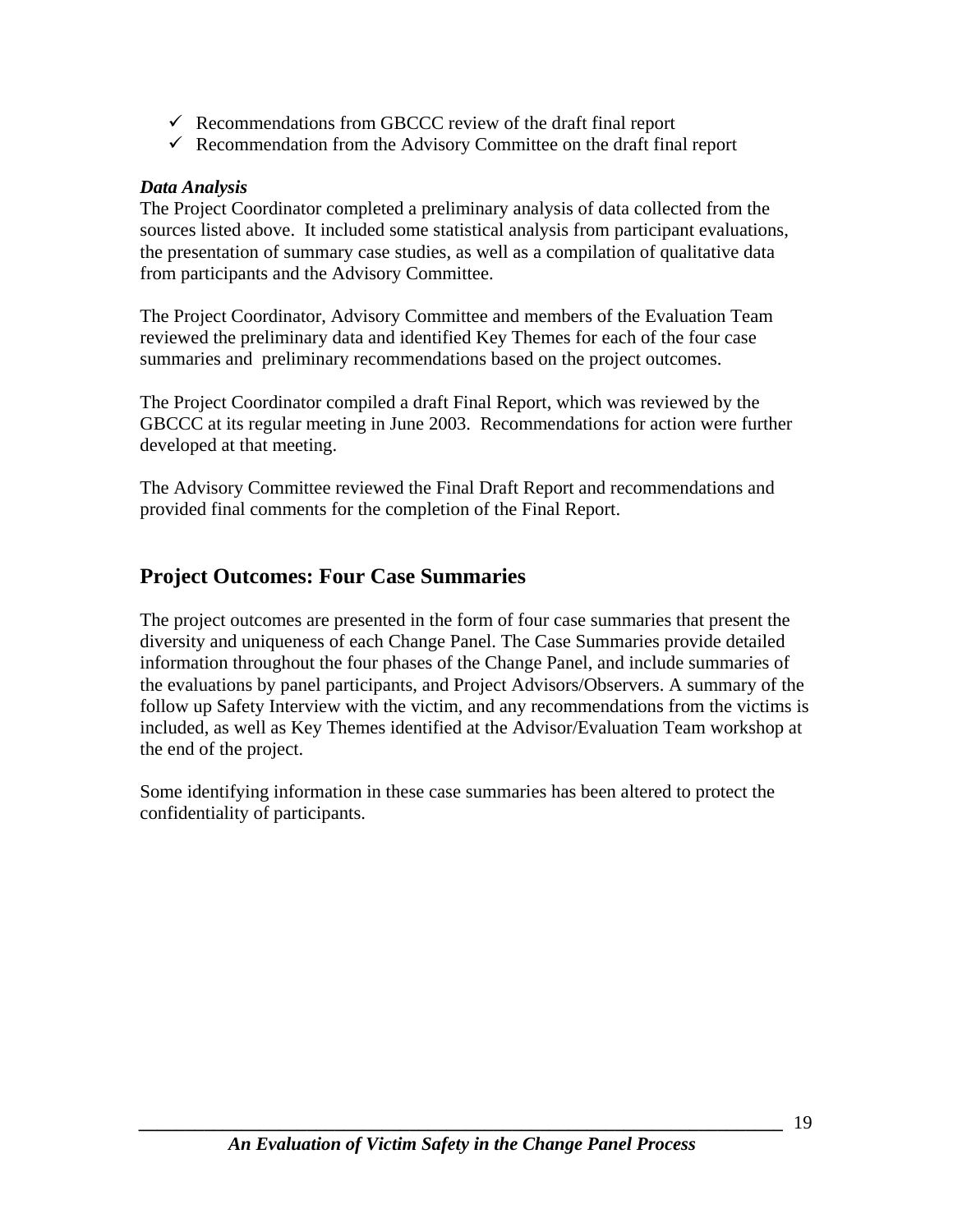#### <span id="page-19-0"></span>**Change Panel Summary – Panel #1**

#### **Case Description**

This panel involved a man who applied for the pilot after he was charged with assault for a second time while on probation for a first offence. His probation officer and the Crown Attorney recommended the man for the project. He accepted responsibility for actions. He was connected to the Men's Program, who also recommended him for the pilot. A restraining order allowed him on his property for business purposes and to contact his partner for business purposes, but not to reside. A court date was set for a First Appearance and he planned to plea guilty.

The offender assessment did not reveal any safety issues for the victim. The man was highly motivated to change, expressed a sincere wish to improve his relationship with his wife, and have her understand that he was sorry for what happened. He had difficulty naming a support person for himself (no close friends), except for parents and the parents of his partner.

The panel was attended by the offender, the victim, their 10 year old daughter, the parents of the offender (support for the offender), the woman's mother (support person for her granddaughter), the woman's counsellor (support person for the victim), and a counsellor from the Men's Program.

#### **Summary from Assessment of Victim Safety**

The woman did not feel at risk of harm or believe the offender would use the Change Panel to manipulate her. She suggested that her daughter also attend the panel because she was deeply affected by the assaults. She did not have safety concerns about the panel for her daughter. She believed that the offender was very motivated to change. The woman had a written safety plan in place, was involved in abuse specific counselling, and was connected to a counsellor at the Men's Program.

#### **Summary from Panel**

- $\triangleright$  A Change Plan was developed and agreed upon with input from all participants,
- $\triangleright$  The Plan included the offender completing Men's Program and continuing as a volunteer at completion; Structured outings between victim and offender to discuss their relationship; offender increases responsibility and time spent parenting his children; Continued counselling for victim; change in court order to allow offender in the house so he could be more active in parenting, but not to reside.
- $\triangleright$  The participants agreed to get together to evaluate the plan in 2 months.
- $\triangleright$  The child attended the panel, with her grandmother as a support person. She left proceedings twice (did not appeared distressed), participated actively, and provided important information for offender and family members on the impact of the violence on the children.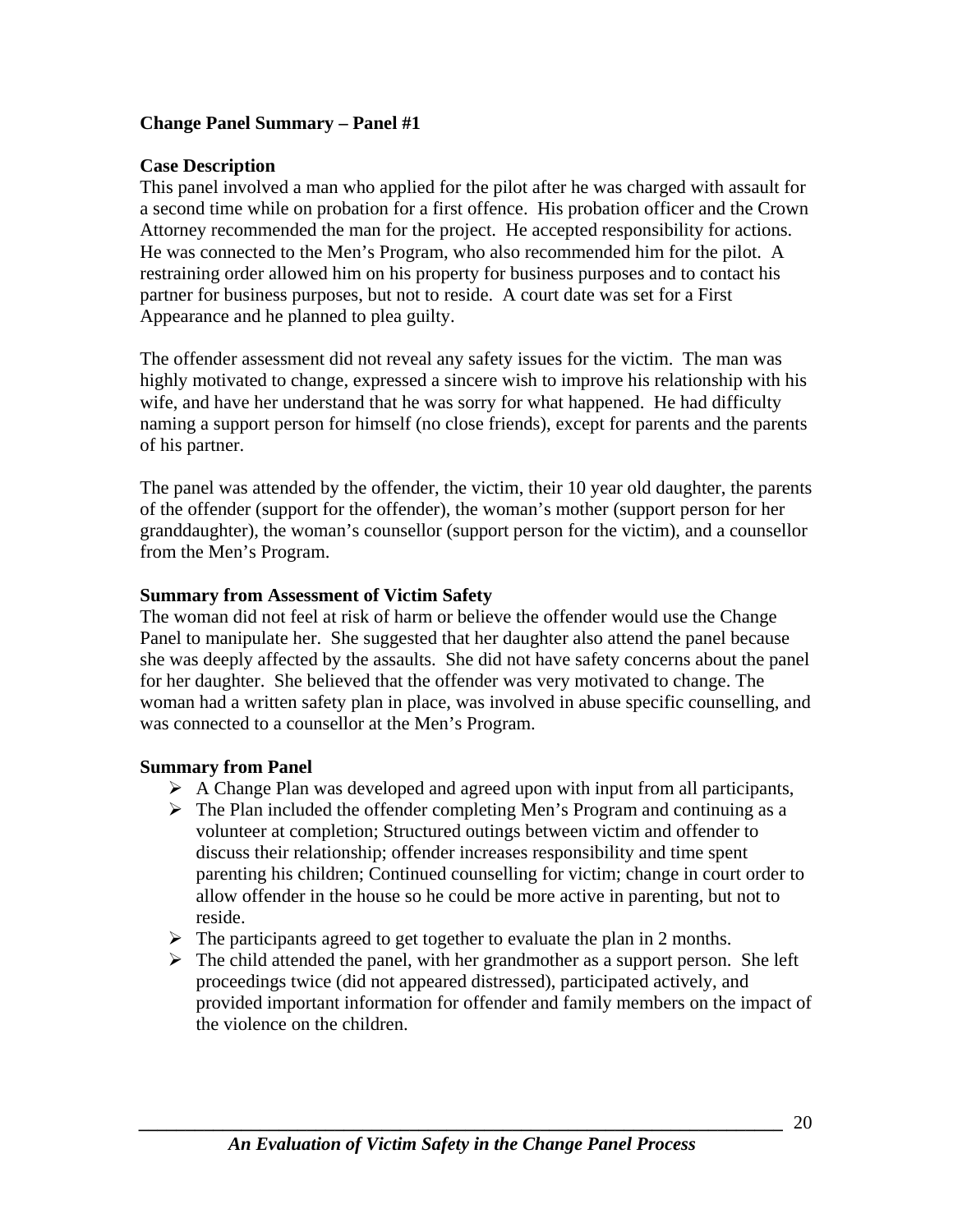#### **Advisor's Observation**

#### *Observing for Safety - Advisor Observation Tool*

Behaviours of Offender noted: Offender body tension and agitation (sweating, hand tapping), Vocal intimidation (threatened that he never forgets), Threatening gesture (made a fist when his father was speaking).

Behaviours of victims noted: Changes in her voice (insecure, quiet), Body posture (head down, Child left the room twice), Body tension (Biting fingernails, arms crossed, hugging body).

| <b>Overall Sense of Safety for Woman and Children at the</b><br><b>Panel</b> | <b>Response</b><br><b>Always</b><br>Most of the time<br>Some of the time<br><b>Never</b> |
|------------------------------------------------------------------------------|------------------------------------------------------------------------------------------|
| Woman treated respectfully and listened to by the man                        | 1 Most of the time<br>1 Some of the time                                                 |
| Woman treated respectfully and listened to by other participants             | 2 Most of the time                                                                       |
| Woman was able to present her story in her own way.                          | 1 Always<br>1 Most of the time                                                           |
| There was a balance of power between the woman and man<br>demonstrated.      | 1 Most of the time<br>1 Some of the time                                                 |
| The woman was able to get support and resources.                             | 1 Always<br>1 Most of the time                                                           |
| Children were treated respectfully and listened to by adults.                | 1 Always<br>1 Most of the time                                                           |
| The man was held accountable for his actions.                                | 1 Always<br>1 Most of the time                                                           |
| The man appeared to participate in a sincere and respectful way.             | 1 Most of the time<br>1 Some of the time                                                 |
| <b>Overall Safety Rating</b>                                                 | <b>Safe</b>                                                                              |

#### *Observer's Evaluation of Victim Safety – 2 Observers reported:*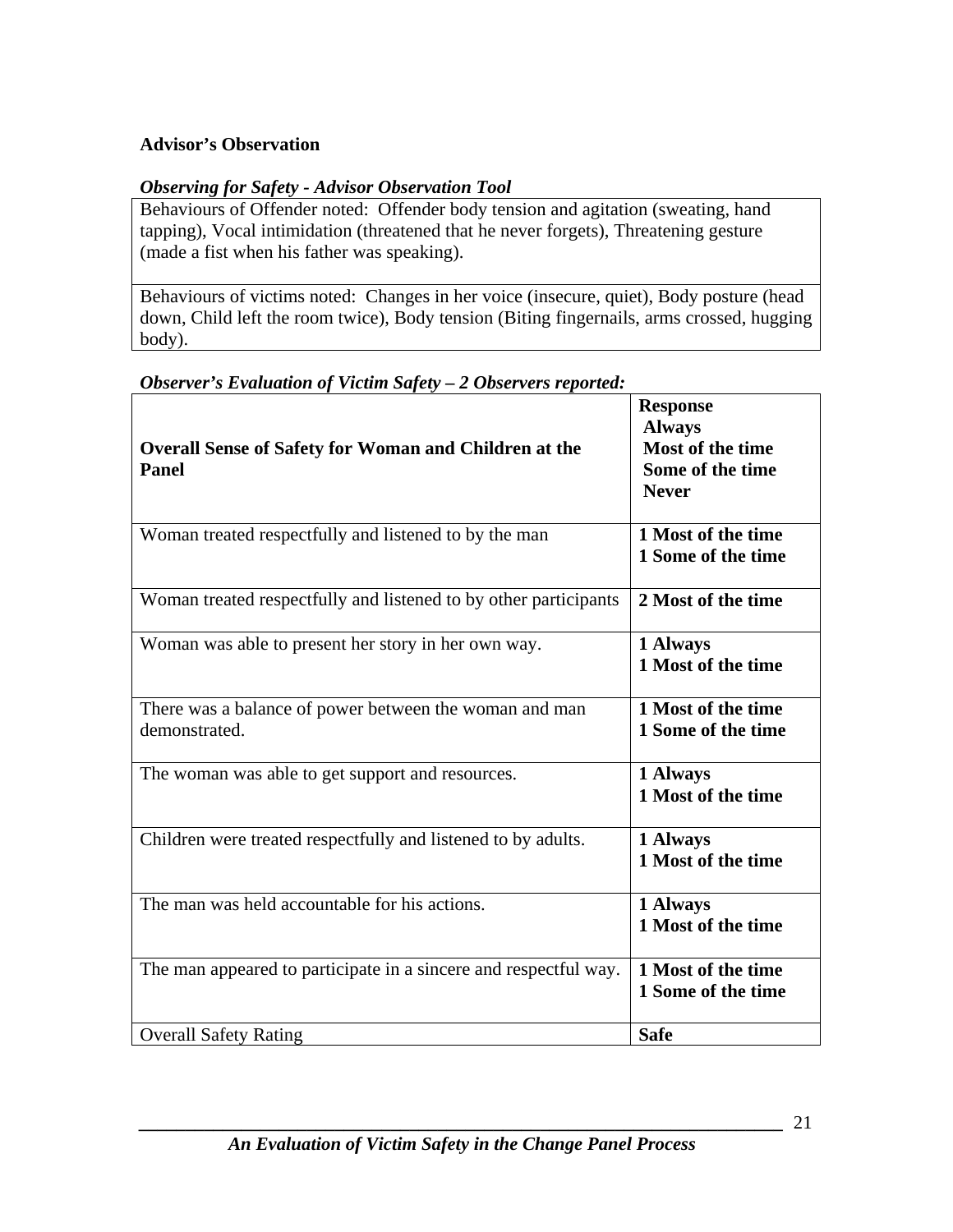| <b>Participant Evaluation</b><br>(Rating Scale: Excellent Good, Fair, Poor;<br>Two questions required Yes or No response) | <b>Response:</b><br>Excellent/<br>Good/Yes | <b>Response:</b><br>Fair/Poor/<br>$\bf No$ |
|---------------------------------------------------------------------------------------------------------------------------|--------------------------------------------|--------------------------------------------|
| Preparation for the Change Panel adequate?                                                                                | 8                                          |                                            |
| Location of the Change Panel?                                                                                             | $\boldsymbol{9}$                           | 0                                          |
| Were the right people at the Change Panel?                                                                                | Yes $(9)$                                  | 0                                          |
| Did you get the information you needed?                                                                                   | 9                                          | 0                                          |
| Were you able to say what you thought was important?                                                                      | 9                                          | 0                                          |
| Were you satisfied with the way the panel was run?                                                                        | 9                                          | 0                                          |
| Were the right people involved in the decisions about the<br>Change Plan?                                                 | Yes $(8)$                                  | No(1)                                      |
| Are you satisfied with the Change Plan that was reached?                                                                  | 9                                          | 0                                          |
| Was the Change Panel a safe and respectful process for you?                                                               | Yes(9)                                     | 0                                          |

*Panel Participant Evaluation- Total evaluations completed: Nine (9)*

#### **Comments from Evaluations:**

- The probation officer should have been at the panel
- Spend more time on how the Change Plan will be monitored
- It was great
- Have lots of Kleenex
- Not enough information before hand

## **Evaluation of Offender's Completion of the Change Plan**

- $\triangleright$  All participants in the panel were contacted to prepare the Change Plan evaluation. The evaluation report was submitted to the Crown for consideration in sentencing.
- $\triangleright$  The offender followed through with all of the Change Plan items, with the exception of taking more time for himself.
- $\triangleright$  All participants reported that there was no more physical abuse, but there was some verbal abuse.
- $\triangleright$  The report from the child included information that she believed her mother should talk to her Dad more. Her Dad was spending much more time with her which was good, and he had stopped spanking. She said he should stop yelling.
- $\triangleright$  The victim continued with counselling support for herself.
- $\blacktriangleright$  All participants reported that the risk of more abuse was now low, but the couple continued to experience conflict in their relationship

## **Court Outcome**

The evaluation of the Change Plan was presented for consideration for sentencing. The man was sentenced to probation. The court outcome was supported by the victim and panel participants.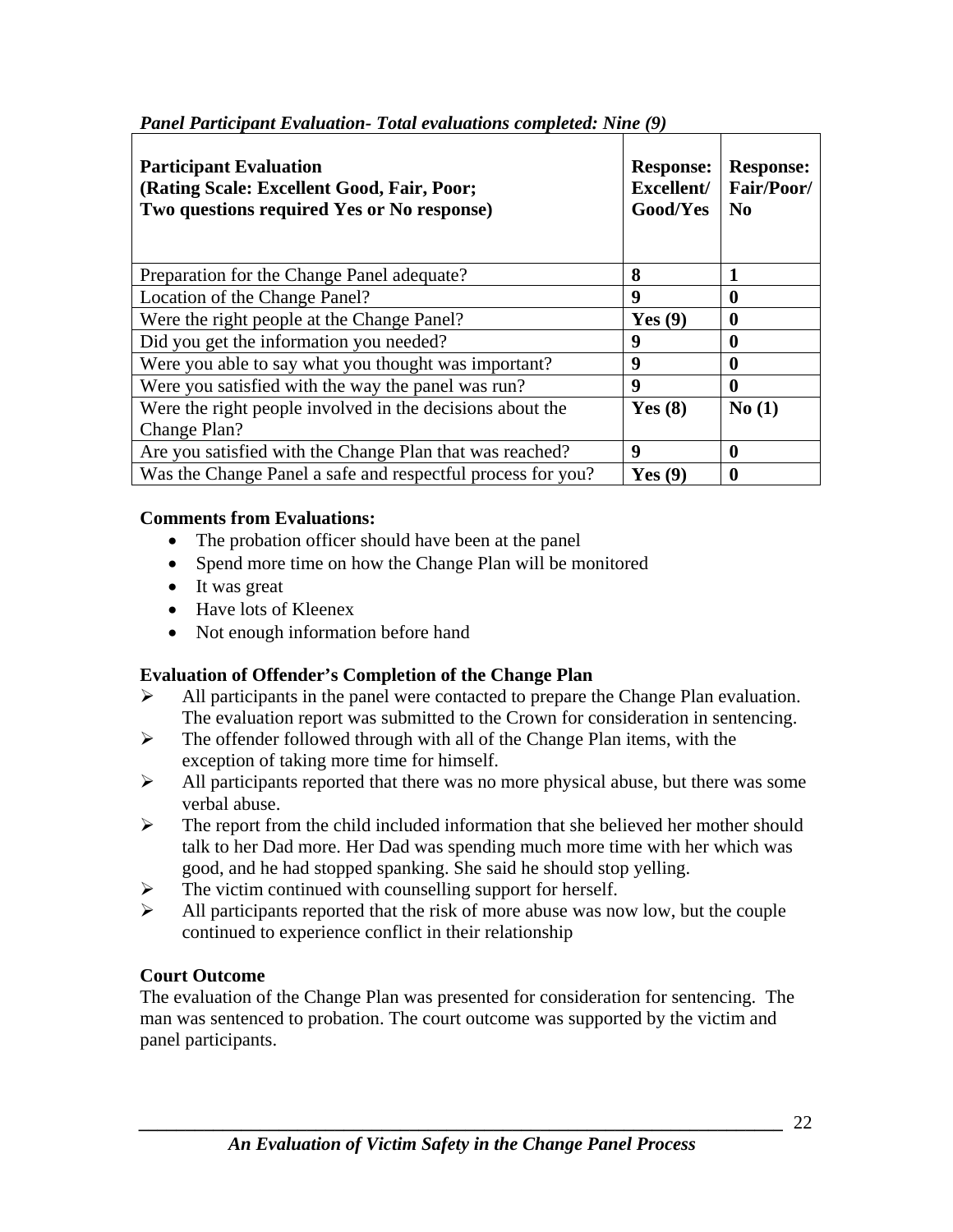#### **Victim Follow Up Safety Evaluation**

|   | <b>Safety During Preparation Phase</b>                                                             |  |  |
|---|----------------------------------------------------------------------------------------------------|--|--|
|   | $\triangleright$ No safety issues identified. The man did not try to influence her or the children |  |  |
|   | during the preparation phase                                                                       |  |  |
|   | <b>Safety During the Panel</b>                                                                     |  |  |
|   | $\triangleright$ No safety concerns. The woman said she was treated respectfully, was able to      |  |  |
|   | present her story, and the process held her partner accountable. She did not feel                  |  |  |
|   | threatened by any of the behaviours observed by the Advisors, but did feel                         |  |  |
|   | nervous herself.                                                                                   |  |  |
|   | <b>Safety After the Change Panel</b>                                                               |  |  |
|   | $\triangleright$ No safety issues or new incidents of physical abuse. The couple is now living     |  |  |
|   | together. Her partner followed through with the Change Plan. She rated the                         |  |  |
|   | overall safety of the Change Panel as "very safe" and would recommend it to                        |  |  |
|   | other women, if the circumstances were correct.                                                    |  |  |
| ➤ | She noted that the offender completed a group on the impact of violence on                         |  |  |
|   | children (My Dad's Group) and organized marriage counselling, in consultation                      |  |  |
|   | with her, at his own initiative, after he completed his Change Plan.                               |  |  |
|   | $\triangleright$ The Change Panel "structured a plan, and made him stick to it"                    |  |  |
| ➤ | There is continued family support and "check ins" with the offender                                |  |  |
|   | <b>Recommendations from the Woman for Model Development</b>                                        |  |  |
|   | The woman recommended:                                                                             |  |  |
|   | $\triangleright$ That there be more than one circle – she would have preferred 2-3 sessions (one   |  |  |
|   | to develop the plan, a second circle to check on follow up and a third circle to                   |  |  |
|   | evaluate the plan). The woman said it was too "crammed" with only one circle.                      |  |  |
|   | $\triangleright$ The Change Panel process be offered as it is another avenue to talk and bring     |  |  |
|   | people together. "I enjoyed it because there was nothing out there like that –                     |  |  |
|   | where you have family with you, where you can bring your whole family. Having                      |  |  |
|   | our families involved helped keep him accountable"                                                 |  |  |
|   |                                                                                                    |  |  |

#### **Key Themes Identified by Advisors and Evaluation Team**

- $\triangleright$  There was no support plan for the child victim developed as part of the Change Plan. The child made an important contribution to the Change Panel, and this was acknowledged by all participants, but any follow up support needs of the child were not discussed.
- $\triangleright$  The emotional nature of the Change Panel was difficult for service providers, who were new to this process. They needed more preparation in regards to the nature of the Change Panel experience and their role. In particular, service providers were influenced by the emotional outpouring of the offender, and his tendency to feel sorry for himself. Observers were concerned that the man used his emotionality, most likely unintentionally, to pressure the victim and other participants to cave in to his needs. Service providers could do more to keep the offender on track and focused on repairing the harm he as caused to his victims.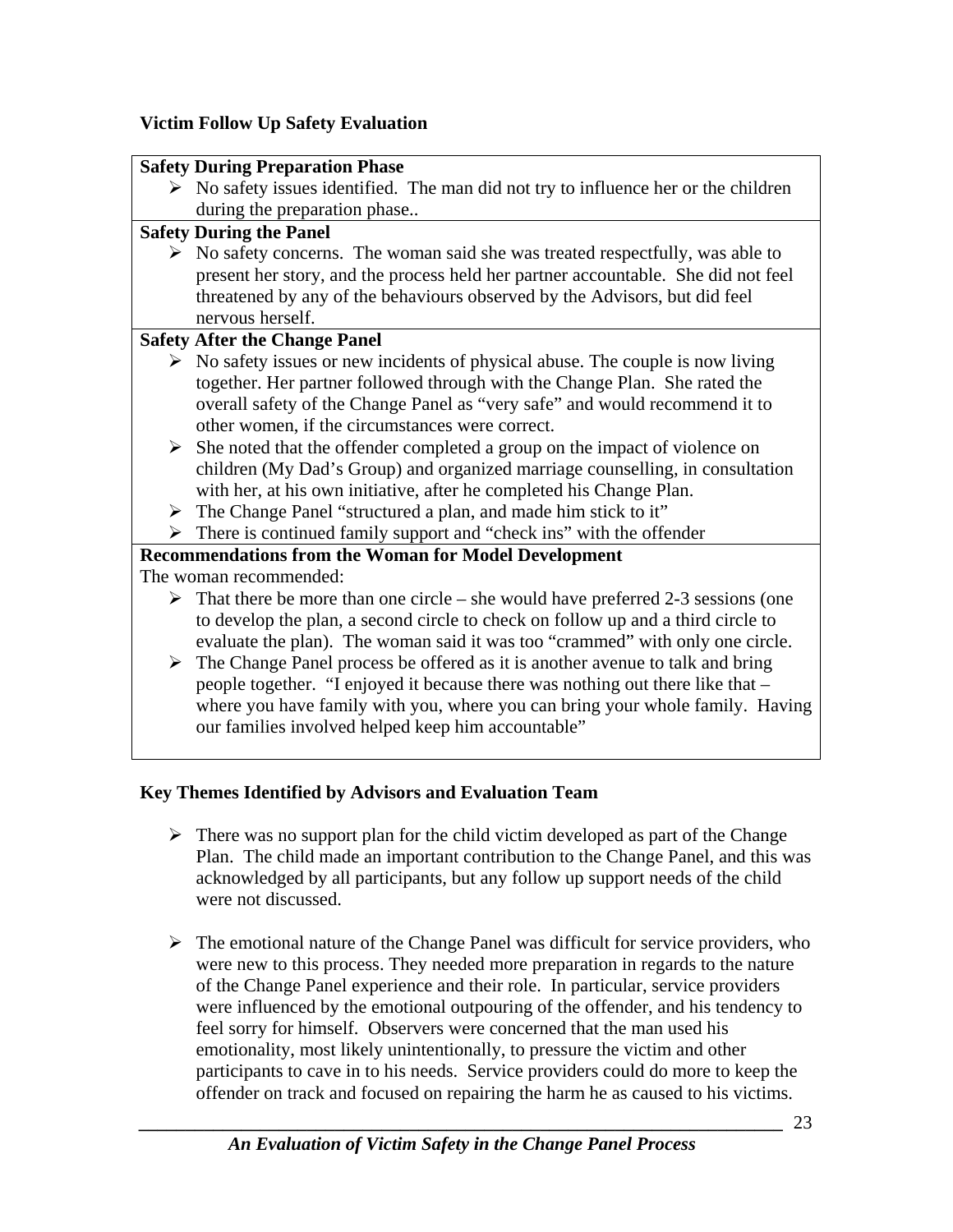<span id="page-23-0"></span> $\triangleright$  The timing of this Change Panel was safe. Even though it was not a first offence, the man was known by probation and the Men's Program. The process started 3 months after the offence. The Change Plan allowed the man immediate access to the Men's Program.

#### **Change Panel Summary – Panel #2**

#### **Case Description**

This panel involved a married man with young children, who was charged with a first offence of assault. The man was living at home with his wife and children at the time of the application. He applied for the pilot when the Crown Attorney made his defence lawyer aware of the process. The man stated at the Assessment that he believed it was important for him to do what the Crown suggested. A First Appearance date was set and he planned to plea guilty. The man admitted responsibility for his actions and harm and expressed regret for the hurt caused to his wife. He reported that the assault was an isolated event as a result of substance abuse issues, which he was now in treatment for. He did not identify any victim safety issues.

Although it is a requirement that applicants complete three sessions of the Education for Change at the Men's Program, the project Evaluation Team agreed to make an exception and allow this case to proceed after completion of one session because of a scheduling conflict with the man's substance abuse program. The man expressed frustration with the delays he experience with the court system. The man requested that the panel occur before his court date, to avoid an additional adjournment. There was a very short time period to organize and prepare for this panel, but the Project Coordinator, in consultation with members of the Advisory Committee and Evaluation Team, agreed to proceed.

The panel was attended by the offender, his partner, a married couple (the man was the support person for the offender, and the woman the support person for the victim), and a counsellor from the Men's Program.

Two Advisors and a member of the Evaluation Team observed the panel.

#### **Summary from Assessment of Victim Safety**

The woman reported that assault was the first and only experience of violence by the offender. She feared for her life and that of her partner (threats of suicide) at the time of the assault, but did not have any safety concerns at the time of the assessment, or have any safety concerns for the children. She rated the potential for offender change as good and said he was very motivated to change. The victim was not connected with any support services and did not plan to access services. She said she got support from a friend and her family. She was provided with information and developed a safety plan with the coordinator. She expressed initial misgivings about participation, saying she felt forced to jump hoops, but then decided she would participate.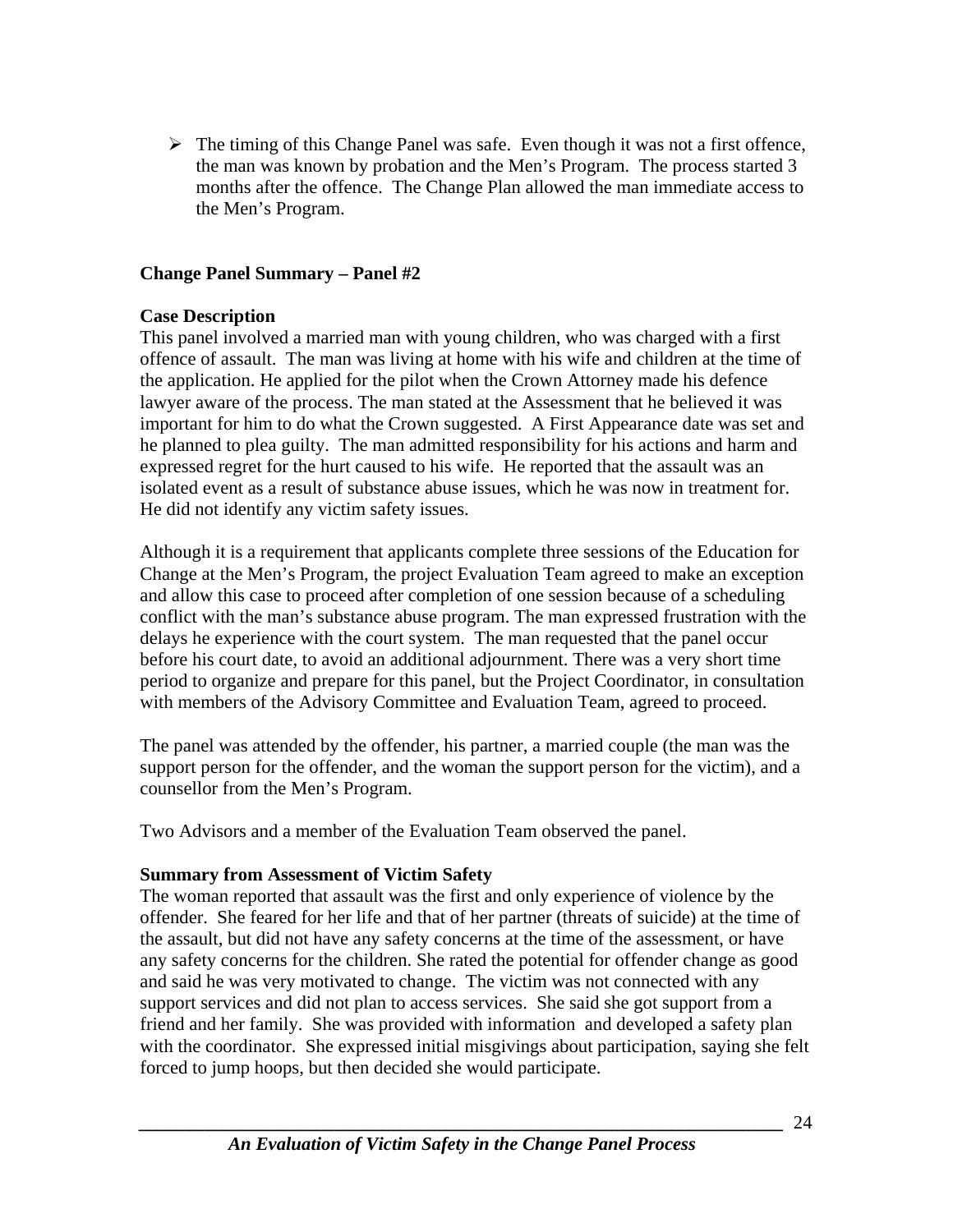#### **Summary from the Panel**

- $\triangleright$  There was inadequate preparation time for the two support people because of the rush to complete the panel before the offender's court date.
- $\triangleright$  The participants were very intellectual in their approach, and had difficulty expressing feelings at the beginning of the panel. Later, when attention turned to developing the Change Plan, they became very emotional, and frustrated.
- $\triangleright$  A Change Plan was developed that no one really liked, but everyone agreed to in the end.
- $\triangleright$  The offender was controlling throughout the panel. He challenged the facilitator and at one point he got up and left the room in anger.
- $\triangleright$  The victim was upset and angry about suggestions to have to have the offender address abuse issues and attend the Men's Program as part of a Change Plan. She said she was overwhelmed by demands on her to attend programs and take on additional childcare and household tasks so her partner could attend groups. No supports for her were suggested or included in the Change Plan.
- $\triangleright$  The woman had a high level of shame about the assault and the impact on her and the family.
- $\triangleright$  The Change Plan that was developed included the offender continuing with addiction counselling and support, completing the Education for Change at the Men's Program (2 sessions remaining), the offender and victim continuing to communicate openly, and engaging in some fun activities.
- ¾ Observers and professionals expressed concern after the panel about the lack of support for the victim, her high level of frustration with the system, and the fact that offender was not going to address abuse issues as part of his Change Plan. One observer was concerned about victim safety, the other observer was not.
- $\triangleright$  Participants showed little insight or concern about the impact of the violence on the children.

#### **Advisor's Observation of Victim Safety**

#### *Observing for Safety - Advisor Observation Tool*

Behaviours of Offender noted:

Fidgeting and finger tapping at times; loud and controlling; finger pointing; body tension (agitation and sweating)

Behaviours of victims noted:

Woman did not look fearful; Close to tears at times when thinking about people who know (about the assault); Looked away a few times; head down; body tension.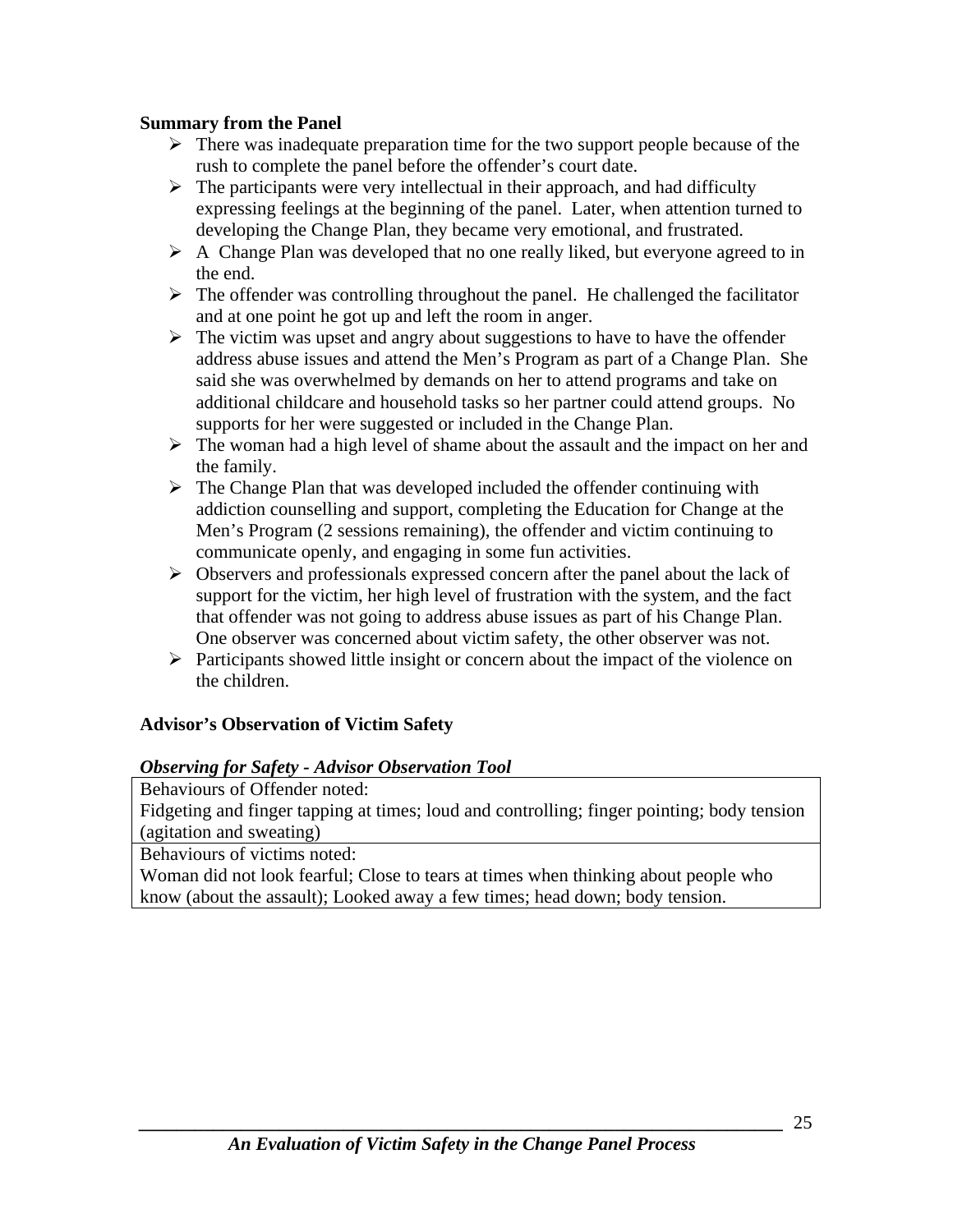| <b>Overall Sense of Safety for Woman and Children at the</b><br><b>Panel</b> | <b>Rating:</b><br><b>Always</b><br>Most of the time<br>Some of the time<br><b>Never</b> |
|------------------------------------------------------------------------------|-----------------------------------------------------------------------------------------|
| Woman treated respectfully and listened to by the man                        | 1 Always<br>1 Most of the time                                                          |
| Woman treated respectfully and listened to by other participants             | 1 Always<br>1 Most of the time                                                          |
| Woman was able to present her story in her own way.                          | 1 Always<br>1 Most of the time                                                          |
| There was a balance of power between the woman and man<br>demonstrated.      | 1 Always<br>1 Some of the time                                                          |
| The woman was able to get support and resources.                             | 2 Some of the time                                                                      |
| Children were treated respectfully and listened to by adults.                | N/A                                                                                     |
| The man was held accountable for his actions.                                | 1 Always<br>1 Some of the time                                                          |
| The man appeared to participate in a sincere and respectful way.             | 1 Always<br>1 Some of the time                                                          |
| <b>Overall Safety Rating</b>                                                 | <b>Safe</b>                                                                             |

## *Observer's Summary of Victim Safety: 2 Observers reported:*

#### *Panel Participant Evaluation - Total evaluations completed: Five (5)*

| <b>Participant Evaluation</b>                               | <b>Response</b><br>Excellent/<br>Good/Yes | <b>Response</b><br><b>Fair/Poor</b><br>No/Don't<br>Know |
|-------------------------------------------------------------|-------------------------------------------|---------------------------------------------------------|
| Preparation for the Change Panel adequate?                  | $\overline{2}$                            | 3                                                       |
| Location of the Change Panel?                               | 3                                         | $\mathbf 2$                                             |
| Were the right people at the Change Panel?                  | Yes $(4)$                                 | 1 Don't                                                 |
|                                                             |                                           | <b>Know</b>                                             |
| Did you get the information you needed?                     | 3                                         | 2                                                       |
| Were you able to say what you thought was important?        | 4                                         |                                                         |
| Were you satisfied with the way the panel was run?          | 3                                         | 2                                                       |
| Were the right people involved in the decisions about the   | Yes $(3)$                                 | 2 Don't                                                 |
| Change Plan?                                                |                                           | Know                                                    |
| Are you satisfied with the Change Plan that was reached?    | 3                                         | 2                                                       |
| Was the Change Panel a safe and respectful process for you? | Yes $(4)$                                 | 1 No                                                    |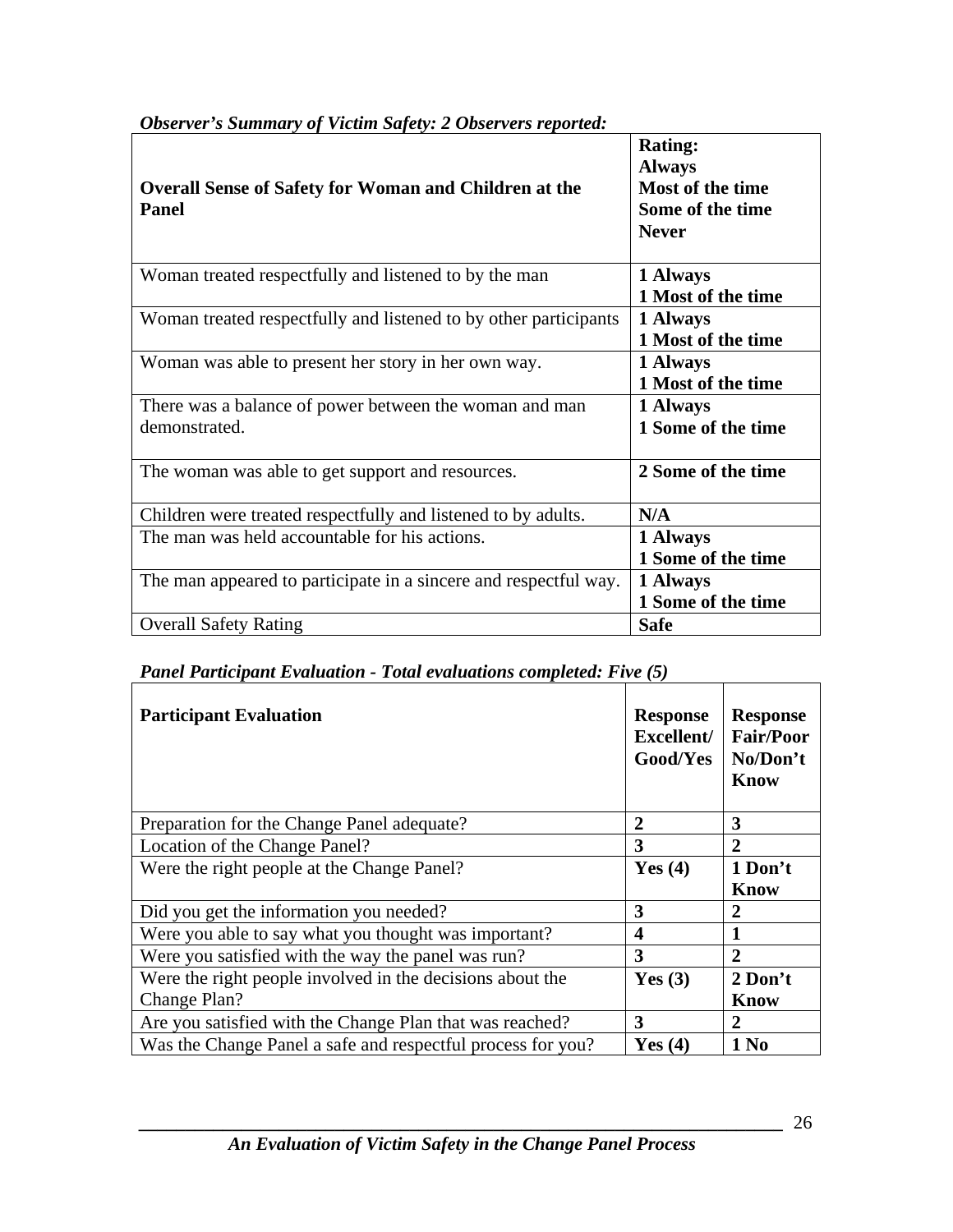#### **Comments from Evaluations:**

- Very long
- Need more preparation
- Perhaps there should be a Change Panel that also can address the system changes that could help abusers and victims.
- Focus in earlier on the woman's needs and frustration "drowning". Empower the woman.

#### **Evaluation of Offender's Completion of the Change Plan**

The Change Plan was evaluated two months following the panel and a report was prepared for court. The offender, victim, Men's Program staff, and the offender's Addiction program were contacted to evaluate the completion of the plan. The offender completed all goals set out in Change Plan. The victim did not report any safety issues or concerns.

#### **Court Outcome**

The Evaluation of the Change Plan was submitted to the Crown and the man received a Conditional Discharge.

#### **Victim Safety Evaluation**

The victim received a copy of the Safety Evaluation, but when she was contacted for follow up she did not wish to complete the interview.

#### **Key Themes Identified by Advisors and Evaluation Team**

- $\triangleright$  The facilitator for this panel was not the person who met with the victim (the Project Coordinator completed the interview). The victim may have felt more supported during the panel if she had met and talked to the Facilitator as part of the preparation.
- $\triangleright$  The preparation for the panel was rushed and driven by the offender and his wish to have the panel completed for his court date, and his unwillingness to seek an adjournment. It did not feel right at the time, and both the Project Coordinator and Facilitator felt pressured, but agreed in the end to accommodate him. Panel participants, especially the two support people and the Men's Program staff, did not have enough preparation for the panel, and this impacted on the outcome. It would be better to wait, even if this meant that the family dropped out of the process, than proceed with a panel without good preparation.
- $\triangleright$  There were a small number of people at this panel and a strong sense that all of the participants (with the exception of the staff member from the Men's Program) were in a collective denial about the violence in the relationship. A larger group, with more diversity of experience and connection with the family would have helped to broaden support for both the offender and the victim.
- $\triangleright$  The woman did not receive the support she needed as a result of this panel. She remained isolated and was forced to carry an unequal share of home and parenting responsibilities to support her partner's treatment. Her hurt and resentment with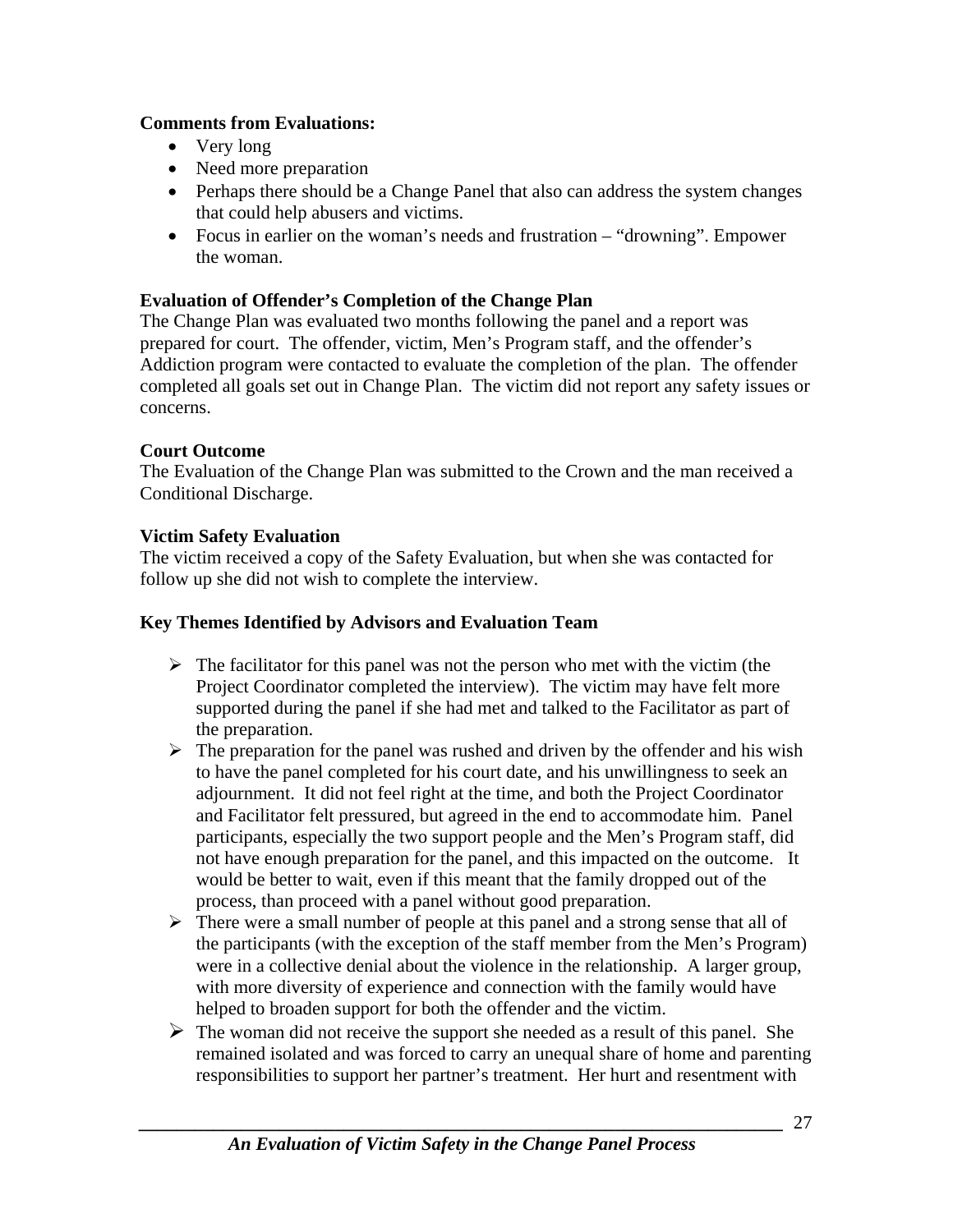<span id="page-27-0"></span>this situation was not acknowledged during the panel, and practical strategies to shift the focus of responsibility on her partner were not found.

 $\triangleright$  There was no feeling that the offender was repairing the harm done to his victim. The focus of the plan was on the man and his needs, not on actions to repair harm to the victim.

#### **Change Panel Summary – Panel #3**

#### **Case Description**

This panel was with an unemployed, married man. It was his first charge of assault, but he had previous convictions, including jail time for non violent crimes. There were five children at the home, and police were called by oldest child when the assault occurred. The man had pleaded guilty and was in Early Intervention of Domestic Violence Court process. The Children's Aid Society was involved and the offender had supervised visits with the children. There was a restraining order in place that allowed contact with victim to arrange access visits with the children, but not to reside at the home.

The assessment revealed a man who admitted responsibility for actions and harm to the victim. He was remorseful, wanted to make amends and possibly reconcile with his partner and children. He reported that his partner was interested in the Change Panel. The man was motivated to participate and identified family members as support people. He lived in a rural area and had no transportation. The offender said alcohol was a factor with his abuse. He said there no safety issues for victim because he was not drinking and they were not living together.

The Change Panel was attended by the offender, his father as his support person, the victim, her CAS worker as her support person, and a staff person from the Men's Program.

Two Advisors observed the panel.

#### **Summary from Assessment of Victim Safety**

The couple had been together since the woman was 15 and her partner was always controlling, jealous, and afraid of losing her. She said his behaviour was worse when drinking. She had no concerns about offender as a risk to her safety at Change Panel or for retaliation after the panel. The Project Coordinator developed a safety plan with victim. The woman was not connected to abuse services, but knew about them. The woman did not have a great deal of support, with the exception of her family. The woman did not want her daughter (13) to participate in the panel. The child who called the police was in an open custody facility and did not wish to have contact with his father. The victim was struggling to cope with the demands of single parenting, behavioural problems with her children, her healing, and dealing with her partner, his unemployment and the resulting lack of money for the family.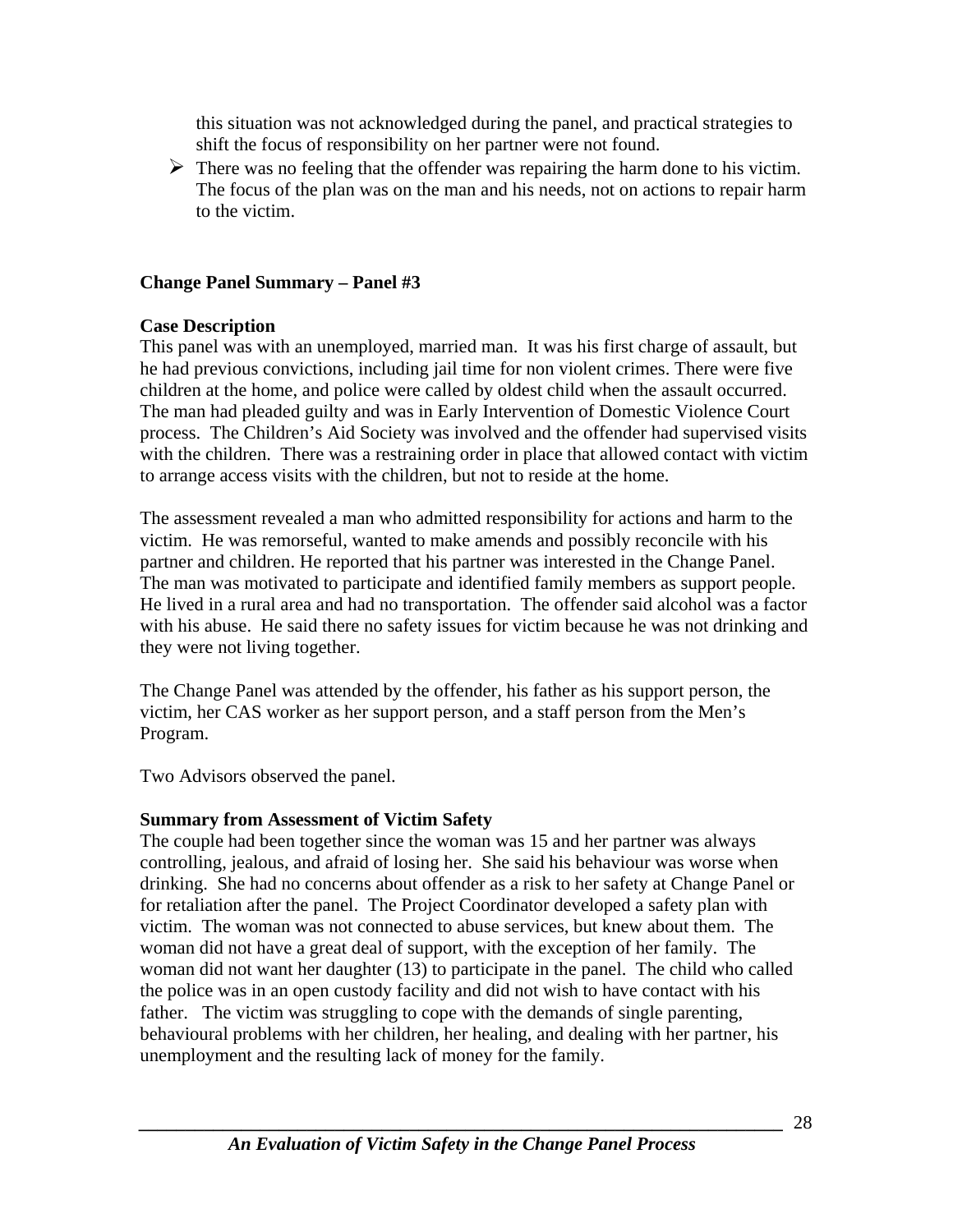#### **Panel Preparation**

The preparation for this panel was extensive and complex. The Project Coordinator completed several face to face interviews with family members and repeated telephone contacts with the victim, offender and supports. The Panel was organized and cancelled 3 times before it was finally completed on the fourth attempt. The victim had difficulty finding a support person for herself, which resulted in the first cancellation, and cancelled a second time because of illness. The offender cancelled the third time because he had to work. He did not contact the Coordinator, but had his mother call and cancel. During the preparation interview with offender's parents they expressed concerns about offender's drinking. They blamed the victim for the violence because she does not parent children properly, and the present situation on the fact the child had called the police ("none of this would be happening if \_\_\_\_had not called the police").

The victim suggested that her son attend Change Panel, but the youth not willing to talk to coordinator or attend the panel. The Coordinator was able to provide staff at the Open Custody facility with information on the potential effect of witnessing abuse, calling police and the subsequent blaming by adults that the youth experienced.

#### **Summary from Panel**

- $\triangleright$  Change plan was developed with input from all participants and agreed by all. The plan included: the offender attending the Men's Program, the victim and offender attending marriage counselling after he has completed the Men's Program if both parties agree (Men's program to provide a letter of support before this can happen); ongoing counselling and support for victim.
- $\triangleright$  The panel process suffered because of delays and cancellations. The offender was motivated to participate at the beginning of the process, but by the time the panel took place he was resistant and at times uncooperative.
- $\triangleright$  The victim and offender both cancelled scheduled times for the panel. Other participants and support people dropped out of the process because of the numerous cancellations. The offender was very difficult to reach and often did not return calls, and had no transportation which made rescheduling difficult. He had his mother call to cancel a panel instead of calling the coordinator himself.
- $\triangleright$  The CAS caseworker, who participated as a support person for the victim, said that she was glad she attended because she learned what the victim was truly dealing with and the extent to which the offender and his family rejected the notion that his violence impacted in any way on the children.
- $\triangleright$  The offender and his support person reinforced one another during the panel with their denial of the impact of the violence on the children, and holding the victim accountable for the offender's violence (it takes two to fight).
- $\triangleright$  The panel was very long (3 hours). The offender arrived late. He often did not answer questions or did not have anything to say. He requested a smoke break and became agitated when the facilitator said the break would come at a later time. The facilitator used "waiting" as a strategy to make space for him, which dragged out the process.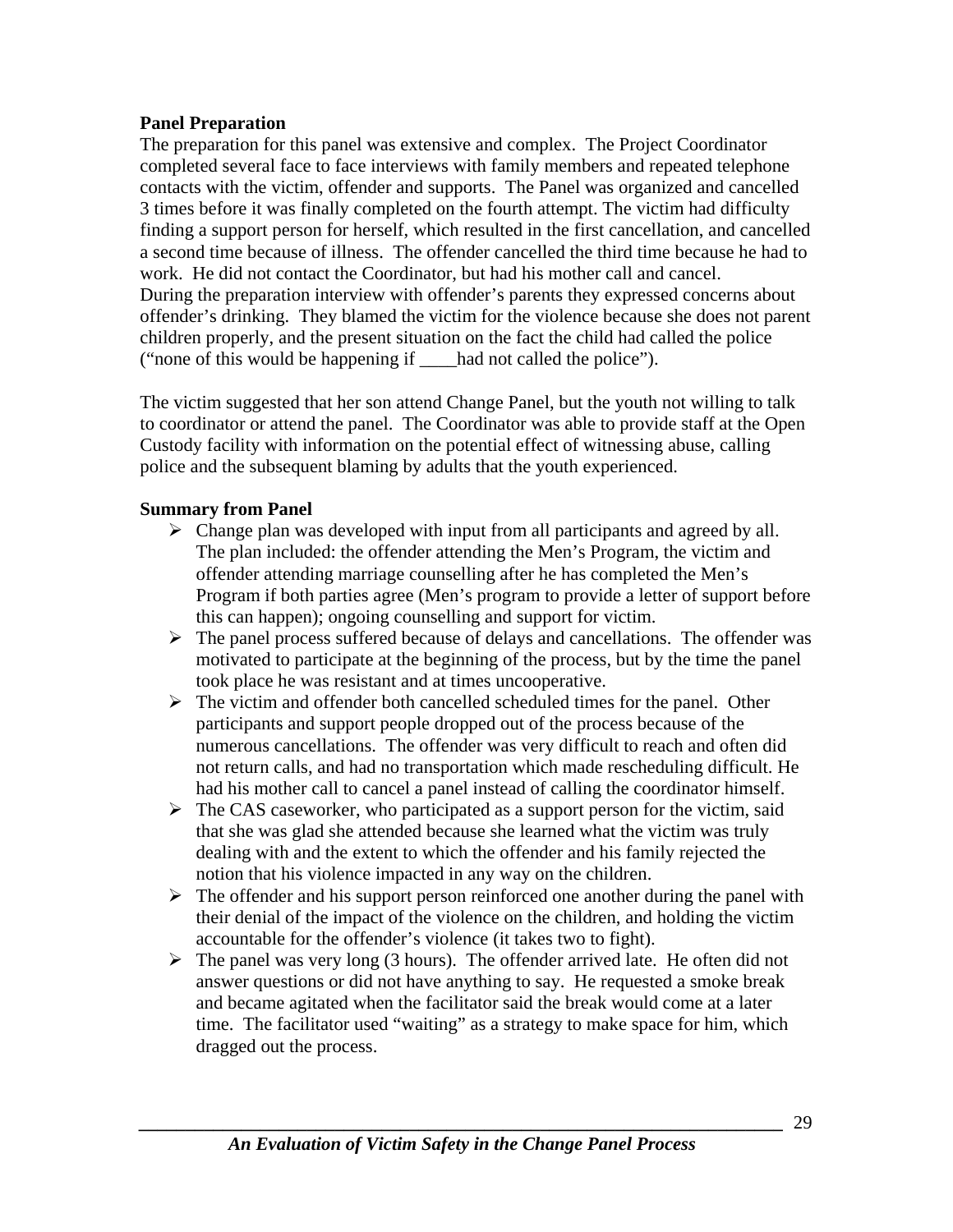- $\triangleright$  The offender was very frustrated and was disrespectful towards the facilitator on several occasions. This was surprising to the facilitator who had spoken to him on many occasions previously and did not expect this behaviour.
- $\triangleright$  The victim was happy with the process and the outcomes, and the offender was not happy.

#### **Advisor's Observation of Victim Safety**

#### *Observing for Safety - Advisor Observation Tool*

Behaviours of Offender noted:

Vocal intimidation; Body tension (agitation, sweating); threatening gestures towards facilitator (shaking head, pounding fist on leg); use of silence to control or intimidate used throughout the session (towards facilitator); does not appear to listen to the woman; Intimidating eye contact (rolling eyes at facilitator, staring); misogynist behaviours directed towards all women at the panel (victim, victim support person, facilitator); Man not interested in outsider's help, just wanted the process over.

Behaviours of victims noted:

Head down most of the time; appeared to want to cry; quick change of body language when father-in-law spoke; body tension most of the time (arms crossed, looks small, hugging body); looks down when he offender) talks;

| <b>Overall Sense of Safety for Woman and Children at the</b><br><b>Panel</b> | Rating<br><b>Always</b><br>Most of the time<br>Some of the time<br><b>Never</b> |
|------------------------------------------------------------------------------|---------------------------------------------------------------------------------|
| Woman treated respectfully and listened to by the man                        | 2 Some of the time                                                              |
| Woman treated respectfully and listened to by other participants             | 2 Always                                                                        |
| Woman was able to present her story in her own way.                          | 1 Most of the time<br>1 Some of the time                                        |
| There was a balance of power between the woman and man<br>demonstrated.      | 1 Most of the time<br>1 Some of the time                                        |
| The woman was always able to get support and resources.                      | 1 Most of the time                                                              |
| Children were treated respectfully and listened to by adults.                | N/A                                                                             |
| The man was held accountable for his actions.                                | 1 Most of the time                                                              |
| The man appeared to participate in a sincere and respectful way.             | 2 Some of the time                                                              |
| <b>Overall Safety Rating</b>                                                 | safe                                                                            |

#### *Observer's Summary of Victim Safety - Completed by 2 Observers:*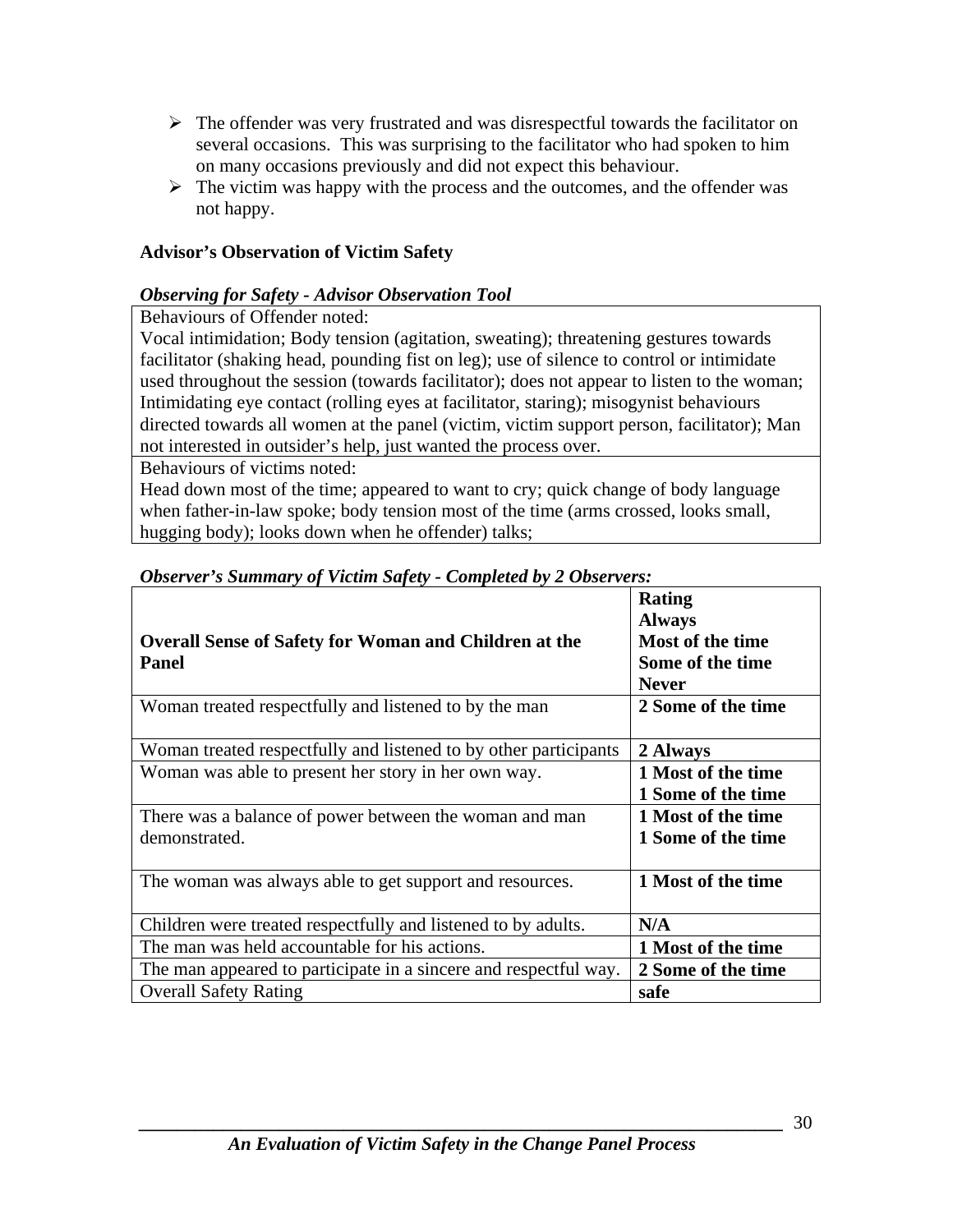| <b>Participant Evaluation</b>                                             | <b>Response</b><br>Excellent/<br><b>Good/Yes</b> | <b>Response</b><br><b>Fair/Poor</b><br>No/Don't Know |
|---------------------------------------------------------------------------|--------------------------------------------------|------------------------------------------------------|
| Preparation for the Change Panel adequate?                                | $\boldsymbol{4}$                                 | $\overline{2}$                                       |
| Location of the Change Panel?                                             | $\overline{\mathbf{4}}$                          | $\mathbf{2}$                                         |
| Were the right people at the Change Panel?                                | 5 Yes                                            | 1 N <sub>0</sub>                                     |
| Did you get the information you needed?                                   | 5                                                | 1                                                    |
| Were you able to say what you thought was<br>important?                   | 5                                                | $\mathbf{1}$                                         |
| Were you satisfied with the way the panel<br>was run?                     | 6                                                | $\boldsymbol{0}$                                     |
| Were the right people involved in the<br>decisions about the Change Plan? | 5 Yes                                            | 1 No                                                 |
| Are you satisfied with the Change Plan that<br>was reached?               | 5                                                | $\mathbf{1}$                                         |
| Was the Change Panel a safe and respectful<br>process for you?            | 5 Yes                                            | 1 <sub>0</sub>                                       |

#### *Panel Participant Evaluation- Completed by 6 participants*

#### **Comments from Evaluations:**

- More supports for the woman (needed)
- Difficult to hear due to the furnace
- Disturbance when people walked in
- Older children in the family could have been involved
- Facilitator noted "Could have asked the offender what was needed in the plan to repair the harm to children, and protect them from further harm after he rejected suggestions from CAS to address this issue."
- "I wonder if the process could be a bit faster"
- Offender was often impatient, uncooperative.
- Victim rated the process overall at high level (good-excellent)
- Offender rated the process overall at low level (fair)
- Facilitator rated the panel as not a respectful process for her because of the behaviour of the offender.

#### **Evaluation of Offender's Completion of the Change Plan**

An evaluation of the Change Plan was prepared by the Project Coordinator and was forwarded to the Crown office. The offender, victim, CAS and Men's Program were contacted to prepare the report. Two of the five goals set in the Change Plan were completed, and a third goal was in progress. The remaining two goals could not be started until the offender successfully completed the Men's Program. The victim and offender noted positive progress and agreed to keep the Change Plan in place for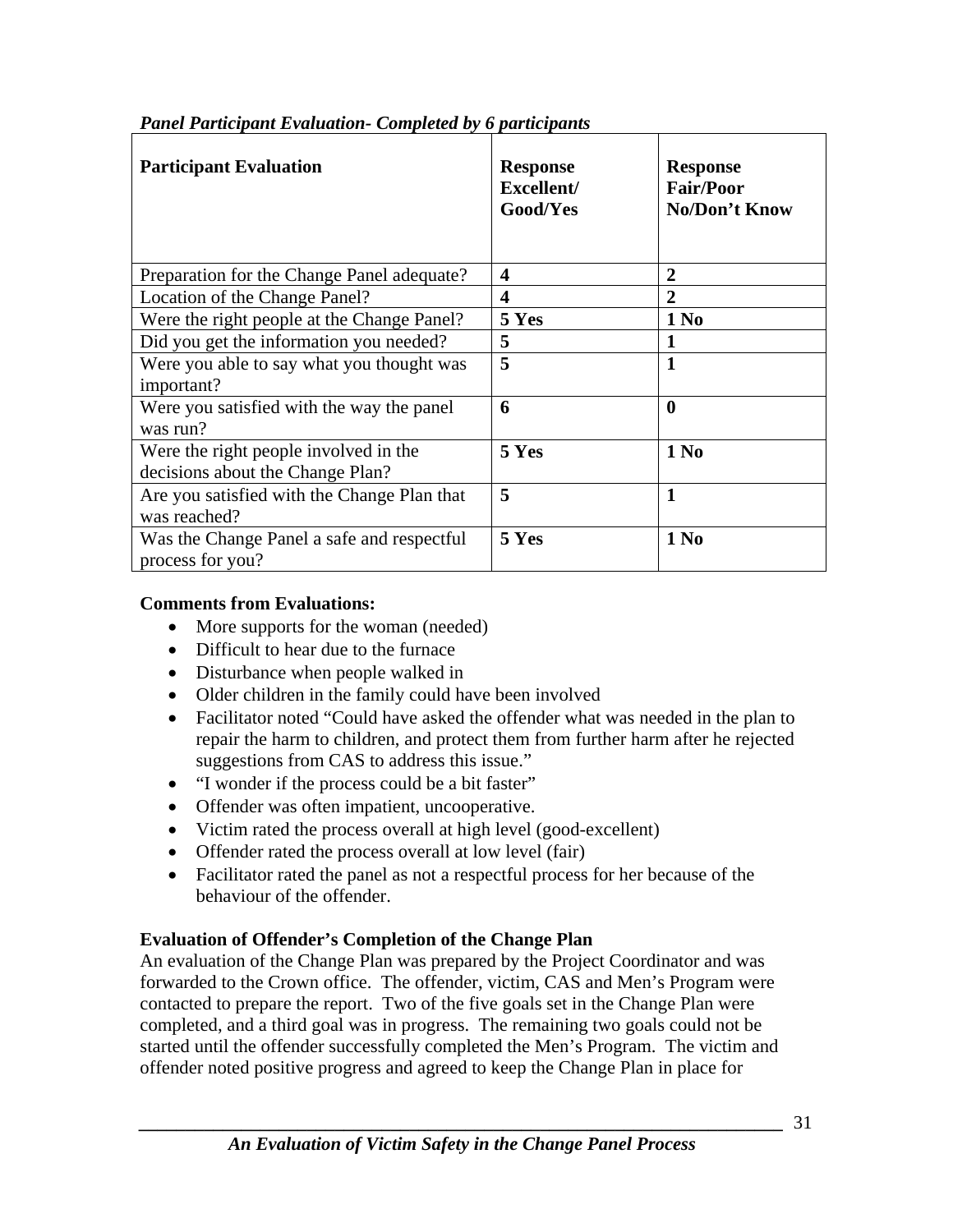completion. The CAS took over monitoring the plan. The report was not used for sentencing consideration.

## **Court Outcome**

Probation with condition to attend the Men's Program

CAS plan of care includes offender attending the Men's Program Father's group (to address impact of violence on children and parenting). Man has agreed to this plan. Supervised access at the resource centre in place. All children are now involved or plan to attend group counselling for child witnesses of domestic violence as part of the plan of care.

#### *Victim Safety Evaluation*

#### **Safety During Preparation Phase**

- $\triangleright$  The victim did not have any safety concerns during the preparation phase. She noted that it was important for her that she was contacted directly by the Project Coordinator, and that she was not living with the offender. She said it would be difficult to be honest about safety if she was living with the offender while preparing for the panel:, "living with the offender forces you to lie to save face and smooth things over".
	- $\triangleright$  The victim had a safety plan in place, and felt that all women should have safety plans.

#### **Safety During the Panel**

- $\triangleright$  The victim did not have any concerns about her safety at the panel.
- $\triangleright$  She did not wish to present her story at the Change Panel in detail because there were too many strangers present, so she presented it in "point form".
- $\triangleright$  The Change Panel held her partner accountable, but he still only accepts what he wants to accept. Both the offender and his father were the "same old" and didn't want to see things or open up.
- $\triangleright$  She noticed behaviours that were observed by the advisors, also that the offender's father used the same behaviours. They did not frighten her, but indicated to her that they did not want to be at the panel.

## **Safety After the Change Panel**

- $\triangleright$  The victim felt safe after the panel. Her contact with the counsellor at the Men's Program increased her overall feeling of safety and support.
- $\triangleright$  Her partner has followed through with the Change Plan, which has helped her feel safe, but also made her strong to hold him accountable to the plan.
- ¾ She rated the Change Panel Process as very safe overall, and valued the good communication with the Project Coordinator and the Men's Program, and the close contact with her throughout the process.
- $\triangleright$  The victim valued the emphasis on safety throughout the Change Panel Process

## **Recommendations from the Woman for Model Development**

The woman recommended:

 $\triangleright$  Only use the Change Panel when the couple is not living together. In that way the Change Panel can be used to pressure the man to change, and it can be a tool for the victim to have some control over the abuser and set boundaries with him. *"The shoe is on the other foot. Once he hits you once it makes it easier. Now I know*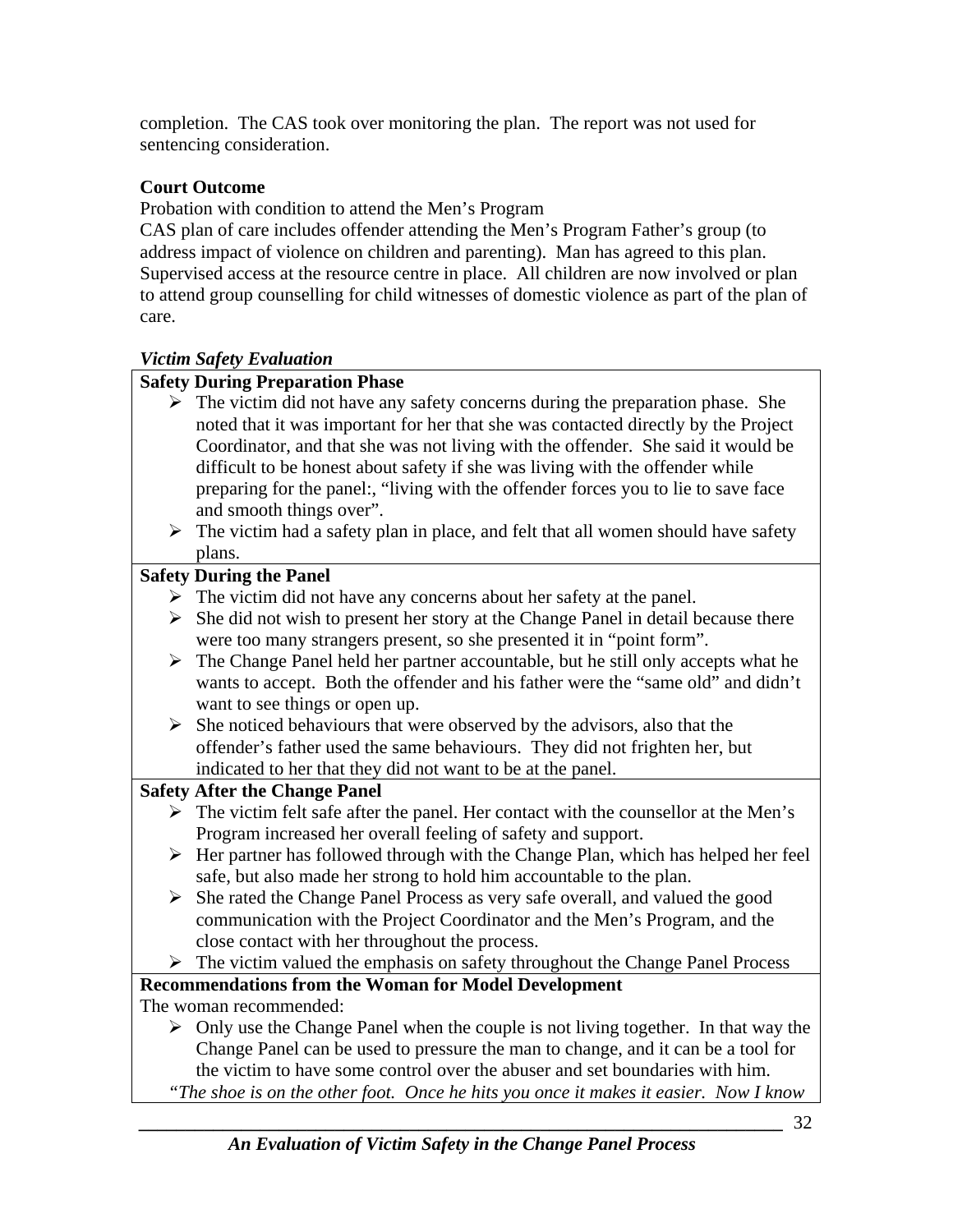*this is true and now I know he wants to hit me. I don't let it happen"* 

- $\triangleright$  The parents of the couple should be involved in the Change Panel. They need education about abuse and the impact of the abuse on everyone.
- $\triangleright$  It is very important for the victim to have contact with a counsellor at the Men's Program. "*The man's perception of the situation is often very different than what is really happening. My partner told the Men's Program that we were reconciling when it was not the case at all. It was just what he wanted."* The contact with the Men's Program helps the woman to set boundaries and truly recognize that it is possible that he will be violent.
- ¾ *"The work for men is very hard. They need to learn you don't always get what you want, and that throwing a fit and anger won't get you what you want either"*
- $\triangleright$  The Change Panel could start with asking the man to tell everyone what he wants to change.

#### **Key Themes**

- $\triangleright$  The Change Panel helped to provide new supports for the children in this family. It put the impact of the violence on the children at the forefront for family members, the CAS and the staff at the Open Custody facility. The CAS worker was able to use information from the panel for a plan of care to address the impact of witnessing violence on the children.
- $\triangleright$  The Change Panel put everyone on one page family members and professionals and offered new information to all. It illustrated the importance of having the agencies involved in the lives of family members at the panel.
- ¾ Organizing Change Panels for marginalized families that are poor, have no transportation, few supports, and face multiple issues (abuse, addictions, unemployment, health issues) takes time and patience. There are multiple barriers for these families, and it was important to be able to offer rescheduling and flexibility to accommodate the many issues faced by both the victim and the offender.
- $\triangleright$  The woman was able to use the Change Panel process to set boundaries with her partner, and the Change Plan provided her with a way to hold him accountable for change. This helped her with her decision making process about whether or not to reconcile and made her less vulnerable to pressures from her partner to respond to his needs.
- $\triangleright$  The woman was able to broaden her support system through the Change Panel.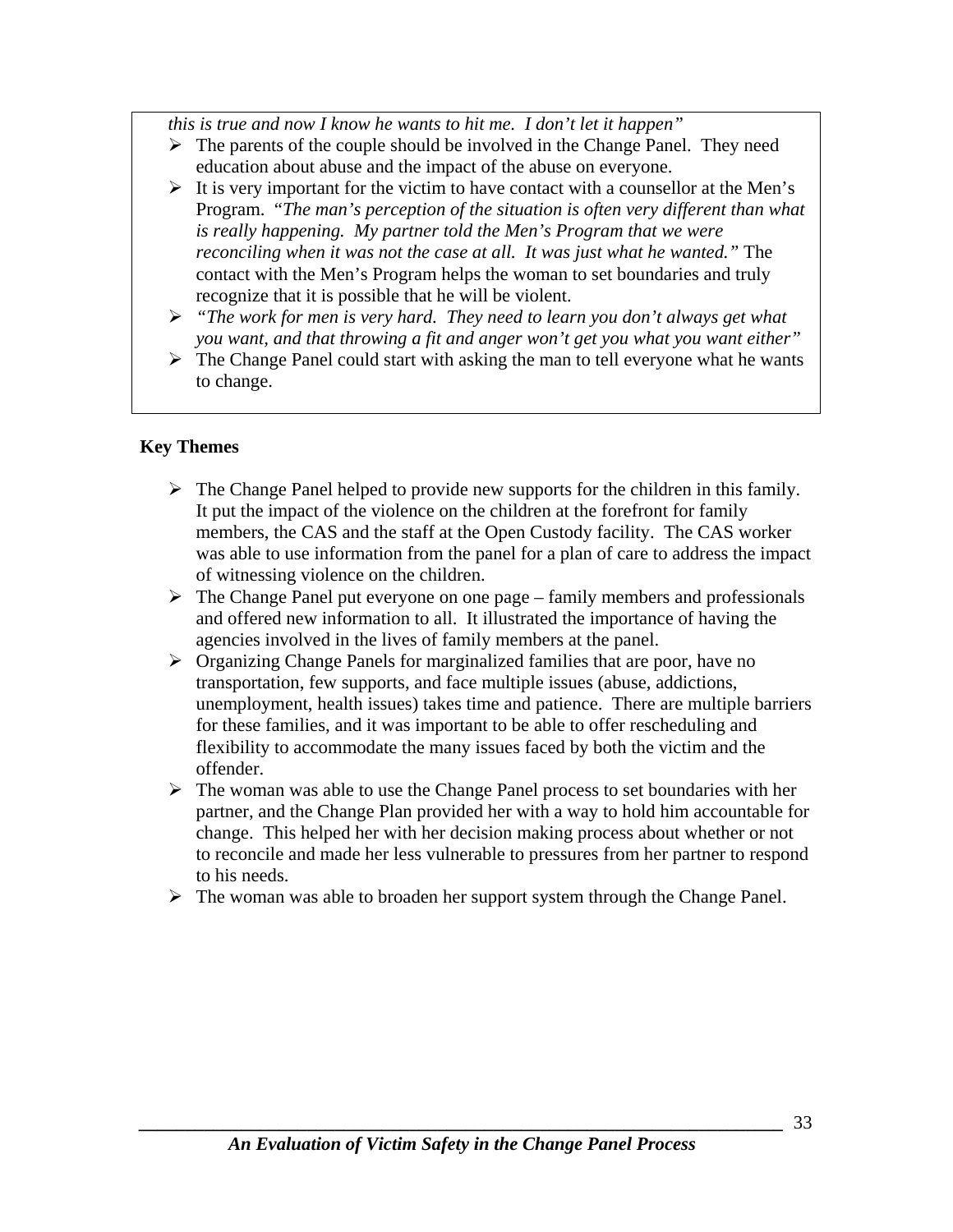#### <span id="page-33-0"></span>**Change Panel Summary – Panel #4**

#### **Description of the Case**

This case involved an married offender with no children. He was unemployed and facing serious financial problems, had no transportation and was living with his parents. He was charged with assault, mischief and uttering threats, his first criminal charge. The offender had pleaded guilty and was in the Early Intervention program of the Domestic Violence court. There was a restraining order in place and no contact allowed with the victim.

The offender had completed the Education for Change at the Men's program and spoke very highly of the program. He was interested in the Change Panel as a way to get back together with his wife. He recognized the need to change, and accepted responsibility for the harm caused to his partner. He also felt it was important for his wife to recognize her role in their problems, particularly their financial problems. He did not identify any safety issues for his partner. He identified his partner's sister and her husband and his parents as supports.

The panel was attended by the offender, his father and mother (offender support), the victim, her sister (victim support), her sister's husband (support for both parties) and a staff from the Men's Program. The victim's brother in law disclosed that he was abusive in the past towards his partner, but he had stopped drinking and abusing. He was very remorseful about his past behaviour, and very motivated to help the victim and offender with their issues.

Two Advisors observed the Panel.

#### **Summary from the Assessment of Victim Safety**

The couple had been together 15 years and married for 8. There was no violence until 4- 5 years ago when verbal abuse began, and these episodes have been increasing (blaming, yelling, put downs). There were no previous assaults and the victim had no concerns that the offender would manipulate or control her through the Change Panel, or retaliate if he is not satisfied with the outcome. The victim believed the offender has potential for change with anger management. She was very frightened by the assault, which included the offender pouring gas on the floor and threatening to burn the house down. She has no vehicle or transportation, but has a friend who helps her out. She identified her sister as a support person. The Project Coordinator worked with the victim to develop a safety plan, in particular what to do if the offender came to the house. The woman was not connected to any support services and said that she gets support from her sisters. They do not live in the area, but are accessible by phone. She was provided with information on abuse specific services and encouraged to use the 24 hour crisis line.

#### **Summary from Panel**

- $\triangleright$  No safety issues were identified during the panel
- $\triangleright$  The Change Plan was developed with participation from all present and agreed to by all.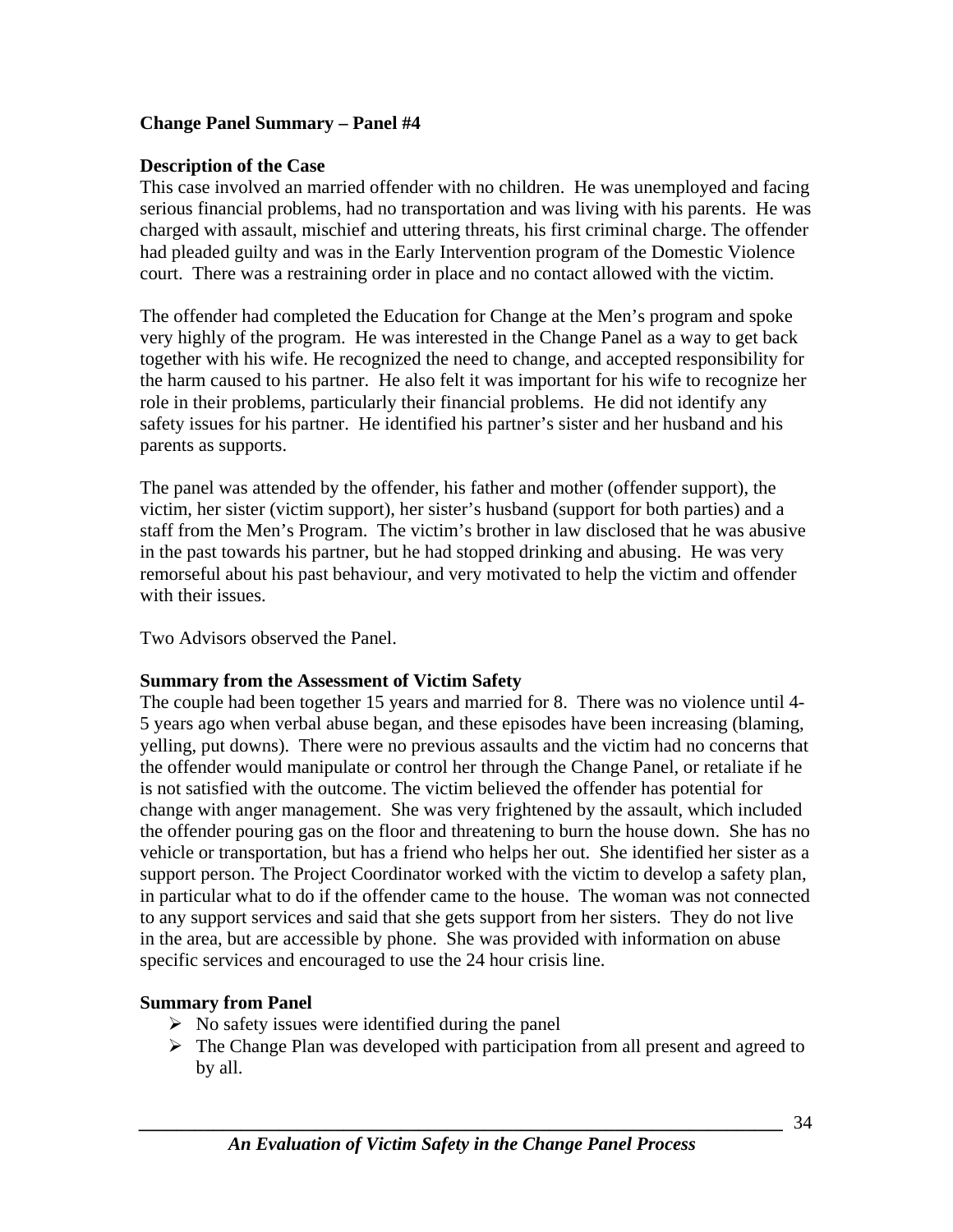- $\triangleright$  The Change Plan included: a change to the restraining order to allow the victim and offender to have contact in a safe setting once or twice a week to talk about issues that concern them; the offender completing the Men's program, the offender taking responsibility and talking about his feelings with friends and family; the offender taking responsibility to get help dealing with stresses in his life; the offender and victim working together on improving communication; the offender working on improving communication; the victim finding supports to help her deal with changes she wants to make.
- $\triangleright$  The offender often blamed the victim for his problems during the panel.

#### **Advisor's Observation of Victim Safety**

#### *Observing for Safety - Advisor Observation Tool*

Behaviours of Offender noted: Body tension (agitation, sweating); Non verbal intimidation (sighs, mumbling); Intimidating eye contact (staring at the victim). Behaviours of victims noted:

Body Tension (arms crossed, hugging body); Avoids eye contact.

|                                                                  | <b>Rating:</b>     |
|------------------------------------------------------------------|--------------------|
|                                                                  | <b>Always</b>      |
| <b>Overall Sense of Safety for Woman and Children at the</b>     | Most of the time   |
| <b>Panel</b>                                                     | Some of the time   |
|                                                                  | <b>Never</b>       |
| Woman treated respectfully and listened to by the man            | 1 Most of the time |
|                                                                  | 1 Some of the time |
| Woman treated respectfully and listened to by other participants | 2 Always           |
| Woman was able to present her story in her own way.              | 2 Always           |
|                                                                  |                    |
| There was a balance of power between the woman and man           | 1 Some of the time |
| demonstrated.                                                    |                    |
|                                                                  |                    |
| The woman was always able to get support and resources.          | 2 Most of the time |
|                                                                  |                    |
| Children were treated respectfully and listened to by adults.    | N/A                |
| The man was held accountable for his actions.                    | 1 Some of the time |
| The man appeared to participate in a sincere and respectful way. | 1 Most of the time |
| <b>Overall Safety Rating</b>                                     | <b>Safe</b>        |

#### *Observer's Summary of Victim Safety – Completed by 2 Observers*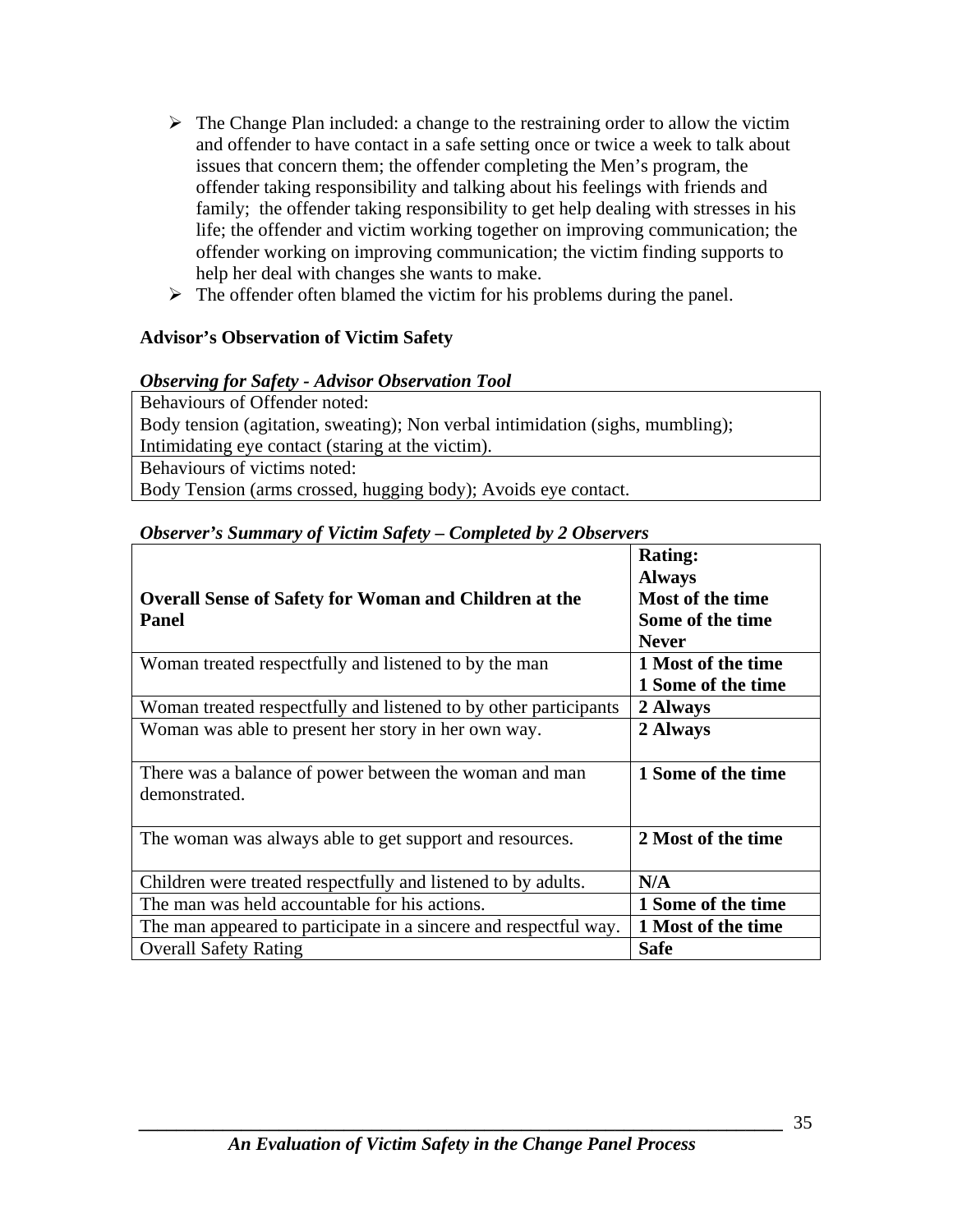| <b>Participant Evaluation</b>                                             | <b>Response</b><br>Excellent/<br><b>Good/Yes</b> | <b>Response</b><br><b>Fair/Poor</b><br>No/Don't<br><b>Know</b> |
|---------------------------------------------------------------------------|--------------------------------------------------|----------------------------------------------------------------|
| Preparation for the Change Panel adequate?                                | 8                                                | 0                                                              |
| Location of the Change Panel?                                             | 8                                                | 0                                                              |
| Were the right people at the Change Panel?                                | 7 Yes                                            | 1 N/A                                                          |
| Did you get the information you needed?                                   | 8                                                | 0                                                              |
| Were you able to say what you thought was<br>important?                   | 8                                                | $\bf{0}$                                                       |
| Were you satisfied with the way the panel was<br>run?                     | 8                                                | $\bf{0}$                                                       |
| Were the right people involved in the decisions<br>about the Change Plan? | 8 Yes                                            | 0 N <sub>0</sub>                                               |
| Are you satisfied with the Change Plan that was<br>reached?               | 8                                                | $\bf{0}$                                                       |
| Was the Change Panel a safe and respectful<br>process for you?            | 8 Yes                                            | 0 N <sub>0</sub>                                               |

*Panel Participant Evaluation- Evaluations completed by 8 Participants* 

#### **Comments from Evaluations:**

- Open and motivated offender
- Need more space for offender and victim to expand on their feelings and thoughts.

#### **Evaluation of Offender's Completion of the Change Plan**

The evaluation of the Change Plan was completed and forwarded to the Crown office. The offender completed one element of the Change Plan, the completion of the Men's Program, which was the element that was also required by the Early Intervention process of the Domestic Violence court. His group leader stated that the offender did not address his anger or change his behaviour and continued to blame the victim for his violence. The offender did not follow through with other Change Plan elements such as meeting weekly with his partner, improving communication with his partner, or talking to his partner before making decisions. In fact, he did not contact the victim until months later because he started a new relationship. The victim was extremely hurt and confused by this behaviour, in light of the commitment made at the Change Panel, and the fact that she learned about the new relationship from a family friend. The victim reported that the offender's parents assisted him in avoiding her and hiding the truth about the new relationship. The offender admitted that he did not follow through with most of the Change Plan and did express some regret that he was not more honest and open with the victim about his new relationship. The victim was in contact with a counsellor from the Men's Program and found this very helpful.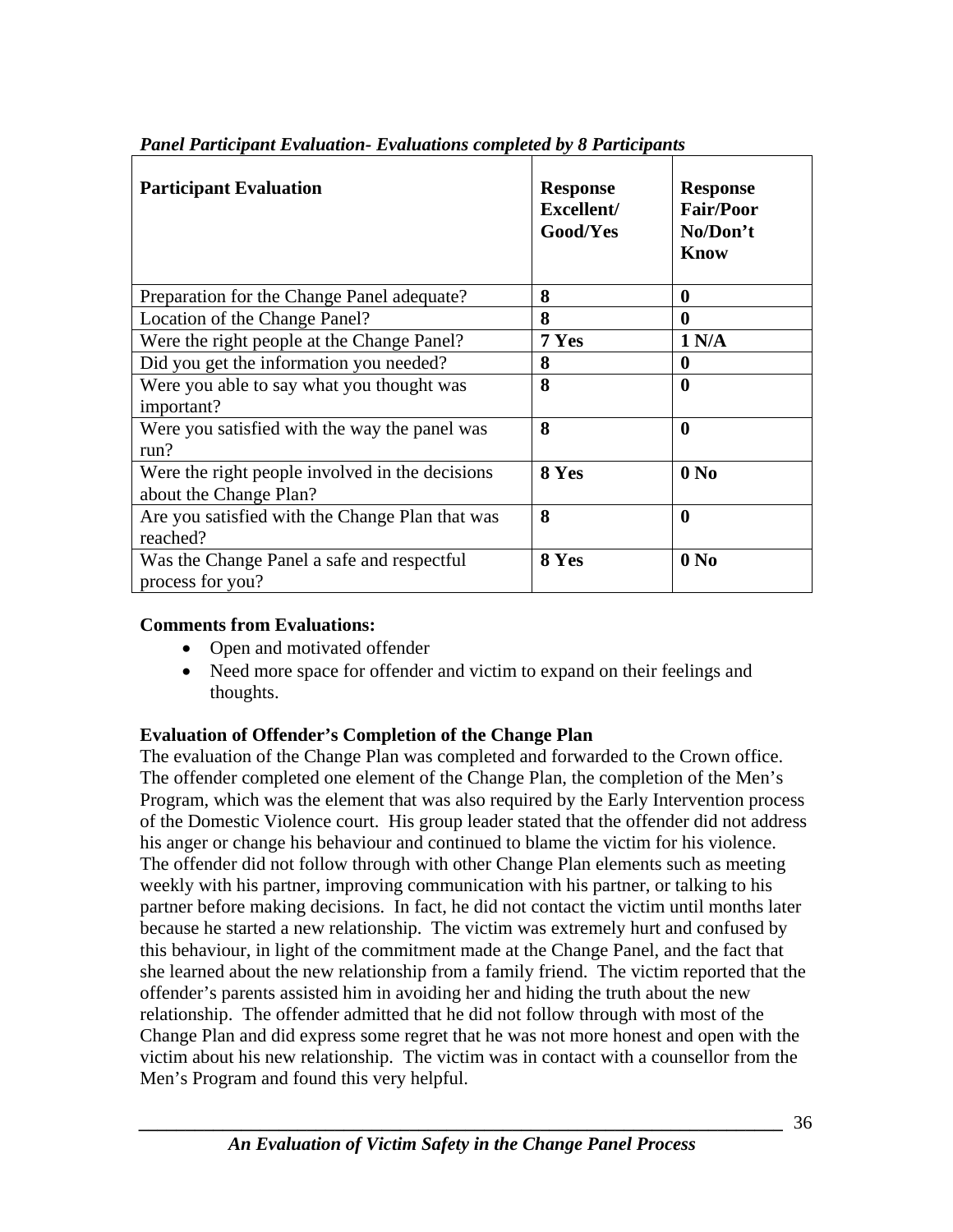#### **Court Outcome**

The report from the Change Panel was not presented to the court, as the court date preceded the date for the completion of the Change Plan. The offender was given an Absolute Discharge.

#### **Victim Safety Evaluation**

#### **Safety During Preparation Phase**

- $\triangleright$  Victim had no concerns about her safety during the preparation phase. There was a court order in place.
- $\triangleright$  The offender did not try to influence her during the preparation phase but did send her letters saying he wanted her back.

#### **Safety During the Panel**

- $\triangleright$  Victim doesn't believe the offender heard a thing she said at the Change Panel.
- $\triangleright$  There were no things that happened at the Change Panel that made her feel unsafe, but she thought he behaved like a different person.
- $\triangleright$  Both the observers and the victim noticed some behaviours that could be attempts to frighten or control. Both noticed the offender staring at the victim, his agitation.
- $\triangleright$  The victim noticed other behaviours of the offender that frightened or controlled her: "he tried to outdo me – looking for an argument. He was angry, but I didn't give him an opportunity."

#### **Safety After the Change Panel**

- ¾ "*the Change Panel as a whole was a betrayal because nothing happened*"
- ¾ "*The offender did not follow through with the Change Plan, so I don't know if he changed. He has gone over to someone else so we don't know"*
- $\triangleright$  The victim rated the Change Panel as very safe.
- $\triangleright$  The victim would recommend the Change Panel to another woman if it's what both party's want and the support people are on board.
- $\triangleright$  The victim has concerns about family members as support people for the offender, because they will lie and protect their own. They will blame the victim and not hold the offender responsible at all. They may help the offender avoid responsibility.

#### **Recommendations from the Woman for Model Development**

- $\triangleright$  Make sure that support people are really support people and follow through with the plan. They should not lie or protect the offender. They need to hold the offender responsible and not help him with his avoidance of responsibility.
- $\triangleright$  Make sure the offender is not lying during the Change Panel.

#### **Key Themes**

 $\triangleright$  The Court did not request an interim report on the man's progress with his Change Plan for consideration for sentencing. The man's non compliance with his plan, and lack of honesty with the Change Panel process was, in the opinion of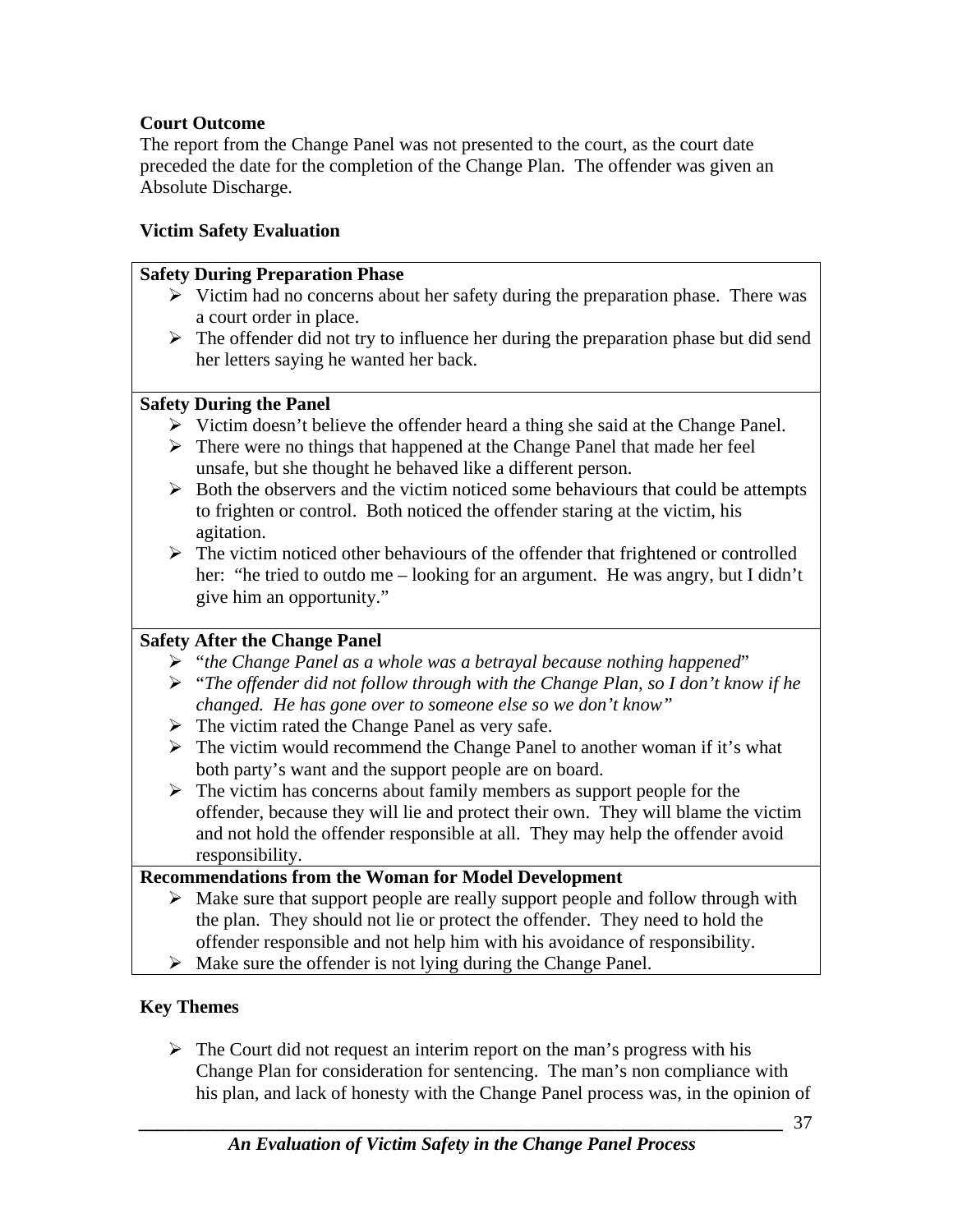the project, important information for sentencing. The man received an Absolute Discharge at a time when he did not carry out the plan for change that he had developed and agreed to.

- $\triangleright$  Although there were no physical safety issues for the victim, the process was not respectful for her, or repair the harm done to her by the assault. In fact, the victim felt further abused and betrayed by her perpetrator because he did not follow through with a plan to work through their relationship issues.
- $\triangleright$  It was not possible to hold this man accountable for following through with his Change Plan. In this case, family members did not support the plan in a way that held the offender accountable. The family members were motivated to protect the offender from any contact with the victim, and maintained until the end of the process that the victim was responsible for the behaviour of the offender.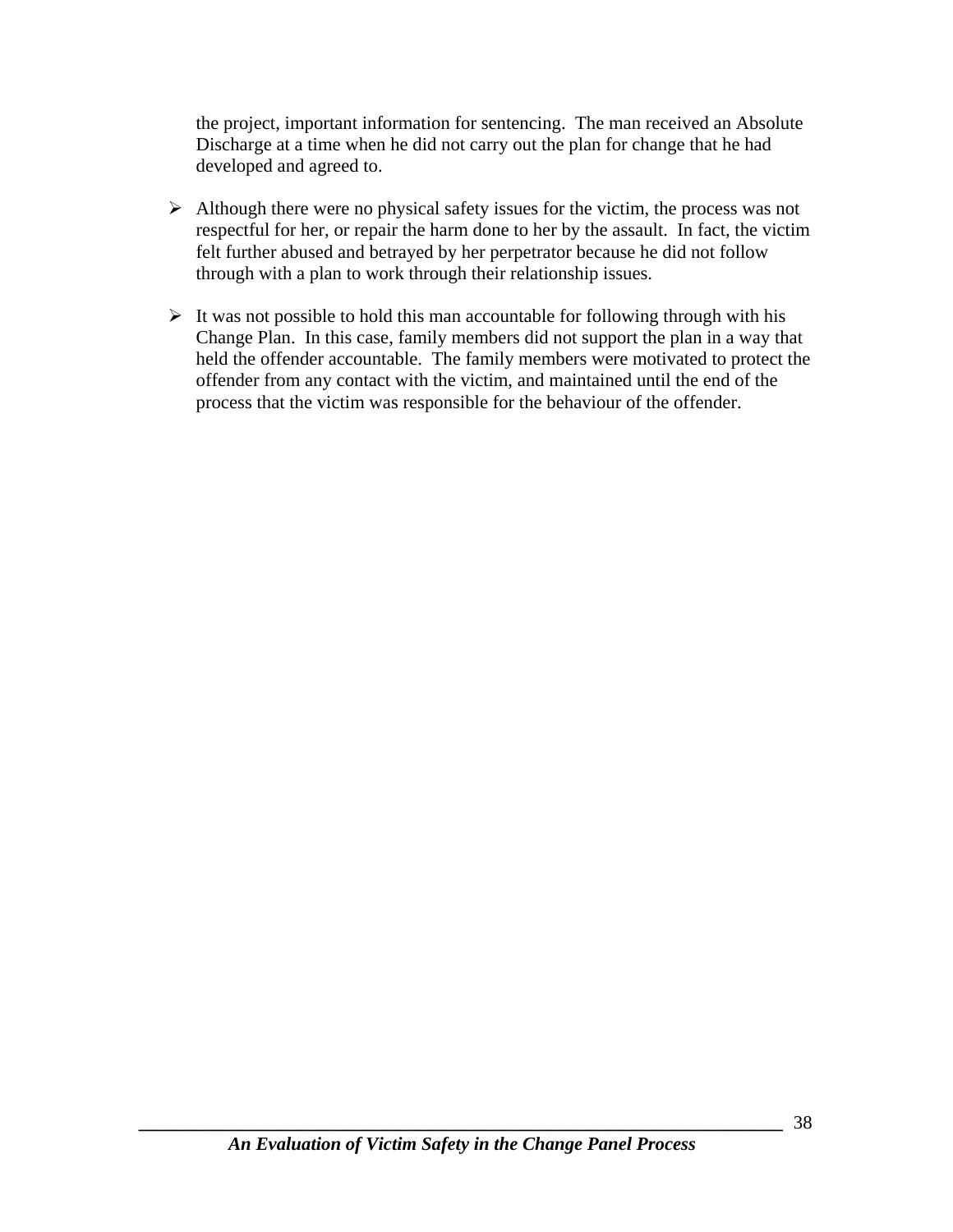## <span id="page-38-0"></span>**Findings from the Pilot Project**

## **Project Outcomes**

| <b>Project Goals and Objectives</b>                                                                                                                                                                                                                                                                        | <b>Project Outcomes</b>                                                                                                                                                                                                                                                                                                    |
|------------------------------------------------------------------------------------------------------------------------------------------------------------------------------------------------------------------------------------------------------------------------------------------------------------|----------------------------------------------------------------------------------------------------------------------------------------------------------------------------------------------------------------------------------------------------------------------------------------------------------------------------|
| To collect information and<br>recommendations on victim safety from<br>an Advisory Committee made up of<br>women of experience who act as<br>monitors and observers for an initial<br>pilot of the Change Panel Process.                                                                                   | This goal has been met. Women of<br>experiences acted as advisors and observers<br>throughout the project. They provided<br>information on victim safety that was used<br>to develop observation and evaluation tools<br>for the project, and to develop safety<br>protocols for victims involved in the pilot.            |
| <b>Objectives</b><br>To recruit 6 diverse women of<br>➤<br>experience to act as project<br>consultants and observers,<br>$\triangleright$ To consult with advisors on<br>how the model can be further<br>developed for victim safety and<br>recommendations for the next<br>steps in model implementation. | $\checkmark$ Six diverse women were recruited<br>and five were involved from the<br>beginning until the end of the<br>project.<br>Advisors provided<br>$\checkmark$<br>recommendations on victim safety<br>throughout the project, and<br>recommendations for the next steps<br>in model development and<br>implementation |
| <b>To conduct 8 Change Panels and collect</b><br>feedback on the safety of victims from<br>women who participate, panel<br>participants and the panel facilitator.                                                                                                                                         | A total of 9 referrals for the project<br>were assessed, and five cases were<br>screened out or did not wish to<br>participate.<br><b>Four Change Panels were</b><br>completed. Feedback was collected<br>from victims of violence, panel<br>participants and the panel facilitator<br>on victim safety for each panel     |
| <b>Objectives</b><br>To liaise with the Crown Attorney<br>➤<br>and Court, and the Men's Program<br>for suitable referrals for the Change<br>Panel Process,                                                                                                                                                 | <b>Outcomes</b><br>$\checkmark$<br>An application procedure and form<br>for use in the Crown office and<br>Men's Program was developed, as<br>well as the criteria for referral.                                                                                                                                           |
| To train 4 facilitators in abuse<br>⋗<br>specific work                                                                                                                                                                                                                                                     | Four facilitators were trained for<br>the project. Two facilitators                                                                                                                                                                                                                                                        |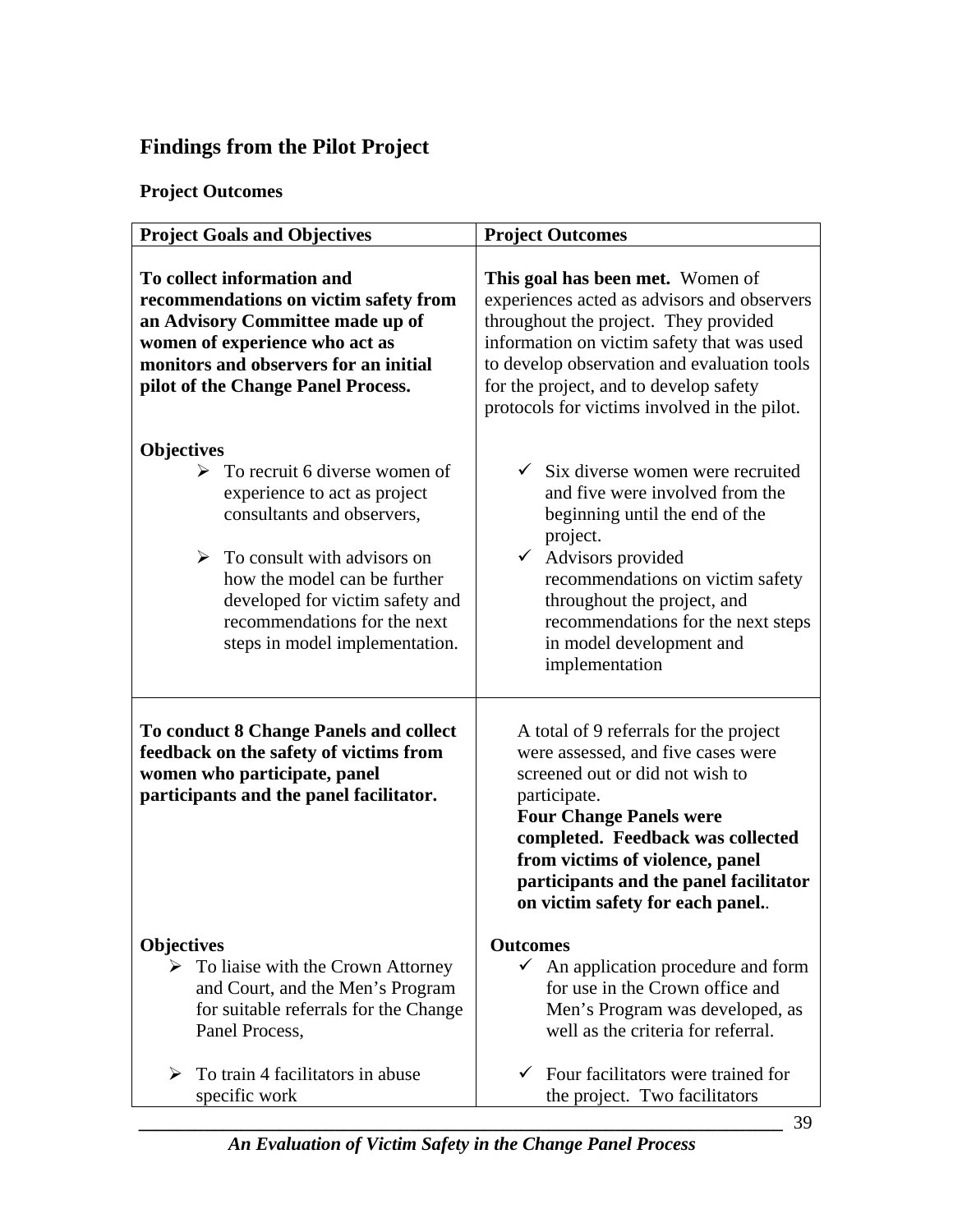<span id="page-39-0"></span>

|                                                                                                                                                            | conducted panels.                                                                                                                                                                                                                        |
|------------------------------------------------------------------------------------------------------------------------------------------------------------|------------------------------------------------------------------------------------------------------------------------------------------------------------------------------------------------------------------------------------------|
| $\triangleright$ To screen, assess and prepare<br>participants for involvement in the<br><b>Change Panel Process</b>                                       | $\checkmark$ Nine applicants were screened for<br>the project. Four applicants<br>completed the entire panel process.<br>All participants for the Change<br>Panel were prepared and received<br>an information package.                  |
| $\triangleright$ To complete post panel evaluations<br>with participants and follow up with<br>victims.                                                    | $\checkmark$ Post panel evaluations were<br>completed with all panel<br>participants (28 evaluations).<br>Follow up was completed with all<br>victims, and a Victim Safety<br>Evaluation was completed with<br>three victims.            |
|                                                                                                                                                            |                                                                                                                                                                                                                                          |
| To determine if the Change Panel<br>Process model is safe for victims and to<br>make any changes necessary for the<br>model before further implementation. | <b>The Change Panel Process was</b><br>evaluated as safe for victims when<br>proper screening and safety<br>procedures are in place.<br><b>Recommendations for further model</b><br>development before implementation<br>were developed. |
| <b>Objectives</b>                                                                                                                                          |                                                                                                                                                                                                                                          |
| $\triangleright$ To develop recommendations for<br>victim safety based on project<br>outcomes and make revisions to the<br>Change Panel model              | $\checkmark$ Revisions to the model for<br>victim safety were made during<br>the pilot and are summarized in<br>this report.                                                                                                             |

#### **Findings from the Evaluation of Victim Safety**

#### **Assessment and Preparation Phase**

*No victims reported safety concerns as part of the assessment and preparation phase* for the Change Panel. Safety Plans were completed with three victims, and a fourth had a Safety Plan in place at the time of the interview.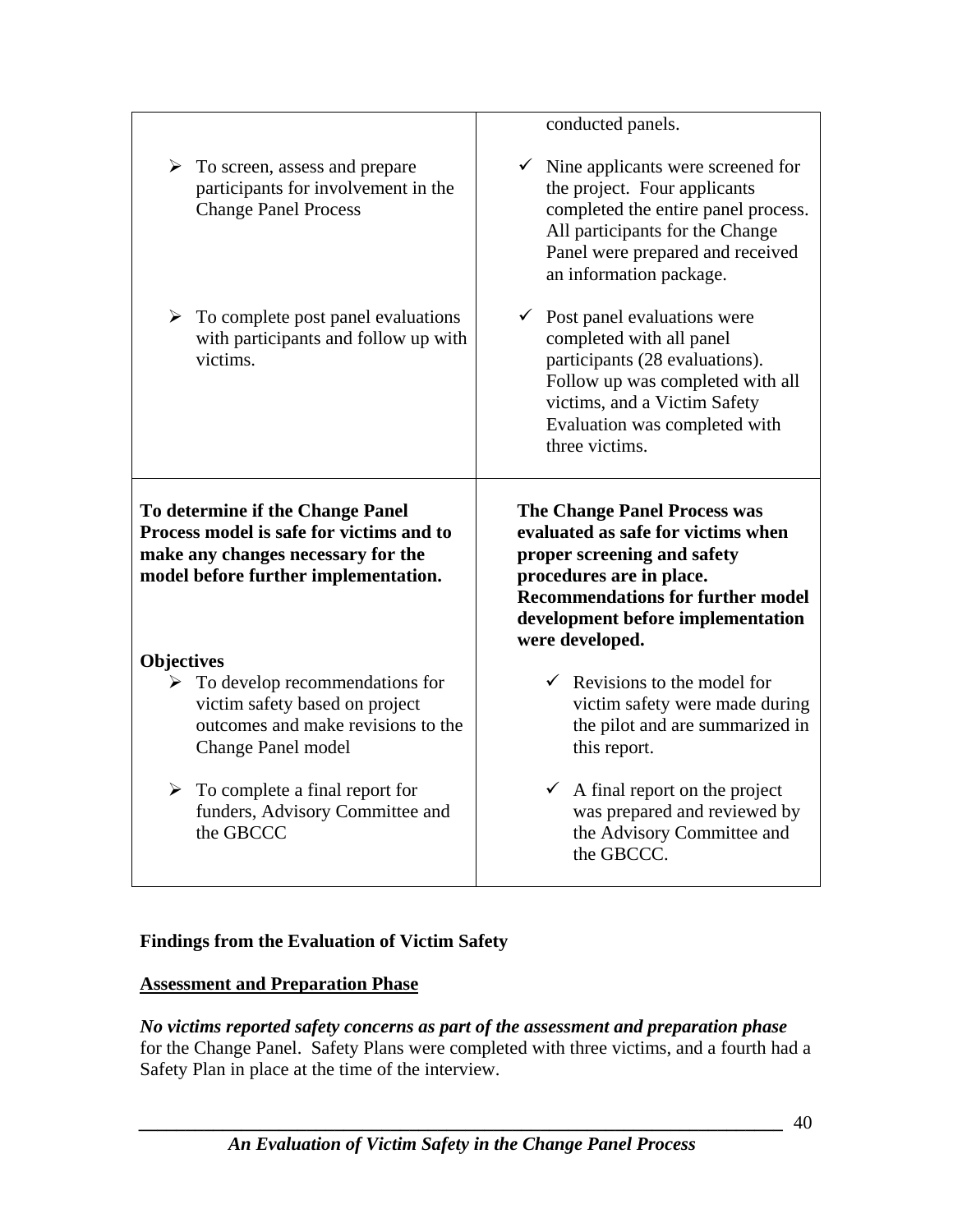*No offenders reported concern that they were a risk to their partner's safety* during the assessment or preparation phase. Four offenders completed a plan on the action they would take to keep the victim safe during the Change Panel process.

All panel participants reviewed ground rules for safety as part of their preparation for the Change Panel and agreed in writing to abide by these rules. No support person reported any concerns about the safety of the victim as part of the preparation for the panel.

*Some panel participants requested more preparation for the Change Panel, and six rated preparation as fair or poor.* Three of these responses were from the panel that was rushed at the request of the offender to meet his court date.

*A specific safety and support plan was put in place for a child victim who participated* in a Change Panel. This included having a support person for her, having activities available for her (crayons, paper, etc.) for use during the panel, and encouraging her to leave whenever she felt like it with her support person.

#### **During the Change Panel**

*A total of 26 of the 28 completed participant evaluations said the Change Panel was a "safe and respectful process"* One facilitator reported that the panel was not respectful for her because of the behaviour of the offender directed towards her. One other panel participant answered "no" to the question. The following chart presents a summary of the responses from the participant evaluations:

| <b>Participant Evaluation Summary from Four Panels – a</b><br>total of 28 participants responded, but not all<br>participants answered all questions. | <b>Responses:</b><br><b>Excellent,</b><br>Good or<br>answered<br>Yes | <b>Responses:</b><br>Fair, Poor<br><sub>or</sub><br>answered<br>No |
|-------------------------------------------------------------------------------------------------------------------------------------------------------|----------------------------------------------------------------------|--------------------------------------------------------------------|
| Preparation for the Change Panel adequate?                                                                                                            | 22                                                                   | 6                                                                  |
| Location of the Change Panel?                                                                                                                         | 24                                                                   | $\boldsymbol{4}$                                                   |
| Were the right people at the Change Panel?                                                                                                            | 25                                                                   | 1                                                                  |
| Did you get the information you needed?                                                                                                               | 25                                                                   | 3                                                                  |
| Were you able to say what you thought was important?                                                                                                  | 26                                                                   | $\overline{2}$                                                     |
| Were you satisfied with the way the panel was run?                                                                                                    | 26                                                                   | $\overline{2}$                                                     |
| Were the right people involved in the decisions about the                                                                                             | 24                                                                   | $\overline{2}$                                                     |
| Change Plan?                                                                                                                                          |                                                                      |                                                                    |
| Are you satisfied with the Change Plan that was reached?                                                                                              | 25                                                                   | 3                                                                  |
| Was the Change Panel a safe and respectful process for you?                                                                                           | 26                                                                   | $\overline{2}$                                                     |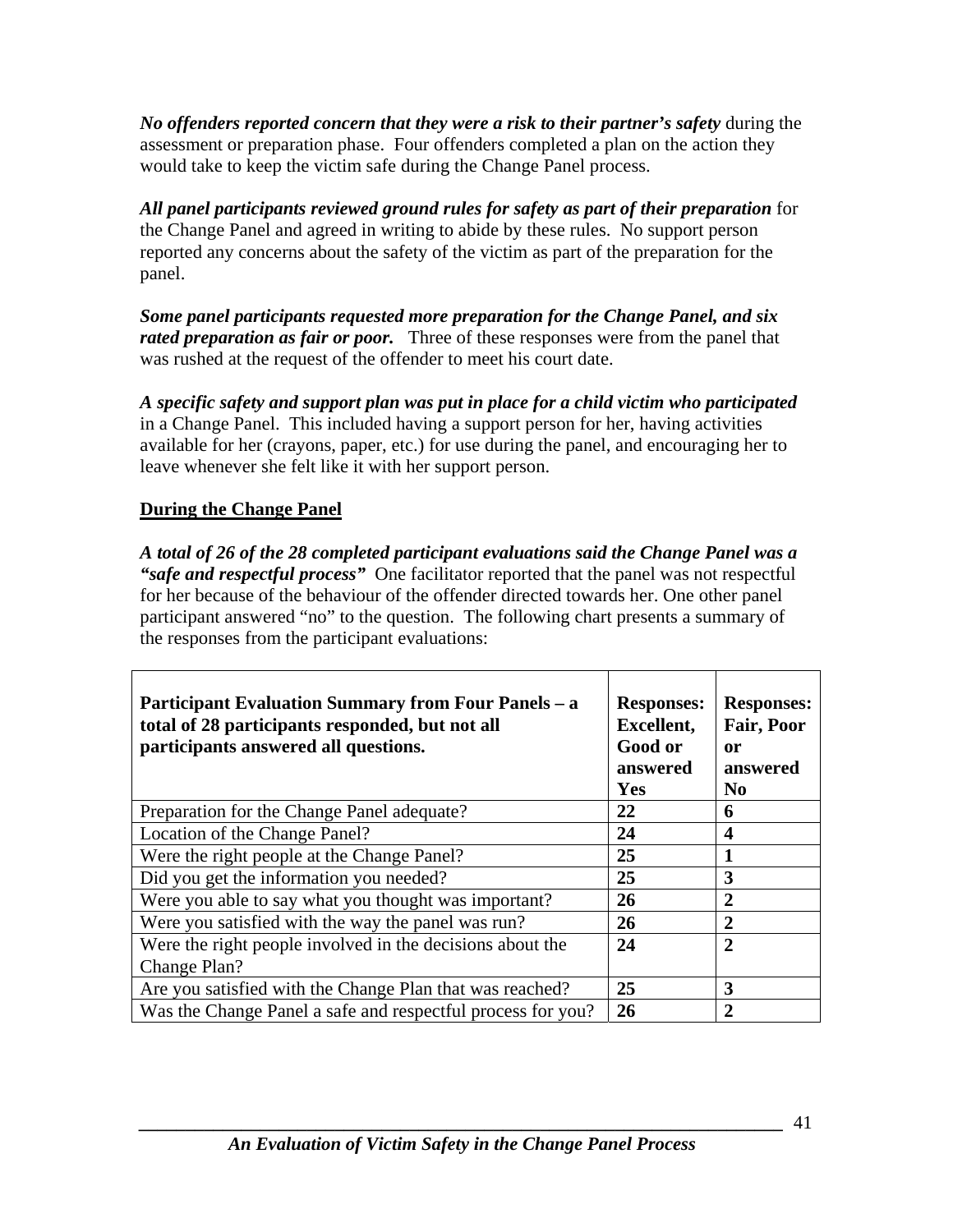#### *Most panel participants were satisfied with the way the panel was run and with the Change Plan that was developed.*

*All of the Change Panels were rated as "safe" or "extremely safe" by Advisors who observed*. The observers rated the way the victim was treated in the panel using a 4 item scale (Always, Most of the time, Some of the Time, Never). There were no ratings of "never" at any of the panels. The following chart is a summary of the observer's responses on the rating sheets from the four panels:

|                                                                                                                         | <b>Responded:</b>               | <b>Responded:</b><br>Some of the |
|-------------------------------------------------------------------------------------------------------------------------|---------------------------------|----------------------------------|
| <b>Observer's Summary of Victim Safety for Four Panels –</b><br>A total of 8 observers responded, but not all observers | <b>Always or</b><br>Most of the | time                             |
| answered all questions.                                                                                                 | <b>Time</b>                     |                                  |
| Woman treated respectfully and listened to by the man                                                                   | 4                               | 3                                |
| Woman treated respectfully and listened to by other<br>participants                                                     | 6                               | $\mathbf{1}$                     |
| Woman was able to present her story in her own way.                                                                     | 6                               | $\mathbf{1}$                     |
| There was a balance of power between the woman and man<br>demonstrated.                                                 | 3                               | $\boldsymbol{4}$                 |
| The woman was able to get support and resources.                                                                        | $\overline{\mathbf{4}}$         | $\mathbf{1}$                     |
| Children were treated respectfully and listened to by adults.                                                           | $\overline{2}$                  |                                  |
| The man was held accountable for his actions.                                                                           | $\overline{\mathbf{4}}$         | $\overline{2}$                   |
| The man appeared to participate in a sincere and respectful<br>way.                                                     | 3                               | 3                                |
| <b>Overall Safety Rating</b>                                                                                            | <b>Safe</b>                     |                                  |

#### **Victim Safety Following the Change Panel**

*Victims did not report any safety concerns after the panel, or new incidents of violence when they contacted for the evaluation of the Change Plan Report.* 

*Victims who participated in the Victim Safety Follow Up Interview did not report any new incidents of physical violence.* 

*One woman declined to participate in the Victim Safety Interview and no data on her safety was available.* 

*One woman reported incidents of verbal abuse, and one woman reported emotional abuse.* 

*A child reported that the offender stopped spanking, but continued to yell.*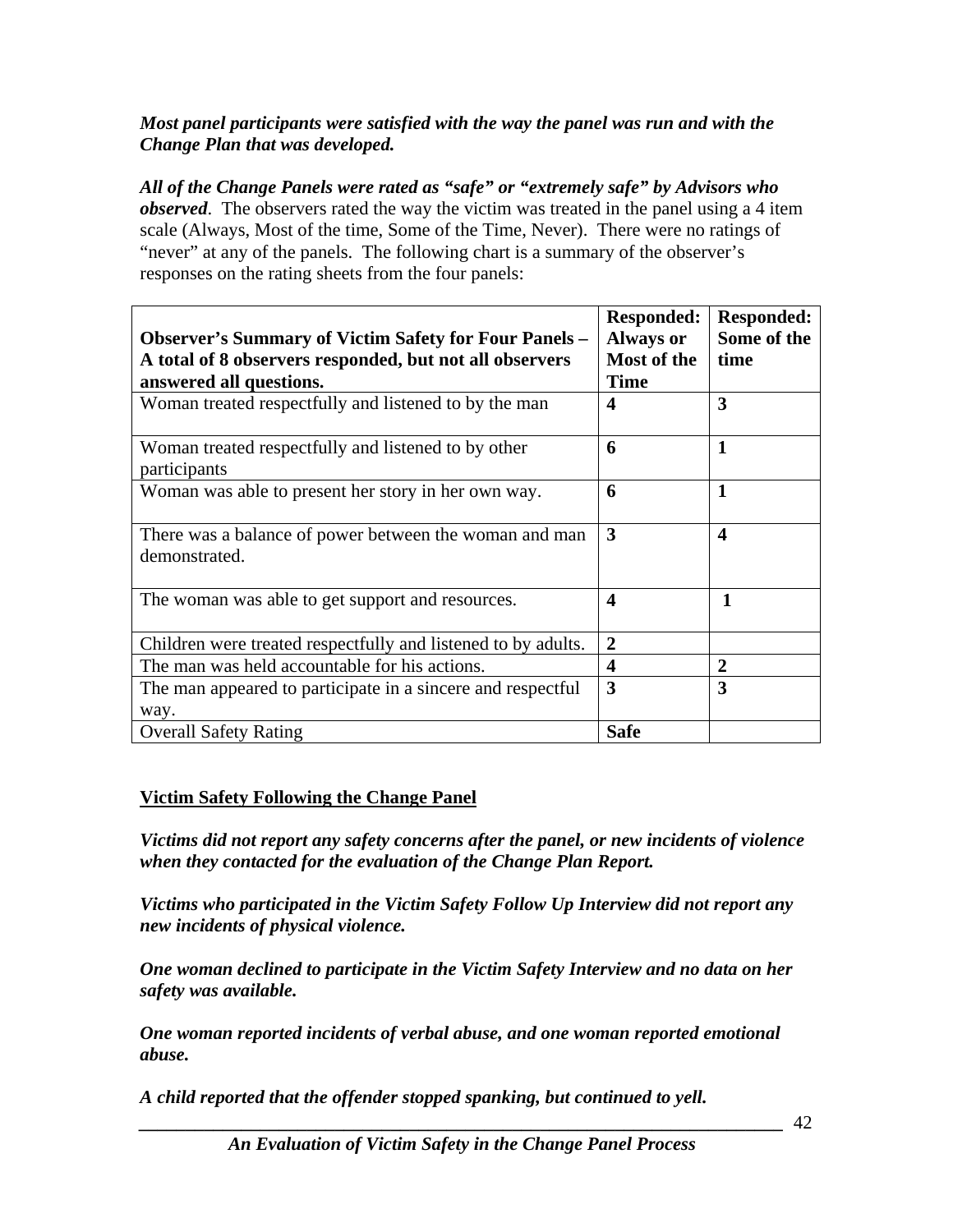## <span id="page-42-0"></span>**Recommendations**

#### **Recommendations from Victims**

- $\triangleright$  Consider conducting more than one circle with participants (one to develop the plan, a second circle to check on follow up and a third circle to evaluate the plan). The woman said it was too "crammed" with only one circle.
- $\triangleright$  The Change Panel process should be offered as it is another avenue to talk and bring people together, especially family members. Having our families involved helps keep the offender accountable
- $\triangleright$  Only use the Change Panel when the couple is not living together. In that way the Change Panel can be used to pressure the man to change, and it can be a tool for the victim to have some control over the abuser and set boundaries with him.
- $\triangleright$  The parents of the couple should be involved in the Change Panel. They need education about abuse and the impact of the abuse on everyone.
- $\triangleright$  It is very important for the victim to have contact with a counsellor at the Men's Program. The contact with the Men's Program helps the woman to set boundaries and truly recognize that it is possible that he will be violent.
- $\triangleright$  The Change Panel could start with asking the man to tell everyone what he wants to change.
- $\triangleright$  Make sure that support people are really support people and follow through with the plan. They should not lie or protect the offender. They need to hold the offender responsible and not help him with his avoidance of responsibility.
- $\triangleright$  Make sure the offender is not lying during the Change Panel.

#### **Recommendations for Model Development from Advisors and the Evaluation Team**

#### *Include screening for intergenerational domestic violence with all panel participants to ensure that past violence is identified at an early stage in the panel preparation.*

#### *Review with the offender the impact of the violence on his victims as part of the assessment phase, in particular the impact of the violence on the children.*

*The time frame for the actual Change Panel needs to be more open.* **Don't schedule or** prepare participants for a two hour session, as this may not give them the time they need to work through the emotions and arrive at a plan.

*Proper preparation is necessary for all panel participants and a panel cannot go forward without it.* It is better to not have a panel at all than to proceed without all participants properly prepared.

*Service providers who attend panels as supports for the victim or perpetrator need more information on their role, and can play a more active role* providing information to the other panel members on resources and interventions for consideration in the plan, and another perspective to the participants on the impact of the violence. For example, a CAS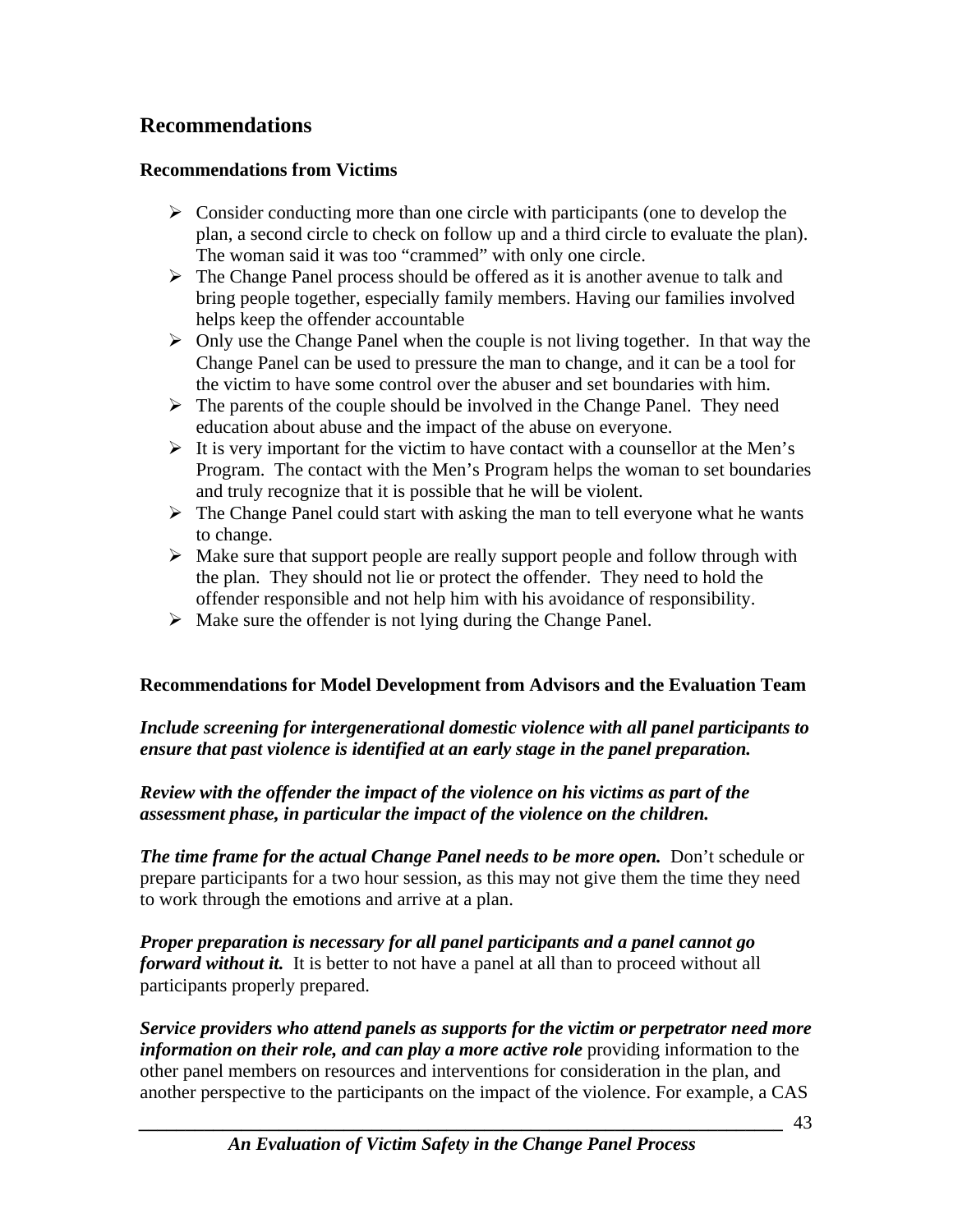worker could provide participants with information on the impact of violence and abuse on children, especially in a situation when the children themselves do not choose to attend a panel, and their voices are not presented.

*In cases where participants are not linked to support services, consider inviting staff from key agencies (women's counselling services, child witness counsellors, addiction or mental health providers) to present on resources* and common issues to the other participants at the beginning of the panel. They would leave and not participate in the circle and the development of the plan, similar to the approach used in the Family Group Conferencing model. Panel participants would then have more information to craft the plan.

*Place more emphasis on support for children and making the experiences of the children more present in the Change Panel process.* The CAS could provide both a support role for children, and present the voice at the panel when the children themselves are not present. Children are natural observers in the family and speak with a non judgemental voice that is important to be heard and can be more accessible for adults.

*More focus on "repairing the harm" to the victim is needed during the Change Panel.* The development of the man's Change Plan should not be rushed into until the participants have explored the harm done to the victim fully. In addition there needs to be more attention paid to ways that the offender will repair harm to his victims, and meet the needs of the victim as part of his plan.

*More focus on creating a "healing space" for the participants is needed.* Look at Aboriginal models and connect with the work currently being done in the First Nations communities in Grey and Bruce.

*The Crown Attorney office and the Change Panel Coordinator need to work together to ensure that evaluation reports on the offender's completion of his Change Plan are available for consideration by the court.* 

*Review the timing of the Change Panel and how it fits as part of the Court Process, especially in light of the Domestic Violence Court Process and Early Intervention program.* The DV Court is a new process that was not in place when the Change Panel model was developed, or at the beginning of the pilot. Consultation with the Crown Attorney office and Duty Counsel is necessary to review how the Change Panel can fit within the DV Court process.

*Consider holding the Change Panel at different times in the overall court process in a way that fits best with the overall situation of the offender and the victim. In some cases the Change Panel would be more appropriate after the court proceedings are completed* for example a Change Plan could be incorporated with supervision for probation to provide additional tools to monitor offender accountability.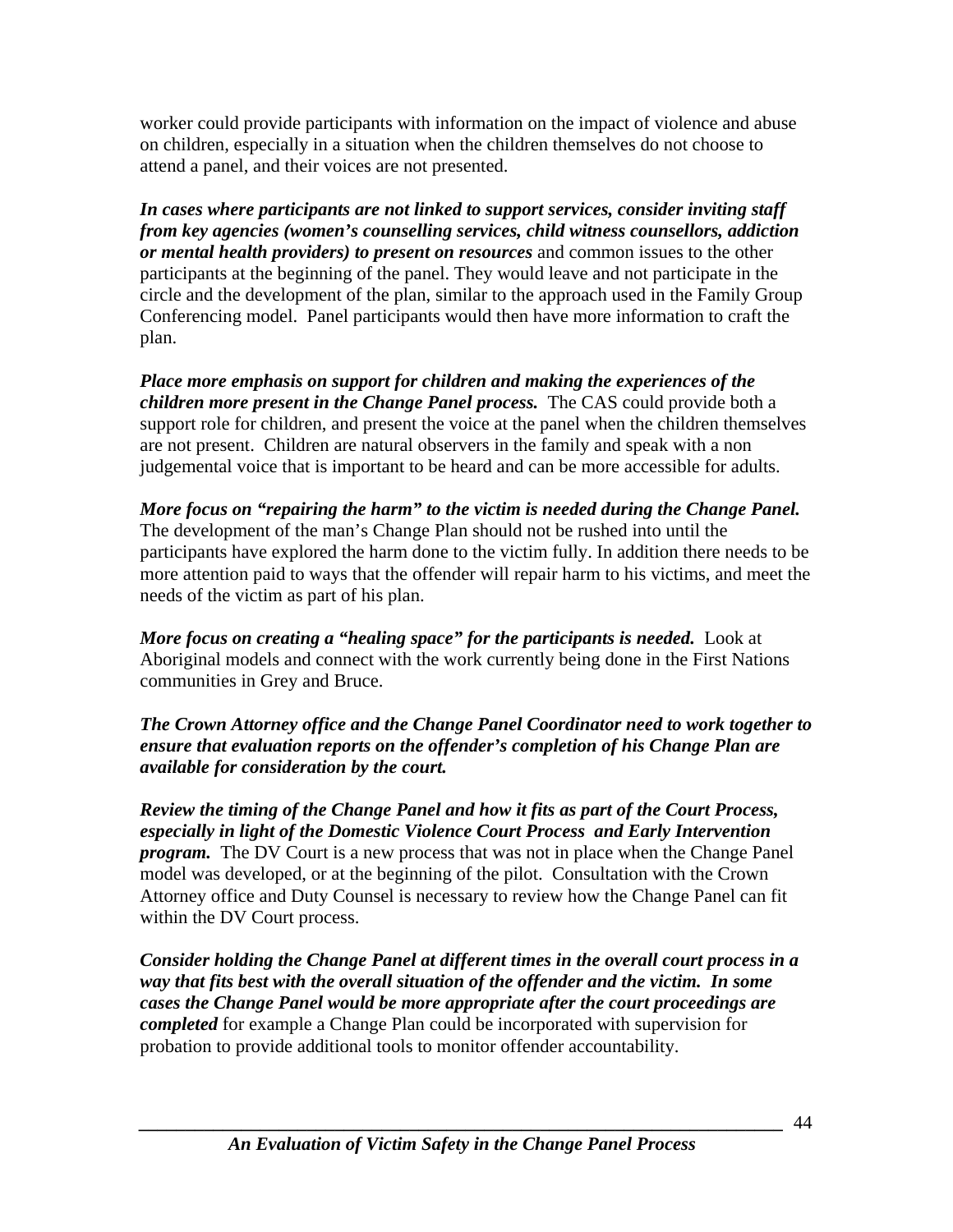#### <span id="page-44-0"></span>**Recommendations for Next Steps**

- **1. Seek project funding for a full implementation the Change Panel Process to evaluate the overall effectiveness of the process towards stopping abuse and to identify any longer term victim safety issues.** The implementation needs to include education for the public, the justice system and for service providers on restorative justice approaches and how the Change Panel fits within the overall justice and social services response to domestic violence in the community. The project should also involve women of experience as advisors.
- 1. **Make revisions to the Change Panel model using the recommendations from this project as a guide.** In addition, consult with women on whether or not a Change Panel can be conducted effectively and safely when the woman and man are living together. The experience of this project, and the feedback from victims of violence suggest that it would be very difficult for women who are living with their partners to participate freely. One women said that if she was living with him she would be forced to lie for him as well.
- **1. Continue to focus clearly on victim safety and support throughout all phases of the Change Panel.** All victims expressed appreciation for the focus on their safety in the research project. Screen out any cases that do not meet criteria for victim safety, as developed in this project. In addition, place more emphasis on victim support in the preparation phase, especially to actively link women with support services. Only one woman in this project had assessed abuse specific services at the time of the assessment, which indicates an ongoing need for more victim support.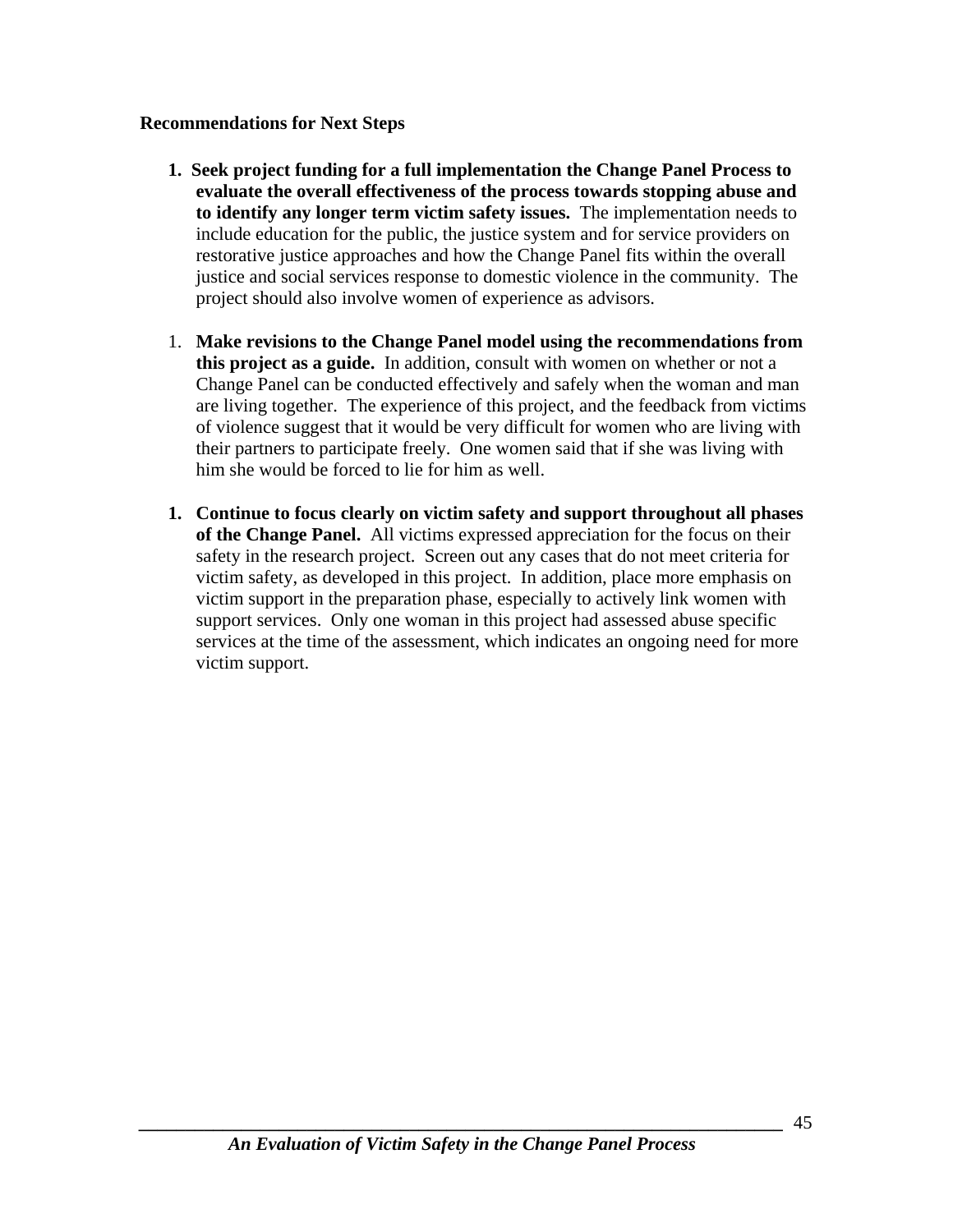## <span id="page-45-0"></span>**Conclusion**

This project allowed the GBCCC to examine in detail a restorative justice approach to domestic assault. The Change Panel process was developed as an early intervention to deal with the relational and emotional aspects of domestic assault cases that the adversarial court process cannot address. It brings together victims, offenders, family members, friends and service providers to repair the harm caused by the assault and to focus the offender on change. From the beginning, the Change Panel model raised many questions about safety for victims of violence. This project allowed us to work with four families and an advisory group of women of experience to explore in detail victim safety issues and concerns at all stages of the Change Panel model.

Domestic assault raises highly complex issues for the victims, offenders and everyone in their immediate circle. In three cases in this project the victim or the offender disclosed witnessing their father's violence and their mother as victims as children. In two Change Panels these same parents attended as support people and witnessed how their adult children dealt with the domestic violence openly with a clear focus on change. In three cases the families faced layers of issues and challenges; poverty, substance abuse, unemployment and poor health, that compounded the overall problems for participants. In all four cases the participants struggled with the highly complex court ad social service system response to domestic assault where no one has the responsibility of bringing the many perspectives and people in each case together. The Change Panel process was the only occasion for family members, friends and social service workers to "get on the same page" in regards to the reality of the violence, and to work together to support safety for victims and change for the offenders.

The results of this initial pilot suggest that the Change Panel process is a helpful and safe tool for victims of violence when strict safety protocols are in place, and there is ongoing contact with the victim throughout the process. Offenders who were involved in the process had varying degrees of success in following through with their plans to change their abusive and violent behaviours. A more extensive and longer term evaluation project would be necessary to determine if the Change Panel model helps men to change their behaviour. For the short term, offenders involved in the project did not engage in any violent behaviours over the course of the project.

Women involved in this project valued having input into a structured plan for the offender that let them see his change over time. One woman said: *'It structured a plan and made him stick to it"* Several women stated that they felt safer because of the Change Panel because of the project's emphasis on safety planning, the close contact with the victim, and because it brought everyone together.

*"The Change Panel helped. It was another avenue to talk, with everyone together. There is no other place to do this. Having our families involved helped to keep him accountable. There is ongoing family support. His Dad continues to check in with him – how he's feeling and how he's doing - almost every day."*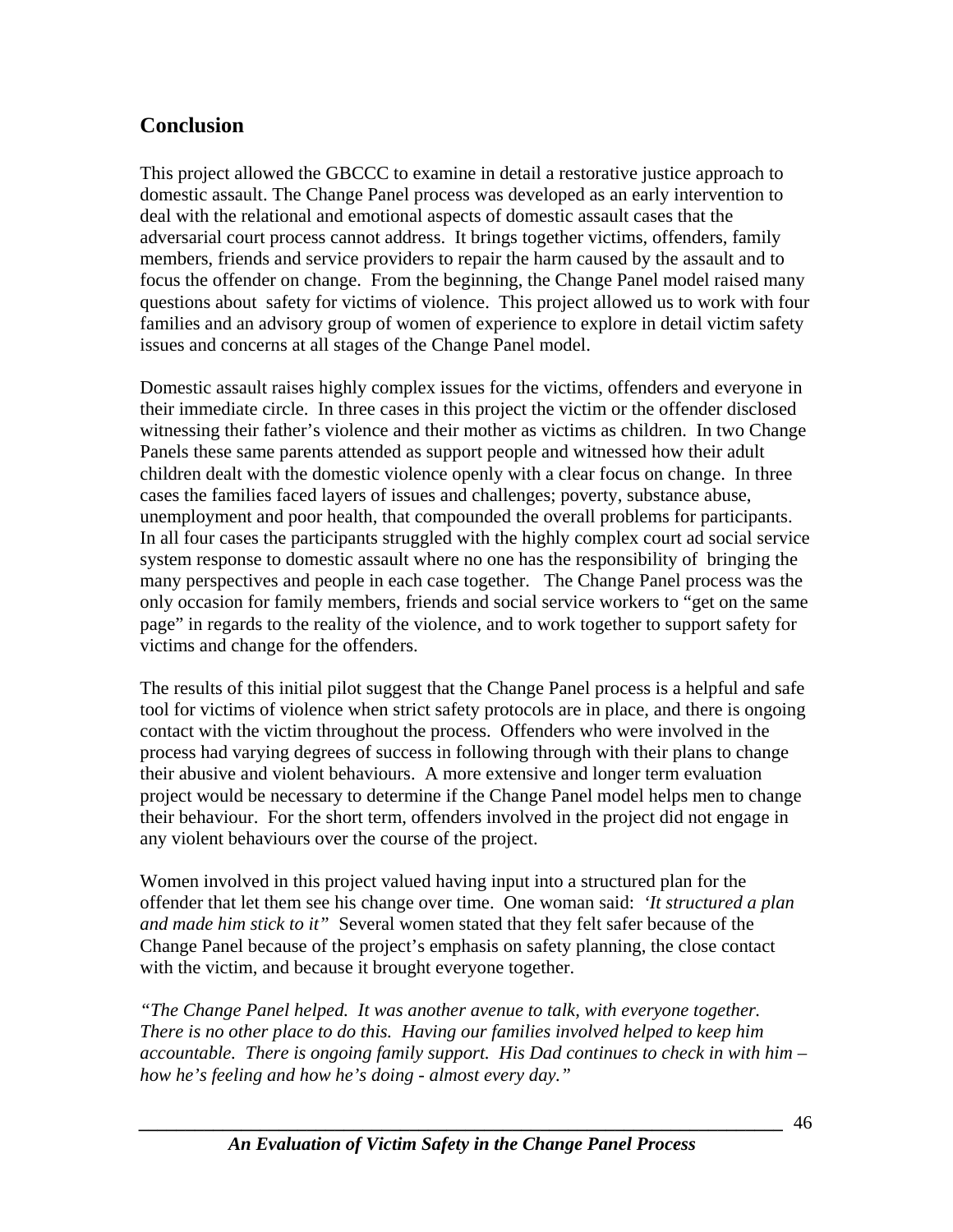## <span id="page-46-0"></span>**References**

Burford G., Pennell J., (1995) Family Group Decision Making Project: Implementation Report, Vol. 1, Memorial University of Newfoundland.

Burford G., Pennell J., (1995) Family Group Decision Making Project: Implementation Report, Vol. 2, Memorial University of Newfoundland.

Making it Safe: Women, Restorative Justice and Alternative Dispute Resolution, (2000) Provincial Association Against Family Violence, St. John's

The First Charge Intervention Process: A Model for a Coordinated Justice Response to Domestic Violence in Rural Areas, Final Report (2000) report to the Grey Bruce Court Coordination Committee prepared by Colleen Purdon & Associates.

Woman Abuse Council of Toronto, Creating Safety: Tools to Promote a Safe and Coordinated Response to Women's Safety, (2001) Toronto

Zammit, L., Lockhart, A., (2001) Restorative Justice: A Manual for Teachers, School Administrators, Police, Court Personnel, Community Organizations and Concerned Citizens,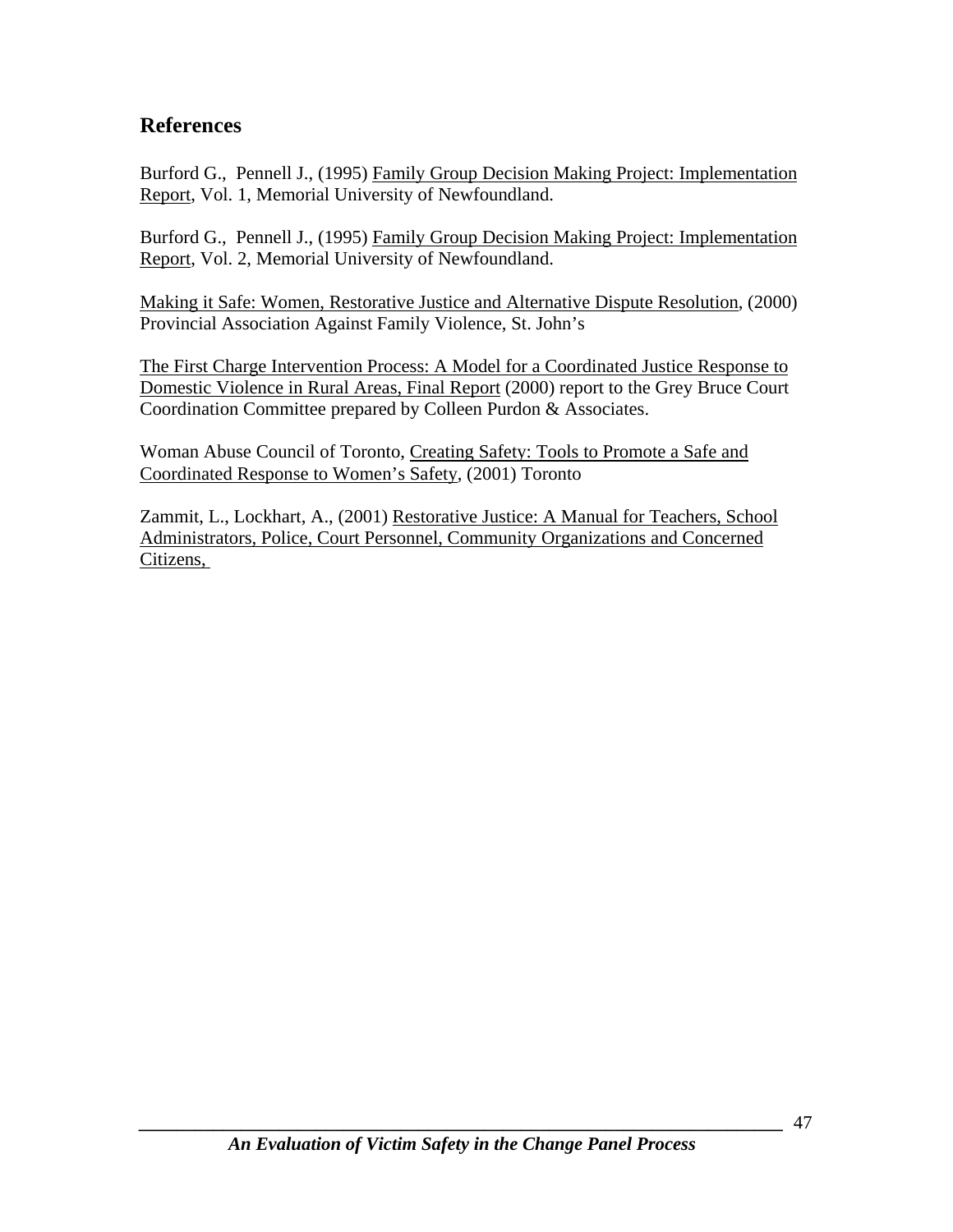## <span id="page-47-0"></span>**Appendices**

### **Appendix A An Overview of the Change Panel Model**

At the centre of the First Charge Intervention Process is the Change Panel, a restorative justice approach within the judicial process. Although the courts and police play a critical role in criminalizing domestic violence and providing immediate protection to victims, the adversarial nature of this system can set survivors of abuse at risk when they are compelled to testify against abusers they may be emotionally attached to, financially dependent on, and from whom they rightly fear retaliation. It cannot deal effectively with emotional and verbal abuse, or the impact of repetitive violence on victims. The justice response to abusive men does not have the ability to implement early, effective interventions immediately following the charging event that will motivate men to take responsibility for their abusive behaviour, and for changing it. A traditional justice response cannot "stop the violence"; because it cannot manage things it was never designed to do. (MacLeod 1990).

The Change Panel deals with the relational and emotional aspects of the case that the conventional justice system cannot address. It is collaborative strategy that brings together service providers, victims, offenders, extended family members and support people, to widen the 'circle of concerned people' in order to protect all family members. (Pennell & Burford 1999). The Change Panel focuses the offending person on accessing help from family and social service supports, and taking responsibility for his actions. It is not a forum for repairing the relationships between the offender and his victims in order to "keep the family together", nor is it a diversion from the judicial process. The offending person participates voluntarily in the process without any promises or guarantee that his participation will change the eventual outcome when the charge comes to court.

The Change Panel is an early intervention, which can be accessed following an initial assessment for participation in the FCIP, and the completion of a three week Education for Change program, a component of the Men's Track. In order to participate, the man would need to accept responsibility for the abuse, and be willing to participate in a process that will support him in the development of a Change Plan to address his abusive and controlling behaviours.

The Change Panel offers the woman and children, and other family members or affected people, who are the victims of the domestic assault, an opportunity to speak directly to the offending person on the impact of violence for them. The incident that resulted in the first charge of assault can be put into the context of the history of violence and abuse that victims experience. The victims of the assault may use the information and experiences they have in the Change Panel to develop their own plans for safety, support, and their plans for next steps. The Change Panel provides a safe place for victims and family members to express their needs, and direct their knowledge and experience, towards the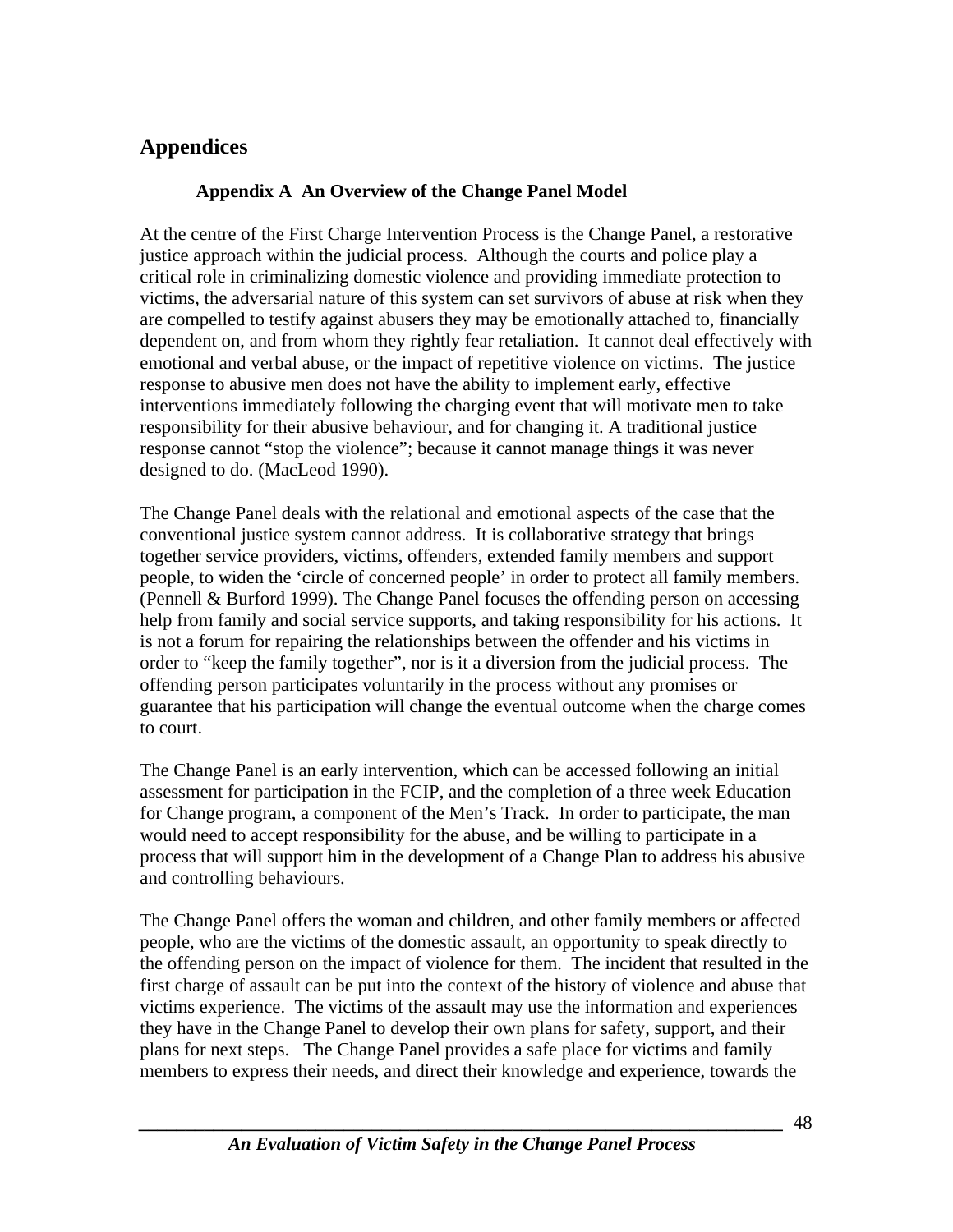development of man's Change Plan. It offers a place where family members have input into a plan to stop further violence, abuse and harassment.

## *The Purpose of the Change Panel*

The Change Panel brings together people who have been affected by the abuse to begin a process of repairing the harm that has been done, and to put in place a plan that will prevent further harm and abuse.

## *Goals of the Change Panel Process*

- 6. To prevent further abuse in the family through a restorative process that involves family members, their support people, and community supports,
- 5. To validate the experiences, and strengthen the voices of victims, in a process that is victim-directed,
- 5. To engage the person who has abused in the development of a Change Plan and to support him in changing his abusive behaviour.
- 5. To hold the person who has been abusive accountable and responsible in meaningful and practical ways,
- 5. To recognize the harm that has been done by the abusive behaviour, and to begin a process of making amends,
- 5. To address power imbalances in the family in order to create space for choices that will stop violence and promote the well being of all family members,
- 5. To provide a community response to domestic violence that meets the needs of all family members, is culturally appropriate, and balances the power among family, community and government

## *The Four Phases in the Change Panel Process*

There are four distinct phases in the Change Panel Process:

- ♦ Assessment
- ♦ Preparation for the Panel
- ♦ Conducting the Panel
- ♦ Follow Up

Within each phase there are key elements and processes to accomplish the general goals of the Change Process, and the specific goals of the panel participants. The members of the Grey Bruce Court Coordination Committee used the work of Pennell and Burford in the Family Group Decision Making Project as a basis for discussion and the development of the phases for the Change Panel component of the First Charge Intervention Process. (Final Report 200, Appendix E p 3-13)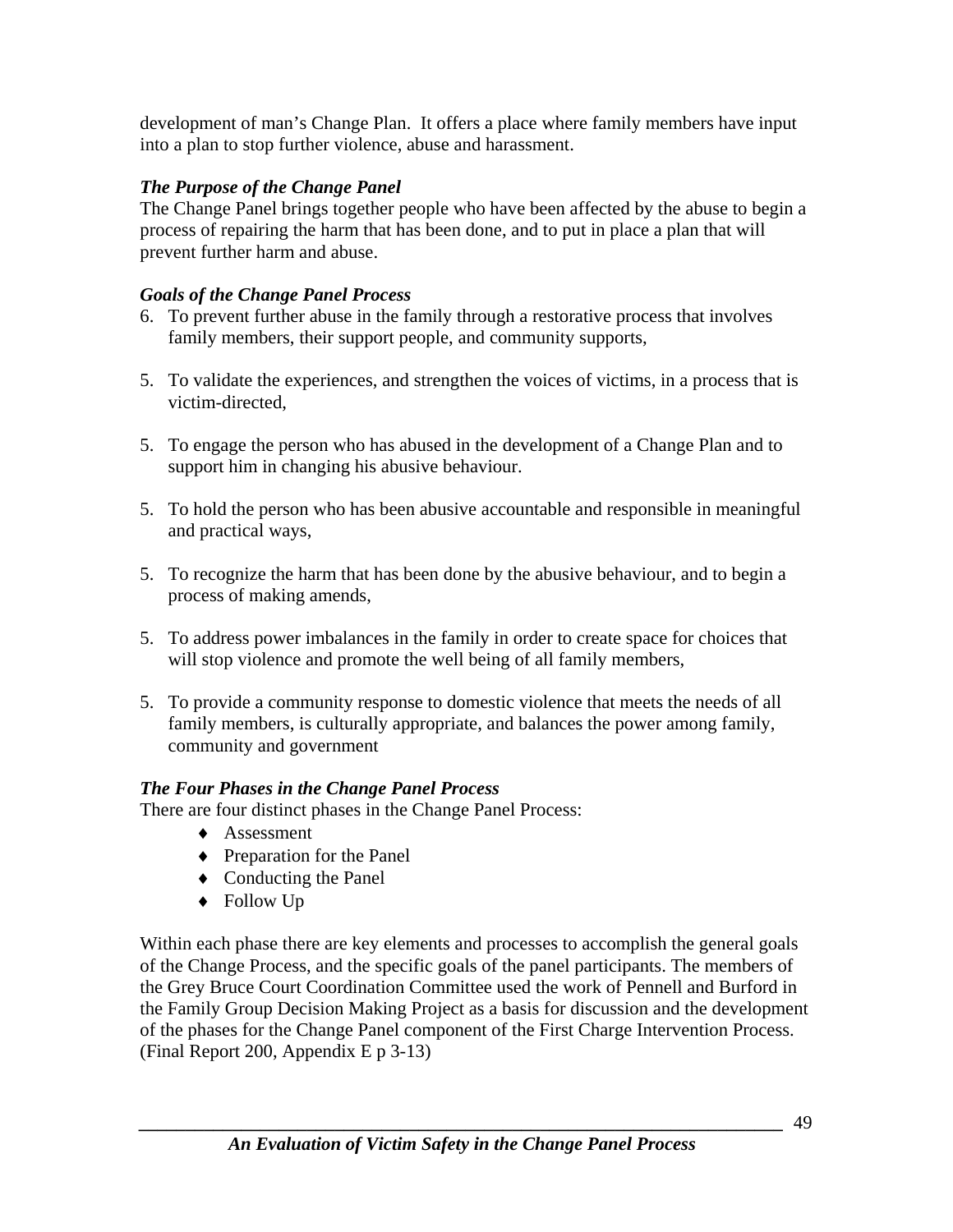#### **Appendix B Safety and Support for Advisory Committee Members**

<span id="page-49-0"></span>The safety and well being of members of the Project Advisory Committee is of the utmost importance in this pilot project. The Project Coordinator will provided support for members of the Advisory group as follows:

- Observers receive background information on each case. They may chose to decline acting as an observer at a Change Panel that they do not feel comfortable with, or involves people they know in the community.
- A debriefing session will be held immediately following each Change Panel, where the facilitator and observer can talk about any events or disturbing issues that may have arisen, and develop immediate support and follow up plans.
- The Coordinator of the project will check in with the observer after each Change Panel to ensure the observer is supported, and to assist in follow up support plans in the event of a disturbing incident.
- The observers will discuss cases with other members of the Advisory Committee as part of the review of all cases. Advisory members provide support and opportunities for observers to share experiences. This group will also document the impact of the Change Panel on observers, as part of their evaluation of the Change Panel.
- Observers and all members of the Advisory Committee receive information on selfcare, and community supports as part of their preparation and training before the project begins.

#### **Safety and Support Contact Numbers**

Advisory Committee members may contact the following services if they need information or help to address safety concerns during the project:

| Police:                          | 911                                                                                                             |
|----------------------------------|-----------------------------------------------------------------------------------------------------------------|
| Crisis Telephone:                | 1 800 265-3722 or 371-1600. 1 800 265-3026 or 396-5301                                                          |
| <b>Sexual Assault Helpline:</b>  | 1 800 720-7411                                                                                                  |
|                                  | Woman Abuse Counselling Services: 376-0755 (Women's Centre, Owen Sound)<br>398-9655 (Women's House, Kincardine) |
| Men's Program:                   | 372-2720                                                                                                        |
| <b>Change Panel Coordinator:</b> | 376-7145                                                                                                        |

#### **Safety Planning for Advisors in the Project:**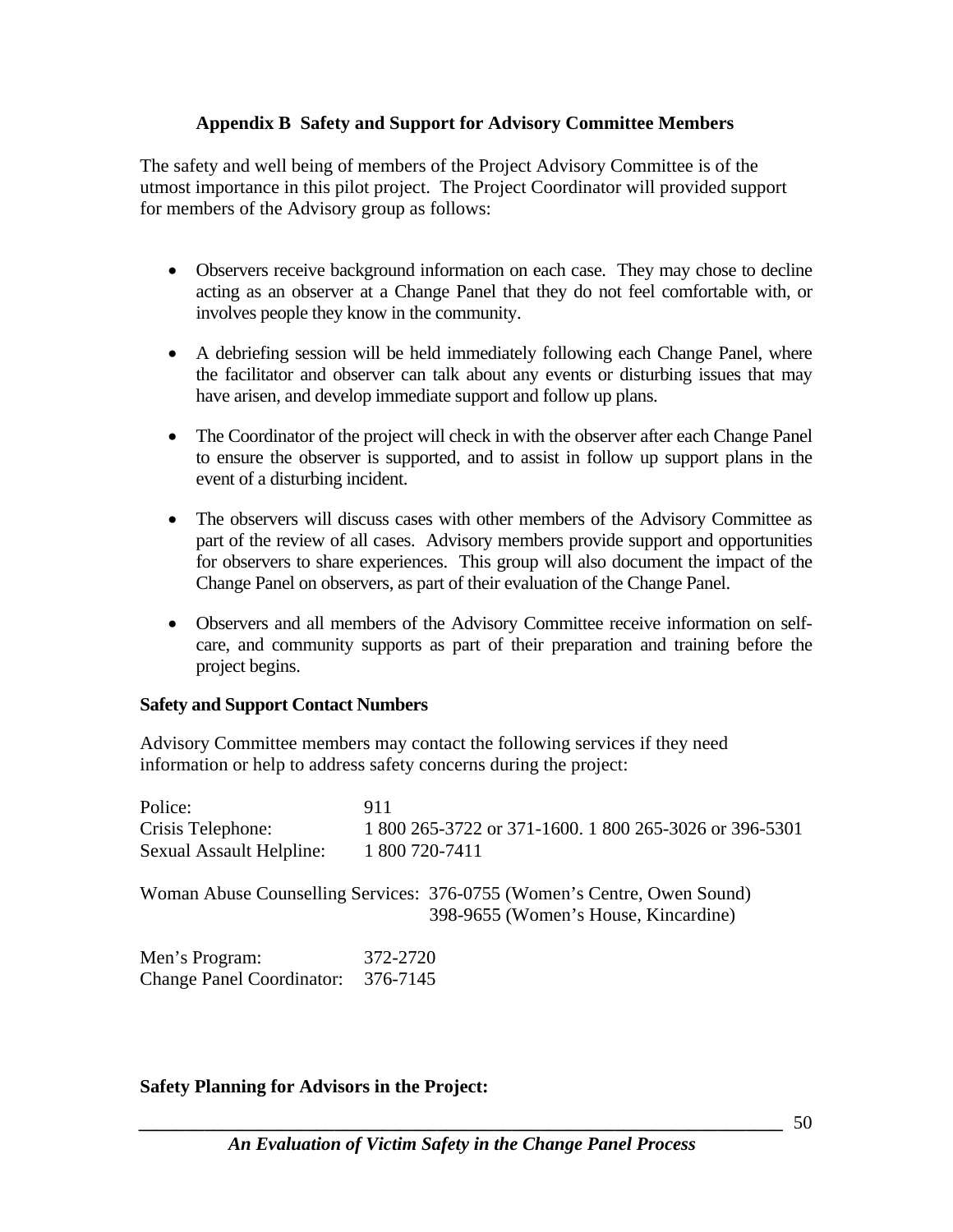The members of the Advisory Committee have developed the following "Safety Plan" to use during the Change Panel Pilot Project:

- 4. The Change Panel will be held in a safe and secure location that meets safety criteria for the project, and that has been pre checked by a member of the Advisory Committee. Wherever possible the Change Panel will be held in a public building such as a police station, hospital, CAS office or similar setting.
- 4. A telephone will be available in the room during the Change Panel. Consideration should be given to having a cell phone for this project.
- 4. Change Panel participants will not have access to the full names or the addresses of Advisory Committee members who act as observers.
- 4. Advisory Committee members will park in a separate area, and not with participants.
- 4. The Advisory Committee members will be part of the debriefing discussion with the facilitator following the panel, and will leave the building with the facilitator and coordinator.
- 4. Advisory members will contact the Coordinator after the panel if they have any safety concerns, and will contact police if safety issues present following a panel.
- 4. Advisory members may contact Women's House or Women's Centre at any time if they experience retraumatization through their participation as observers, or need support to deal with their own issues.
- 4. Advisory Committee members may contact the Project Coordinator at any time to discuss safety issues or concerns that arise out of their participation in this project, and may chose to discuss these more fully at regular Advisory Committee meetings.

#### **Strategies for Self Care:**

Project Advisors have developed the following Self Care strategies that they will use during this project:

- $\triangleright$  Regular check ins on self care at Advisory Committee meetings
- $\triangleright$  Debriefing with friends after participating in panels, while maintaining confidentiality.
- $\triangleright$  Organizing time to walk, run, exercise or be outside.
- ¾ Speaking to a counsellor at Women's House or Women's Centre
- $\triangleright$  Taking time to do enjoyable things such as: movies, coffee and talking with friends, a massage, computer games, read, meditation, laughter.
- $\triangleright$  Taking a hot bath, or time to relax in a quiet place.
- ¾ Planning a transition time after a Change Panel, to practice self care.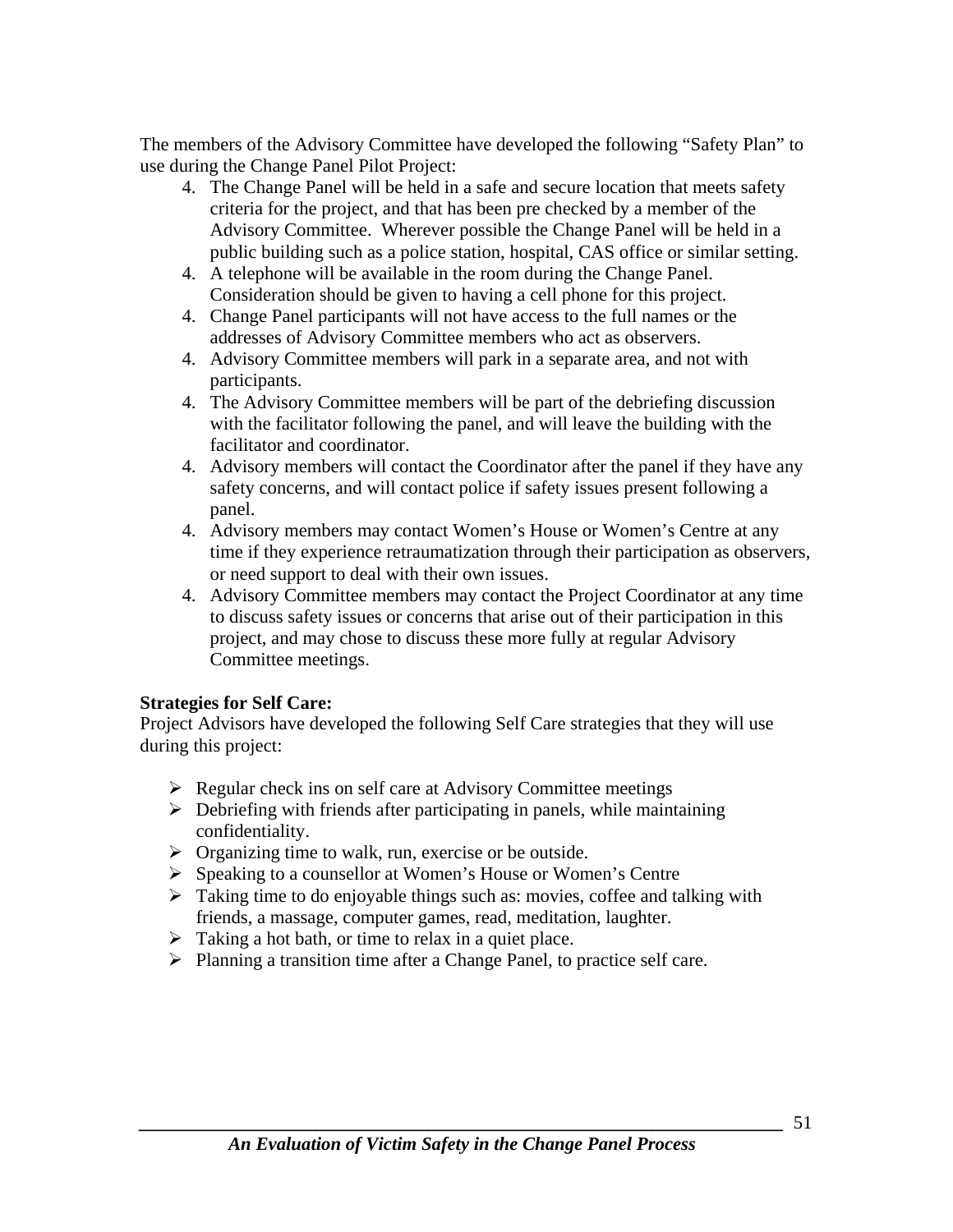### **Appendix C Victim Safety in the Change Panel Model**

#### <span id="page-51-0"></span>*Assessment Phase:*

- $\triangleright$  The offender is asked to provide information on victim safety issues from his perspective, as well as the action he will take to ensure victims will be safe from further harm and abuse during the Change Panel Process.
- $\triangleright$  A meeting with the victim is conducted as part of the assessment to assess her safety and support and to develop with her the specific safety and support strategies for both the woman and the children for the Change Panel Process.
- $\triangleright$  A formal safety plan is completed with the victim that includes information on the history and pattern of the violence, the potential for the offender to manipulate of control the victim, the victims sense of risk, and what interventions the victim with need from the panel facilitator to participate safely during the panel, and the risk of retaliation if the man is not satisfied with the outcome or process of the Change Panel.

#### *Panel Preparation*

- $\triangleright$  Potential participants are screened for safety, and not invited if they pose safety risks,
- $\triangleright$  Victims have the option of attending, or in the case of safety concerns, sending an advocate or written material to the panel,
- $\triangleright$  Victims chose a support person to come with them to the panel for immediate and follow up support.
- $\triangleright$  The project coordinator consults with an Advisory Committee to discuss any safety concerns that arise in the preparation phase.
- $\triangleright$  The coordinator ensures that is a safety plan in place to address the possibility of violence immediately before the panel takes place (in hallways, parking lots etc.) or if violence becomes an issue during the panel. This includes: notifying local police of a panel, a security back up plan, and a detailed safety and security protocol created in consultation with local police services
- $\triangleright$  The room for the panel has two exits, and there is enough space for victims and their support people to meet separately from the offender before the panel begins if this is necessary for safety.

#### *Conducting the Panel*

- $\triangleright$  A set seating plan is in place to provide a safe and structured environment for the panel participants,
- $\triangleright$  All participants must agree to ground rules for safety before the panel begins, and these ground rules are reviewed at the beginning of the panel.
- $\triangleright$  The plan that is developed in the panel focuses on the development of plans to end the offender's violence behaviour, thereby increasing the safety of the victims. All members of the Change Panel must agree and sign off on the Change Plan.

#### *Follow Up from the Panel*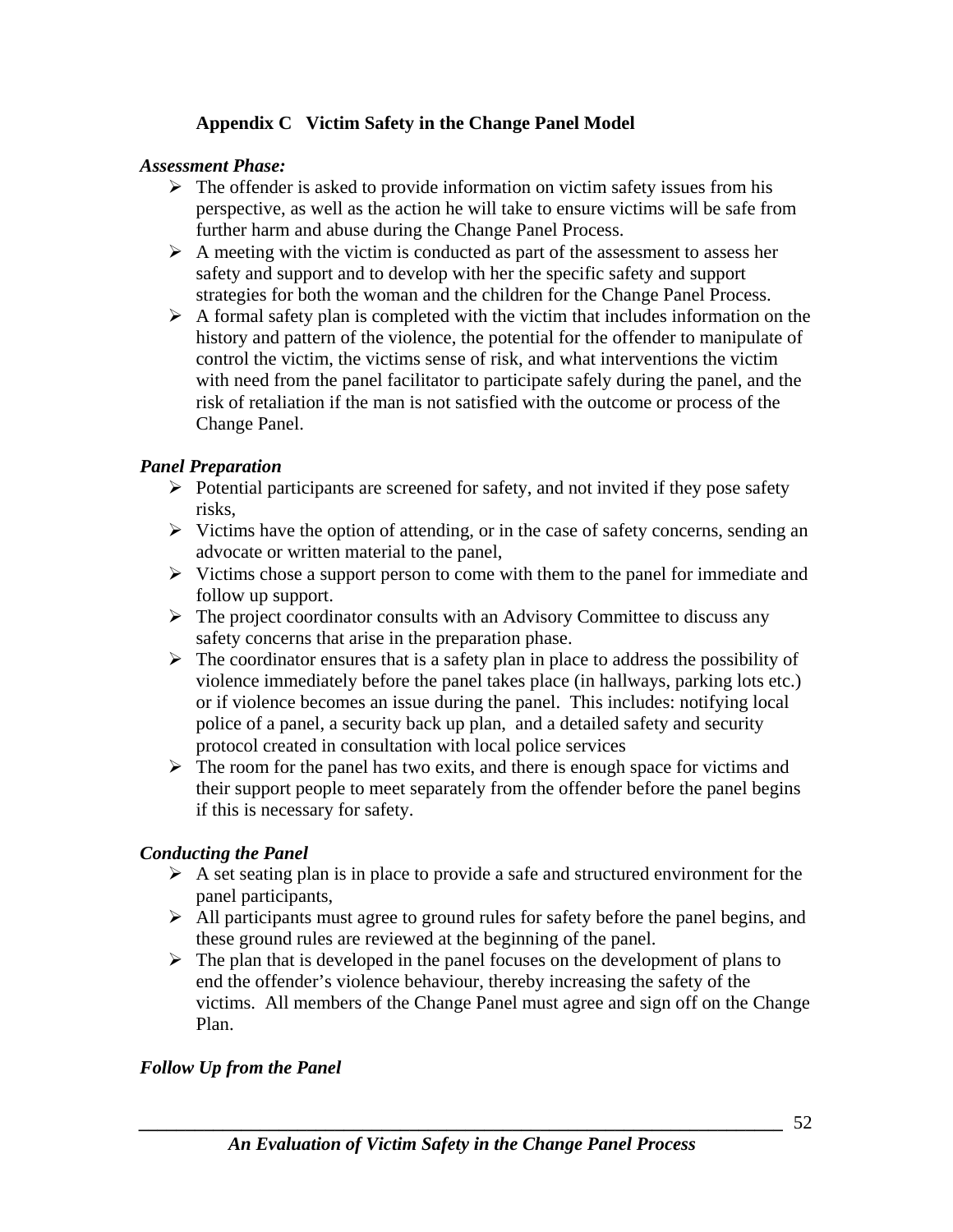- $\triangleright$  The Coordinator follows up with the victim's directly following the panel to review safety plans and to make any changes she feels necessary.
- $\triangleright$  The Coordinator reviews victim safety as part of the evaluation of the Change Plan and preparation for the written report on the outcomes of the plan for the courts.